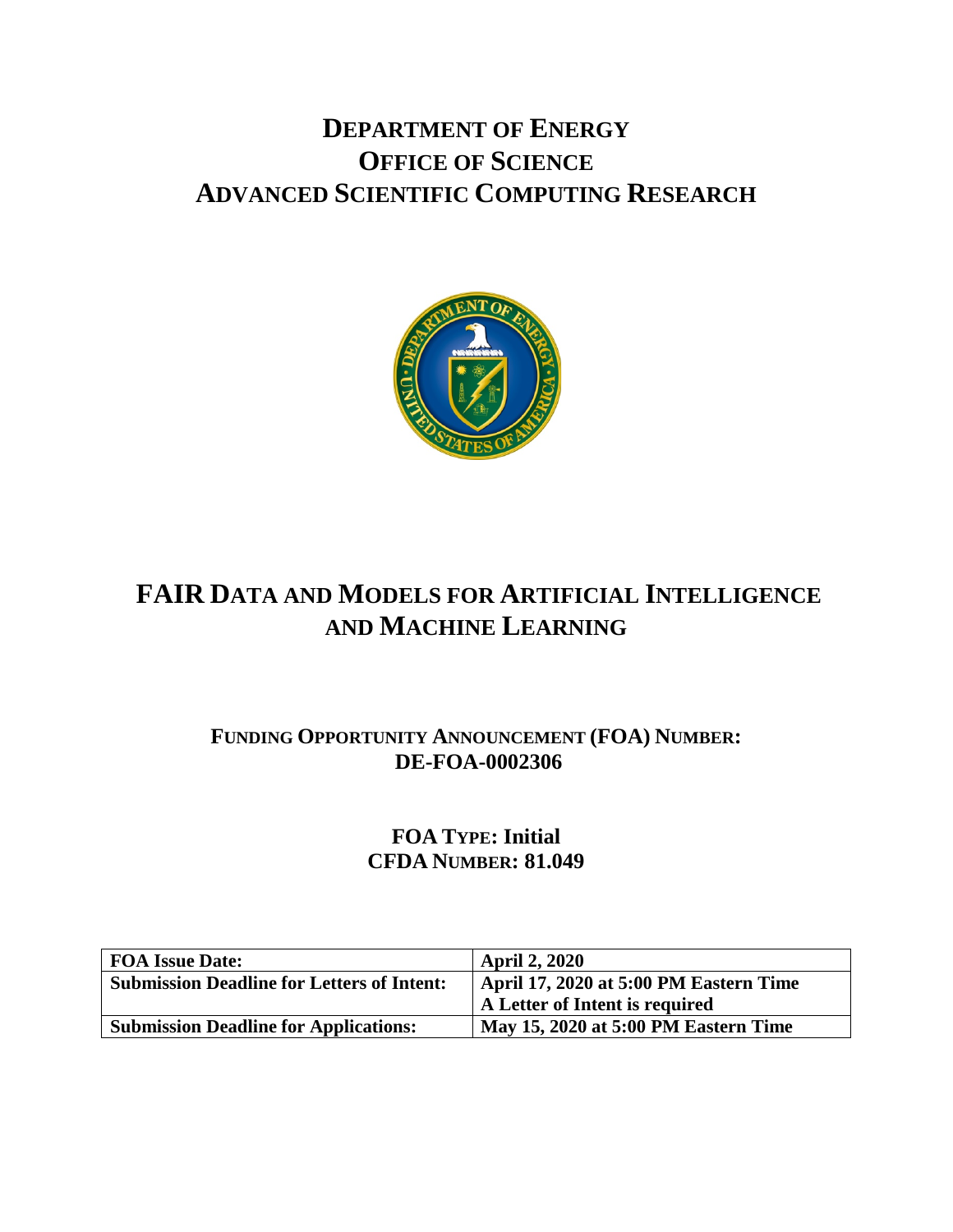## **Table of Contents**

| C. GRANTS.GOV APPLICATION SUBMISSION AND RECEIPT PROCEDURES12 |  |
|---------------------------------------------------------------|--|
|                                                               |  |
|                                                               |  |
|                                                               |  |
|                                                               |  |
|                                                               |  |
| I. OTHER SUBMISSION AND REGISTRATION REQUIREMENTS 34          |  |
|                                                               |  |
|                                                               |  |
|                                                               |  |
| C. ANTICIPATED NOTICE OF SELECTION AND AWARD DATES 42         |  |
|                                                               |  |
|                                                               |  |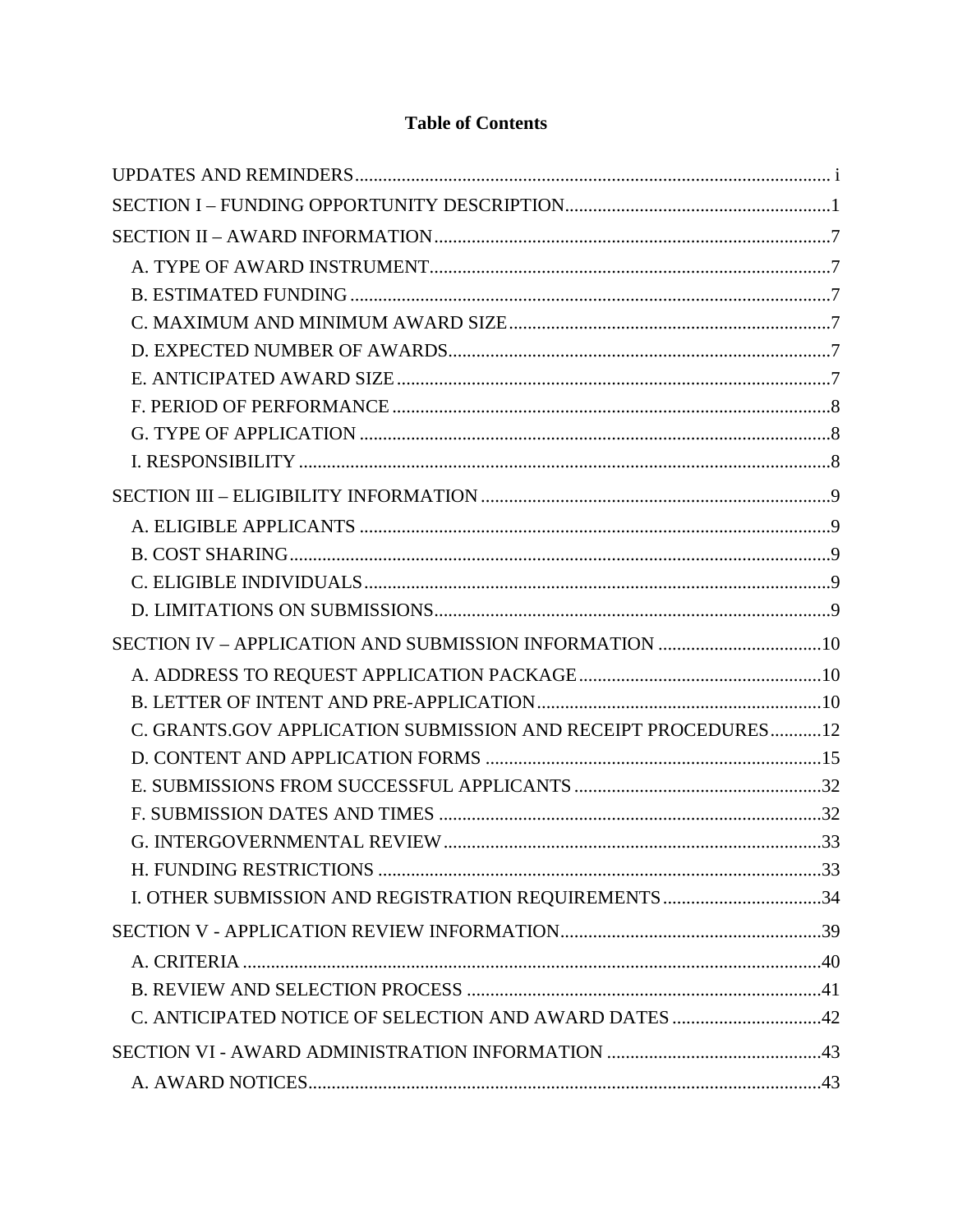| B. ADMINISTRATIVE AND NATIONAL POLICY REQUIREMENTS 43          |  |
|----------------------------------------------------------------|--|
|                                                                |  |
|                                                                |  |
|                                                                |  |
|                                                                |  |
|                                                                |  |
|                                                                |  |
|                                                                |  |
|                                                                |  |
|                                                                |  |
|                                                                |  |
| E. EVALUATION AND ADMINISTRATION BY NON-FEDERAL PERSONNEL49    |  |
| F. INTELLECTUAL PROPERTY DEVELOPED UNDER THIS PROGRAM 49       |  |
|                                                                |  |
|                                                                |  |
|                                                                |  |
| J. ENVIRONMENTAL, SAFETY AND HEALTH (ES&H) PERFORMANCE OF WORK |  |
|                                                                |  |
|                                                                |  |
| L. NATIONAL ENVIRONMENTAL POLICY ACT (NEPA) COMPLIANCE 50      |  |
|                                                                |  |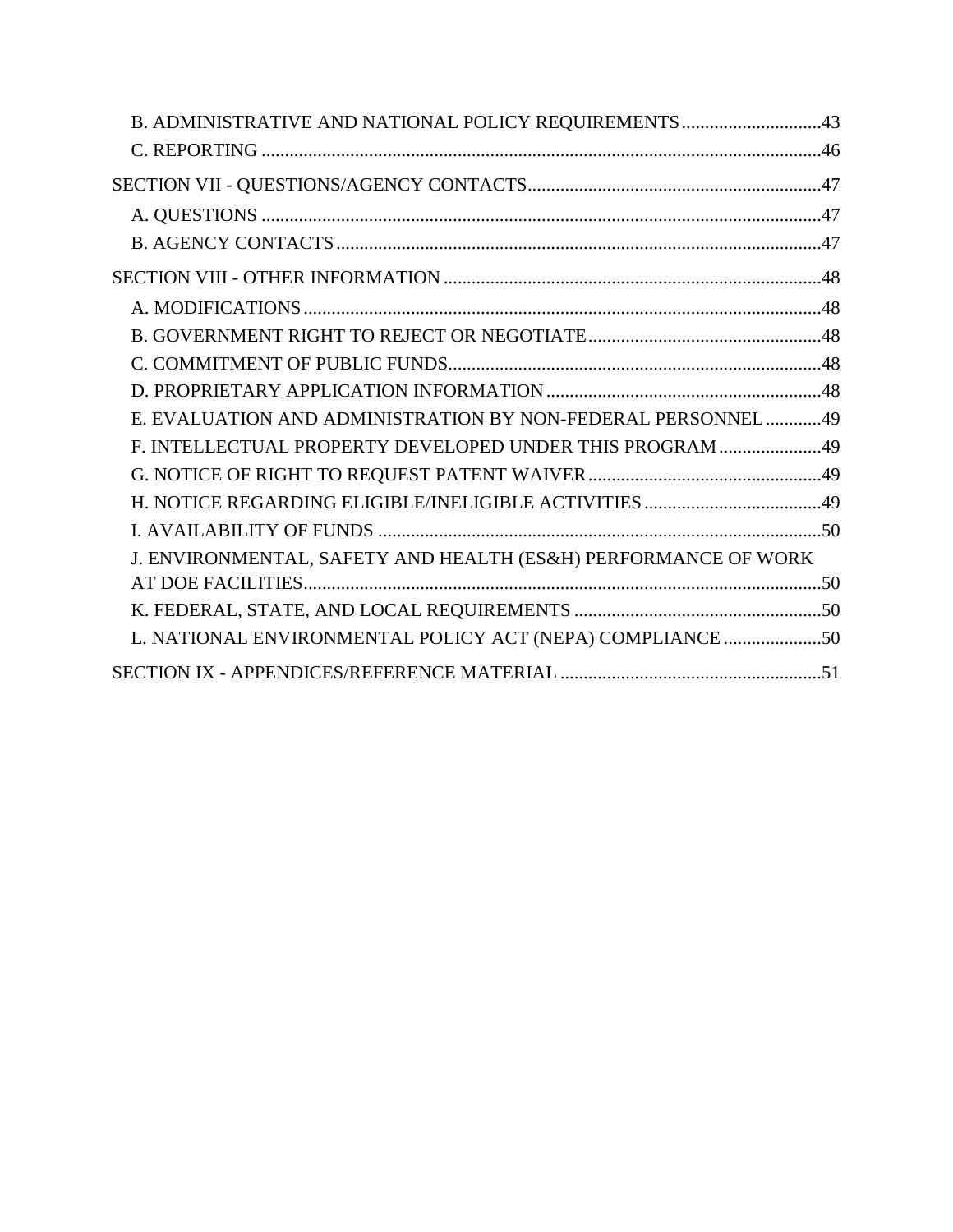### **UPDATES AND REMINDERS**

#### <span id="page-3-0"></span>**RECOMMENDATION**

The Department of Energy (DOE) Office of Science (SC) encourages you to register in all systems as soon as possible. You are also encouraged to submit letters of intent and applications well before the deadline.

#### AVOIDING ERRORS

The following advice is compiled from actual experiences of applicants for SC financial assistance awards.

- Please ensure that the research narrative is comprised of one and only one Portable Document Format (PDF) file, including all appendices, when it is attached to the SF-424 (R&R) form.
- When using the Portfolio Analysis and Management System (PAMS) website at [https://pamspublic.science.energy.gov,](https://pamspublic.science.energy.gov/) please avoid using the back-arrow button in your web browser to navigate.
- Please ensure that the application contains no protected personally identifiable information (PII).
- Please ensure that the budget is calculated using the applicable negotiated indirect cost and fringe benefit rates.

#### GRANTS.GOV WORKSPACE

Applications submitted through Grants.gov at [https://www.Grants.gov](https://www.grants.gov/) must be submitted through a "Workspace" or the applicant's system-to-system service. Workspace permits members of a team to simultaneously work on their application in an online collaborative environment. Application forms may exist as both online webforms and downloadable forms. More information is available at [https://www.Grants.gov/web/grants/applicants/workspace](https://www.grants.gov/web/grants/applicants/workspace-overview.html)[overview.html.](https://www.grants.gov/web/grants/applicants/workspace-overview.html)

#### DATA MANAGEMENT PLAN (DMP)

Applications submitted under this FOA are subject to the SC Statement on Digital Data Management, published at [https://science.osti.gov/funding-opportunities/digital-data](https://science.osti.gov/funding-opportunities/digital-data-management/)[management/.](https://science.osti.gov/funding-opportunities/digital-data-management/) Compliance with this statement is detailed in [Section IV, Appendix 6](#page-29-0) of this FOA.

#### ACKNOWLEDGMENT OF FEDERAL SUPPORT

SC guidance about how its support should be acknowledged is located at [https://science.osti.gov/funding-opportunities/acknowledgements/.](https://science.osti.gov/funding-opportunities/acknowledgements/)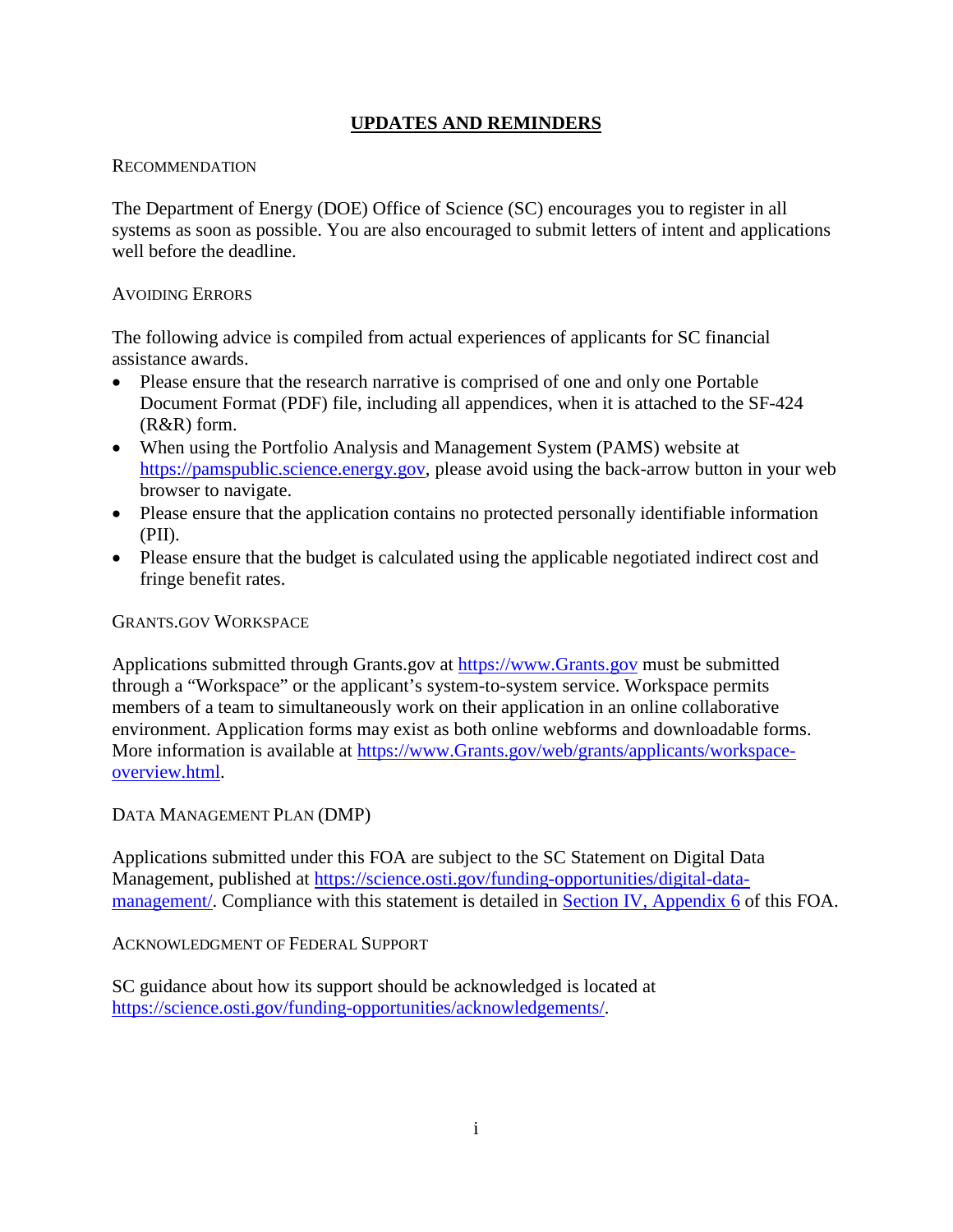Checklist for Avoiding Common Errors:

| <b>Item</b>                               | <b>Issue</b>                                                     |
|-------------------------------------------|------------------------------------------------------------------|
| Page Limits                               | Strictly followed throughout application,                        |
|                                           | including particular attention to:                               |
|                                           | <b>Research Narrative</b>                                        |
|                                           | Appendix 2 Narrative, if any                                     |
|                                           | <b>Biosketches</b>                                               |
|                                           | Data Management Plan (s) (DMP's)                                 |
|                                           | Letter(s) of Recommendation, if any                              |
| Personally Identifiable Information       | None present in the application                                  |
| <b>Research Narrative</b>                 | Composed of one PDF file including all                           |
|                                           | appendices                                                       |
| Project Summary / Abstract                | Name(s) of applicant, Principal Investigator                     |
|                                           | (PI, PI's institutional affiliation(s), Co-                      |
|                                           | Investigator(s), Co-Investigator's institutional                 |
|                                           | affiliation(s)                                                   |
| <b>DOE</b> Cover Page                     | Follow instructions closely                                      |
| <b>Budget</b>                             | Use current negotiated indirect cost and fringe                  |
|                                           | benefit rates                                                    |
| Budget Justification (attached to budget) | Justify all requested costs                                      |
| <b>Biographical Sketches</b>              | Follow page limits strictly                                      |
| <b>Current and Pending Support</b>        | Ensure completeness, including brief abstract                    |
|                                           | of scope of work for all items listed                            |
| Data Management Plans                     | If referring to an experiment's DMP,<br>$\overline{\phantom{a}}$ |
|                                           | describe the relationship to the proposed                        |
|                                           | research                                                         |
|                                           | Include a DMP even if no experimental                            |
|                                           | data is expected                                                 |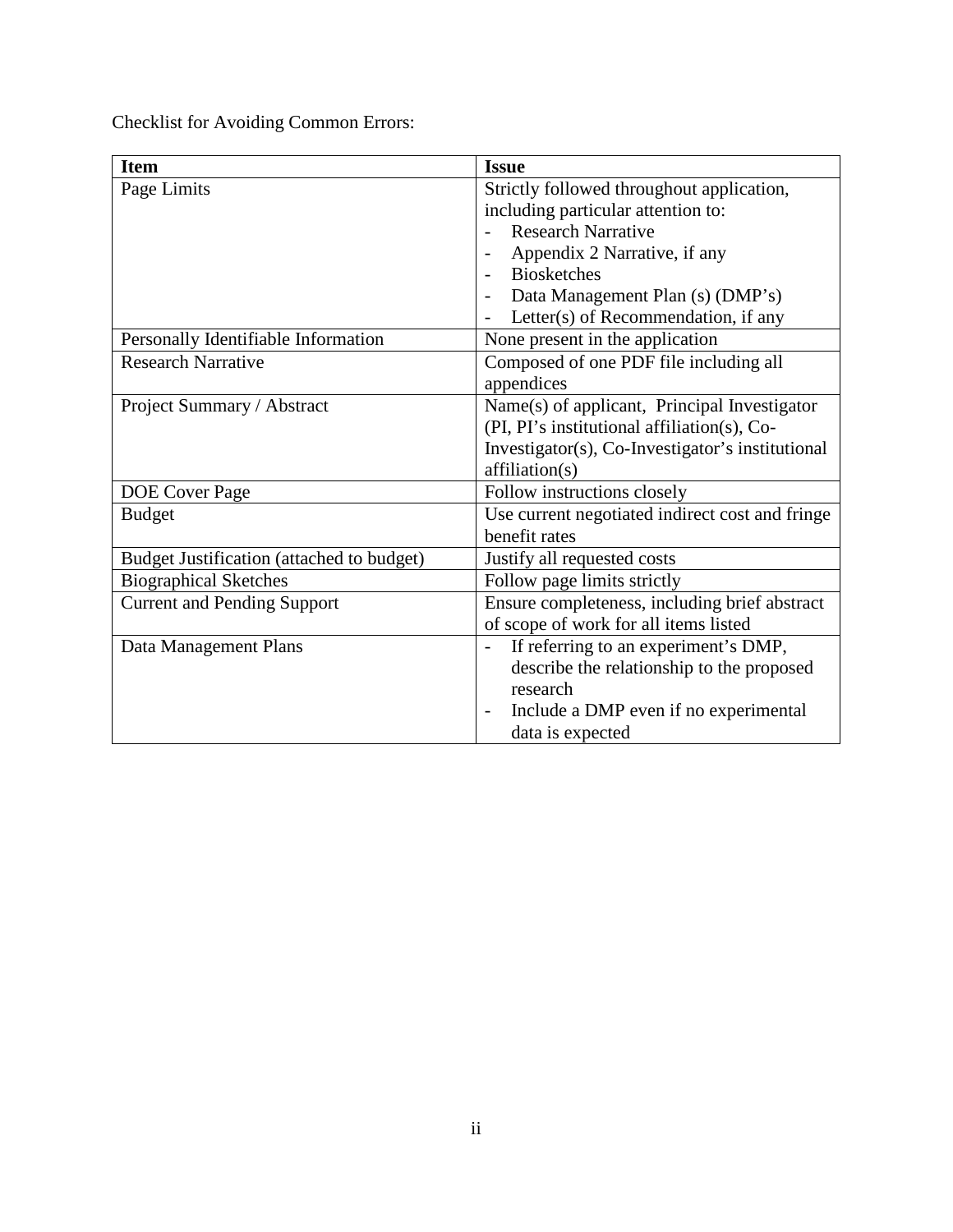#### **Section I – FUNDING OPPORTUNITY DESCRIPTION**

#### <span id="page-5-0"></span>**GENERAL INQUIRIES ABOUT THIS FOA SHOULD BE DIRECTED TO:**

**Technical/Scientific Program Contact:**

Dr. Laura Biven 301-903-5000 [Laura.Biven@science.doe.gov](mailto:laura.biven@science.doe.gov)

#### **STATUTORY AUTHORITY**

Public Law 95-91, U.S. Department of Energy Organization Act Public Law 109-58, Energy Policy Act of 2005

#### **APPLICABLE REGULATIONS**

Uniform Administrative Requirements, Cost Principles, and Audit Requirements for Federal Awards, codified at 2 CFR 200 U.S. Department of Energy Financial Assistance Rules, codified at 2 CFR 910 U.S. Department of Energy, Office of Science Financial Assistance Program Rule, codified at 10 CFR 605

#### **SUMMARY**

The DOE SC program in Advanced Scientific Computing Research (ASCR) hereby announces its interest in making research data and artificial intelligence (AI) models findable, accessible, interoperable, and reusable ( $FAIR<sup>1</sup>$  $FAIR<sup>1</sup>$  $FAIR<sup>1</sup>$ ) to facilitate the development of new AI applications in SC's congressionally authorized mission space, which includes the advancement of AI research and development. In particular, ASCR is interested in supporting FAIR benchmark data for AI; and FAIR frameworks for relating data and AI models.

For this FOA, AI is inclusive of, for example, machine learning (ML), deep learning (DL), neural networks (NN), computer vision, and natural language processing (NLP). Data, in this context, are the digital artifacts used to generate AI models and/or employed in combination with AI models during inference. An AI model is an inference method that can be used to perform a "task," such as prediction, diagnosis, or classification. The model is developed using training data or other knowledge. An AI task is the inference activity performed by an artificially intelligent system.

#### FAIR Benchmark Data:

 $\overline{a}$ 

Scientific data are different from other classes of data more typically used in AI research. Currently, algorithms developed for non-scientific data can perform poorly when applied to scientific data. The principal focus of this FOA topic is to close this gap by making scientific

<span id="page-5-1"></span><sup>1</sup> Wilkinson, M. D. et al. The FAIR Guiding Principles for Scientific Data Management and Stewardship. Sci. Data 3:160018 doi: 10.1038/sdata.2016.18 (2016)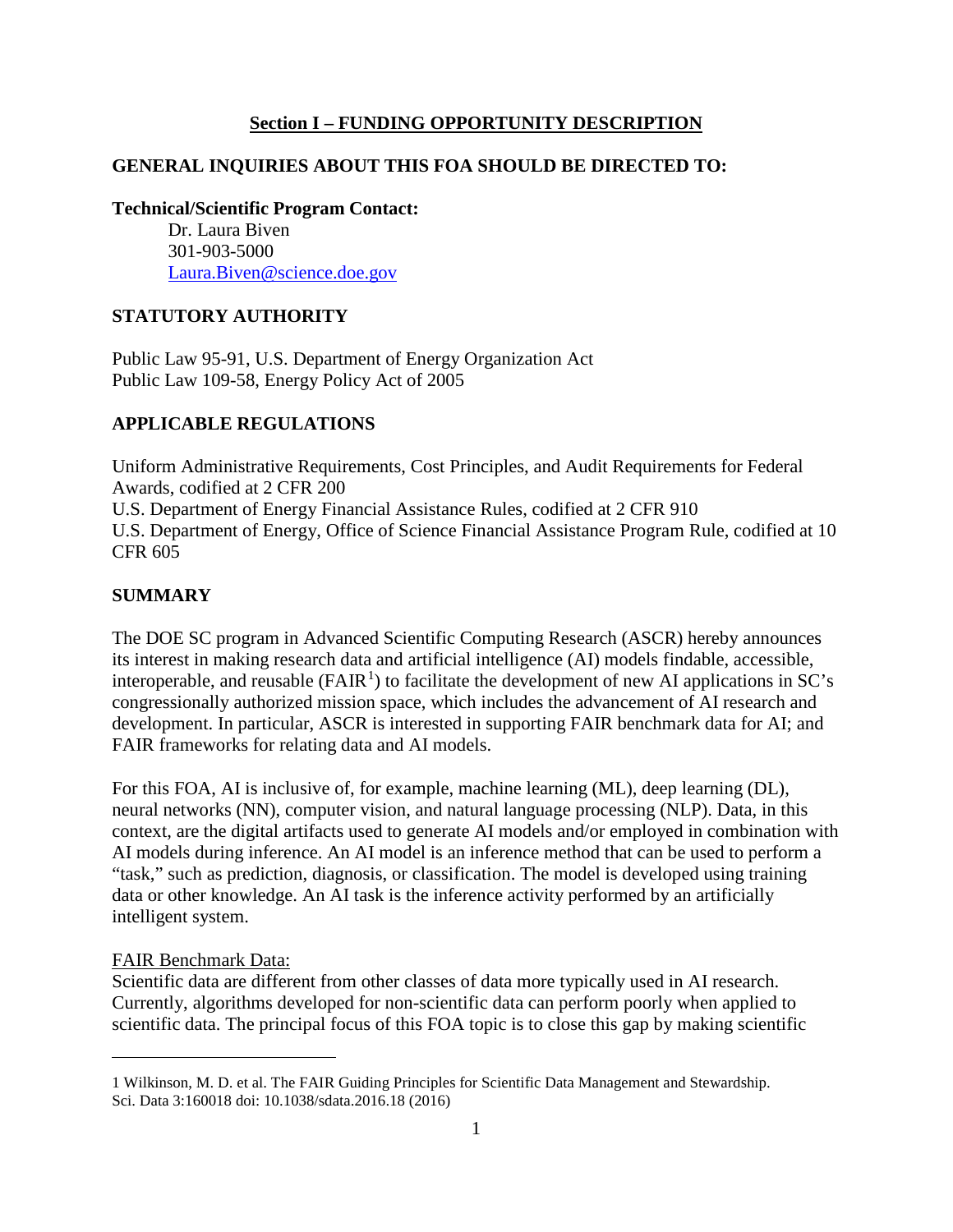data publicly available to the AI community so that algorithms, tools, and techniques work for science. Further research and efforts are needed to expand critical capabilities that make unique scientific data open and FAIR (Findable, Accessible, Interoperable, and Reusable), provide sufficient metadata, provenance, and annotations to the AI community, and articulate challenge areas to focus the community on unique aspects of science data and open areas of research.

#### FAIR Frameworks for Data and AI Models:

Tools for training AI models on data are readily available and widely used. What is lacking, however, is a theoretical framework for understanding relationships between data and models. For example, given a specific data set and problem, we lack rigorous methods for identifying the best model, hyper-parameters, and training method to use. Given a specific data set and problem, which additional data would be helpful to include in the training set? What information about a dataset can be deduced from a model trained on the data? What attributes of the data can be reverse engineered from a model? What can we learn about model robustness and transfer learning by looking at relationships between data and models?

The primary focus of this FOA topic is to advance our understanding of the relationship between data and models by exploring relationships among them through the development of FAIR frameworks for relating data and models. Such frameworks should provide capabilities that advance our understanding of AI, provide new insights to help researchers with applications of AI techniques, and provide an environment where novel approaches to AI can be explored. Proposed frameworks may focus on specific disciplines or sub-disciplines currently supported by SC's programs in ASCR, Biological and Environmental Research (BER), Basic Energy Sciences (BES), Fusion Energy Sciences (FES), High Energy Physics (HEP), Nuclear Physics (NP) ; or may focus on particular aspects or sub-areas within AI.

#### **SUPPLEMENTARY INFORMATION**

SC's mission is the delivery of scientific discoveries and major scientific tools to transform our understanding of nature and to advance the energy, economic, and national security of the United States. The ASCR program provides national leadership in high-performance computing and in a broad set of computationally based technologies, tools, and approaches. This includes research and development that significantly advances the fields of artificial intelligence and big data analytics (BD) of interest to DOE-supported researchers.

Data are essential and strategic assets for addressing SC priorities in AI. In particular, data can be used to train AI algorithms in areas where AI can have a large impact on the SC mission; data can be used by researchers to develop new types of algorithms, particularly in areas where industry is unlikely to invest; and finally, data can be used to improve our understanding of AI, and ultimately control and design AI methods that are more robust, transparent, and sensitive to biases and ethical concerns. SC-supported research programs, laboratories, and large-scale scientific facilities create and collect enormous amounts of data. Leveraging these data for AI, however, can require significant investments in data management, curation, and sharing.

Applications must follow the guidelines and criteria provided in this supplementary information and the following sections.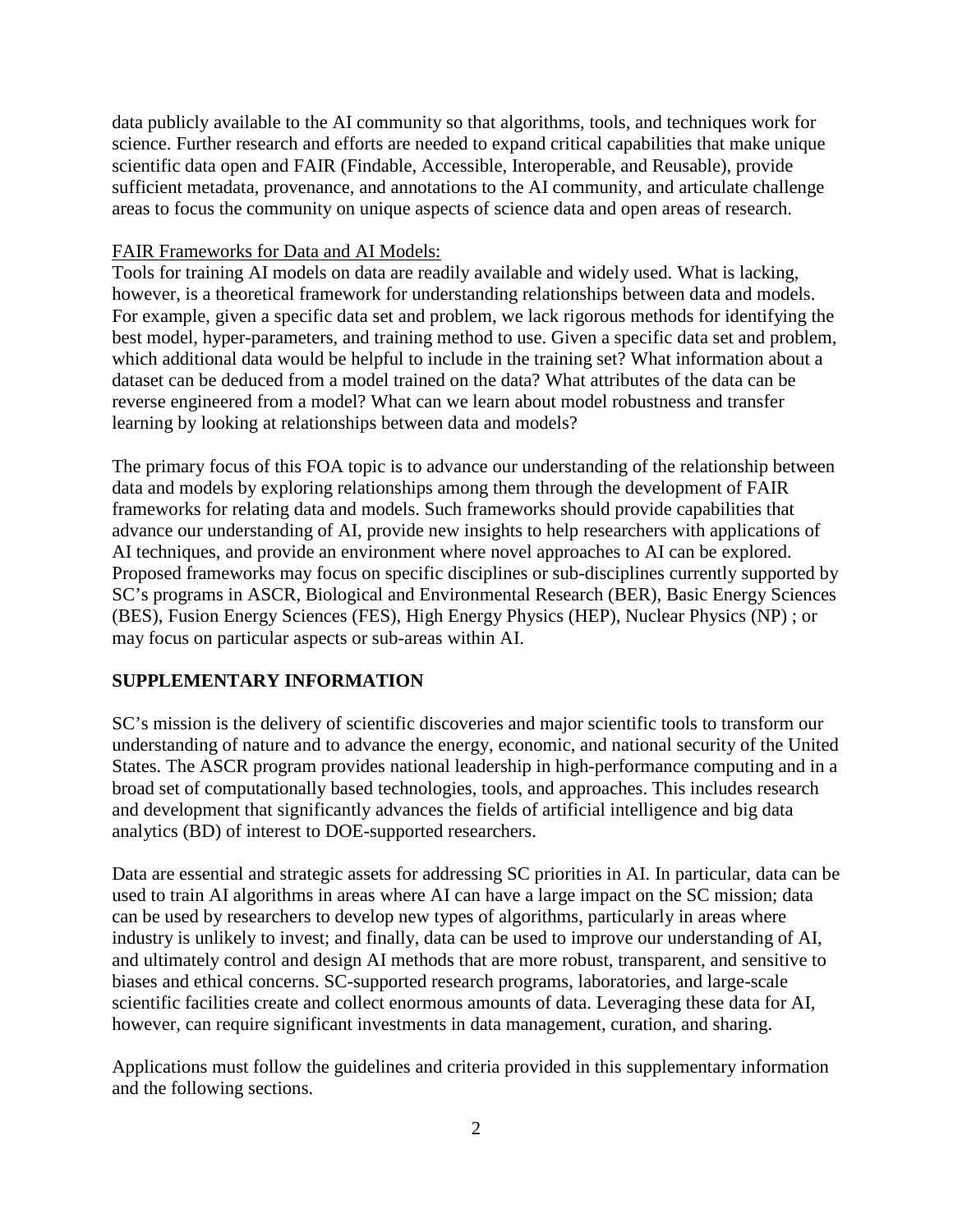#### FAIR Benchmark Data:

Much of the recent progress in AI has been fueled by the availability of unprecedented amounts of data. Publicly available benchmark datasets are important tools to compare, enhance, train, and analyze AI models. For example, it has been argued that the ImageNet<sup>[2](#page-7-0)</sup> competition and benchmark dataset sparked the deep learning revolution, specifically by demonstrating the capabilities of convolutional neural networks in object recognition tasks in natural images. Similarly, the advancement of AI research for scientific applications can be greatly enhanced by facilitating access to science data.

A focus of this FOA is the publication of benchmark datasets that exemplify the distinguishing attributes of scientific data and/or tasks performed on the data with appropriate storage, access rights, and integration with computational capabilities and analysis tools to focus the development of AI tools and techniques on science needs. Benchmark datasets will have greater reusability if domain experts collaborate with data management experts to define the data and metadata, and provide explanations about what phenomena they describe and the nature of tasks that can be performed on them. Benchmark datasets will have greater impact with active cooperation or engagement with AI R&D and application development communities. To achieve this, applicants may choose to propose teaming arrangements, outreach activities, and/or competitions or challenges around FAIR science data.

### FAIR Frameworks for Data and AI Models:

An AI model is an inference method that can be used to perform a "task" such as prediction, diagnosis, classification, etc. Conceptually, AI models fall somewhere between data and theory—neither entirely empirical, nor entirely derived from first principles. When used for control or autonomous decision making in a scientific workflow, the trained model may be an important digital artifact for reproducibility of the results. It may also be an important element of provenance for the resulting scientific data set. In other cases, the model may be better viewed as an approximation of data—either the data used to train it, or the data it generates, as in the case of Generative Adversarial Networks. As digital research objects, however, AI models are in their infancy with very few schemas for syntax, ontologies or even controlled vocabulary, or metadata standards.

Educated trial and error continues to guide advances in science applications of AI. Currently, there is no holistic, theoretical approach unifying data, AI models, and the tasks performed by models that would help us answer critical, foundational questions such as: What information about a dataset can be deduced from a model trained on the data? Do models inherit the access limitations or classifications of the training data? For a given data set and task, what are the best model, hyper-parameters, and training method? When are more data needed, and how much incremental information will they have? Which data would make the biggest improvement? In what circumstances can a model be transferred to new data?

Presently, many science applications of AI begin with the desire to perform a particular task on a

 $\overline{a}$ 

<span id="page-7-0"></span><sup>2</sup> www.image-net.org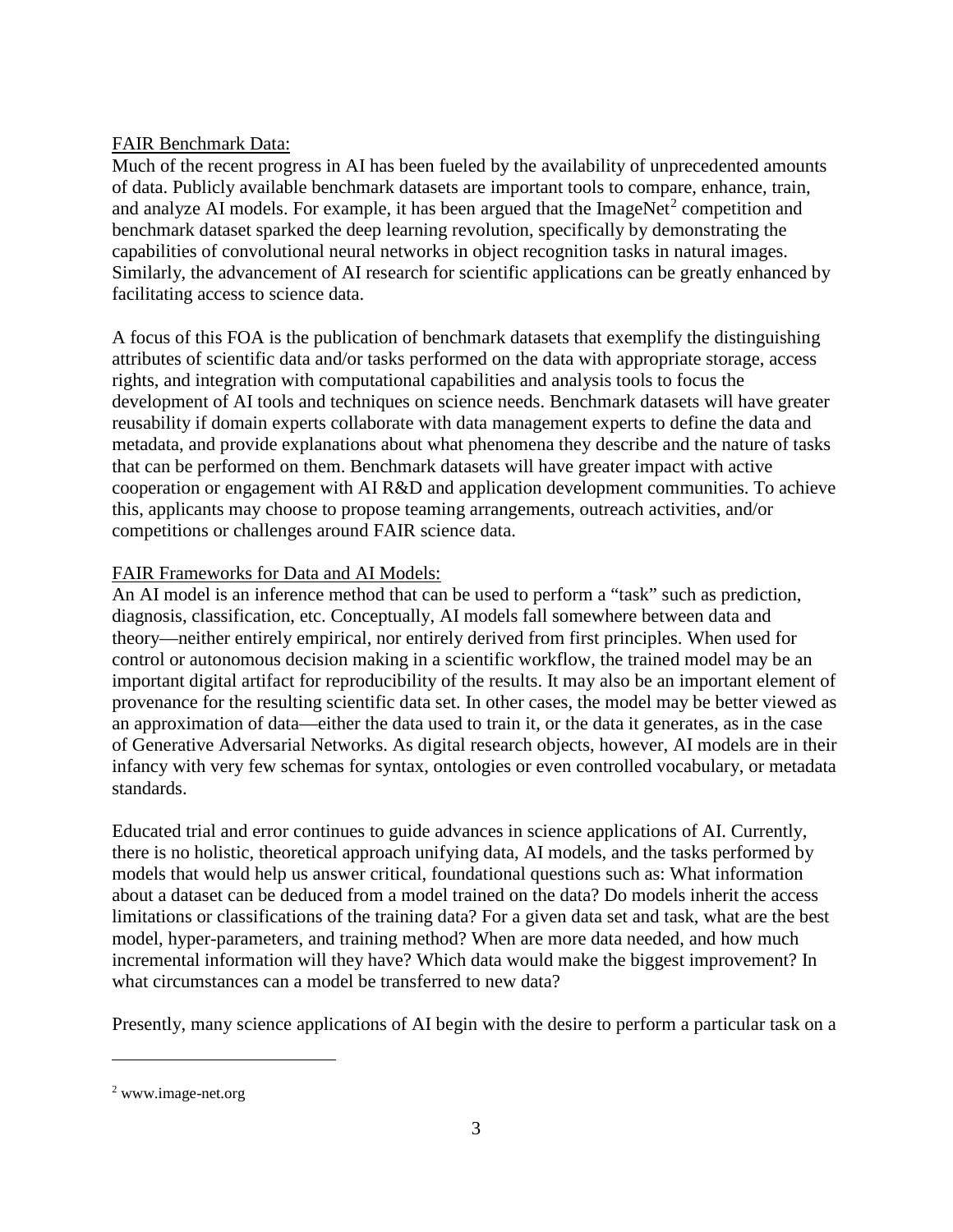given data set or data stream. Training data are chosen and prepared, and then a model is identified and trained. The choice of model often involves some educated guess work. Furthermore, to improve the accuracy of the model, it is not clear whether more training data, a different model or hyper-parameters, or the addition of domain knowledge would be beneficial. Research is needed to relate the models to previously collected data, or find out what other tasks are relevant. The missing theoretical framework for data, AI models, and tasks has important implications for performance and optimization of AI in science as well as overall productivity of AI applications, the reusability of models, and our understanding of reproducibility of AI workflows.

The lack of a unifying theory also influences decisions in regards to the sharing of AI models and techniques. Since it is not known what attributes of a dataset can be derived from a model trained on that data, AI models trained on restricted data are not shared more broadly than the data themselves. Having a better understanding of the relationships between data and models would have an enormous impact in connecting research on restricted data with advances in open science.

Frameworks for tracking relationships among data, AI models, and tasks can address strategically important open questions in AI research that significantly advance the field of AI for public benefit within SC's Congressionally-authorized mission-space. Envisioned here is a framework that would link all salient aspects of an AI workflow including, for example, the data, AI model, task, training methodology, and accuracy metrics and measures. An important feature of this framework is the holistic view of this workflow.

#### **Data Management Plan:**

Proposed Data Management Plans (DMPs) should clearly describe how the data will be managed for the duration of the award. The DMP should also describe how the management of data align with best practices and FAIR principles.

DMPs should clearly address how data will be shared and accessed. Data should be open and free to the user whenever possible. Any exceptions to this should be justified in the DMP.

In the final year of funding, DOE and the lead PI will jointly determine a plan regarding longterm preservation and curation. Proposals should, therefore, include a plan for preparing and possibly transferring data for long-term preservation, noting that it may not be necessary to preserve all data long-term. Proposals should include metrics or other plans for assessing the impact of data made available under this award on AI application development and or AI research and development.

Budget requests associated with data management including, for example, storage or computational resources, should be included in the budget justification and elaborated on and justified in the DMP. Existing resources should be leveraged whenever possible.

### **Open Science**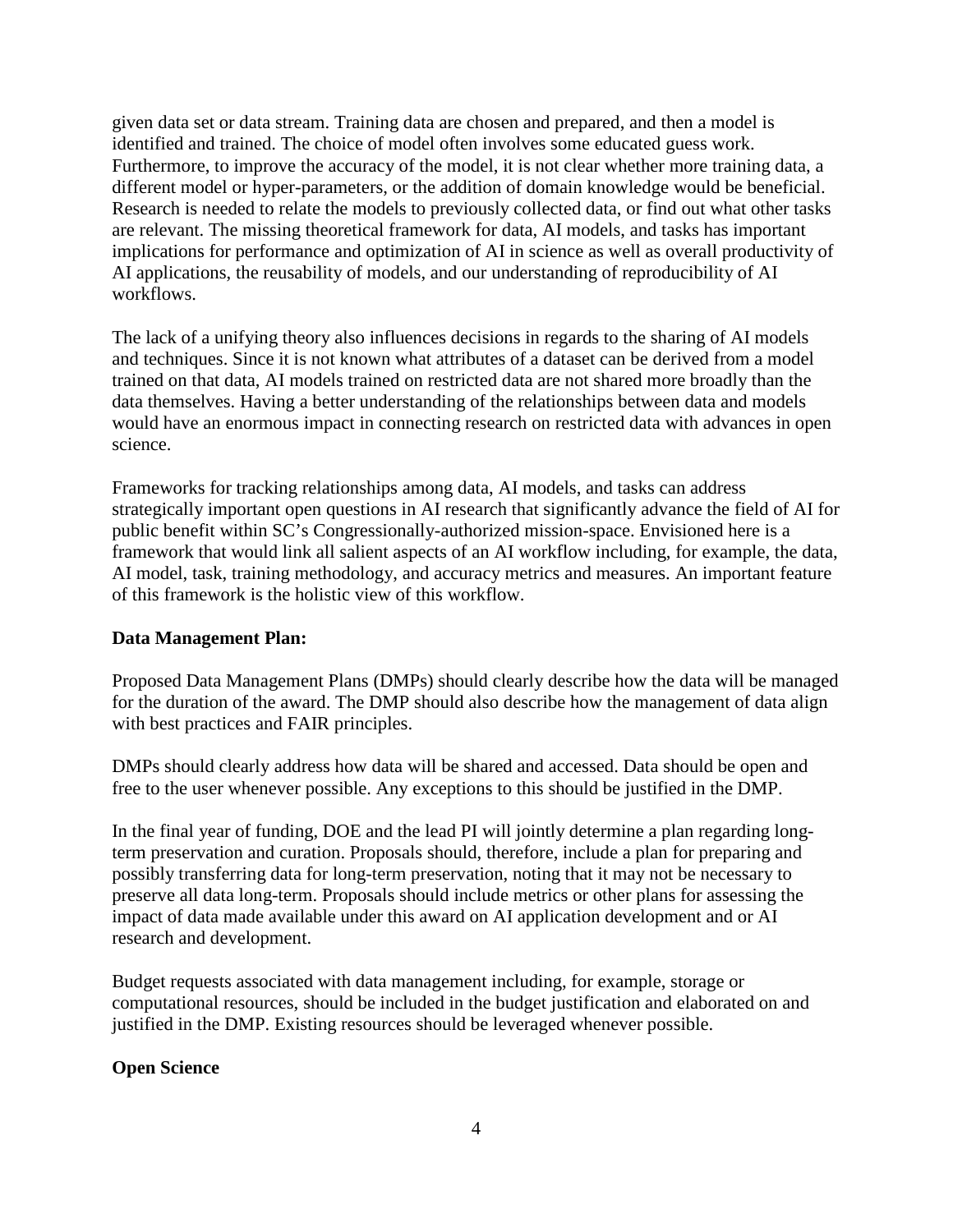SC is dedicated to promoting the values of openness in Federally-supported scientific research, including, but not limited to, ensuring that research may be reproduced and that the results of Federally-supported research are made available to other researchers. These objectives may be met through any number of mechanisms including, but not limited to, data access plans, data sharing agreements, the use of archives and repositories, and the use of various licensing schemes.

The use of the phrases "open" and "open-source" do not refer to any particular licensing arrangement, but are to be understood as encompassing any arrangement that furthers the objective of openness.

#### **Collaboration**

Collaborative applications submitted from different institutions must clearly indicate they are part of a collaborative project/group. Every partner institution must submit an application through its own sponsored research office. Each collaborative group can have only one lead institution. Each application within the collaborative group, including the narrative and all required appendices and attachments, must be identical with the following exceptions:

- Each application must contain a correct SF-424 ( $R\&R$ )<sup>[3](#page-9-0)</sup> cover page for the submitting institution only.
- Each application must contain a unique budget corresponding to the expenditures for that application's submitting institution only.
- Each application must contain a unique budget justification corresponding to the expenditures for that application's submitting institution only.

Our intent is to create from the various proposals associated with a collaborative group one document for merit review that consists of the common, identical proposal materials combined with a set of detailed budgets from the partner institutions. Thus, it is very important that every proposal in the collaborative group be identical (including the title) with the exception of the budget and budget justification pages.

#### **Collaboration vs. Subawards**

 $\overline{a}$ 

The following points of advice to applicants may be helpful:

- 1. Both collaborative applications and proposed subawards are methods by which multiple institutions can work together to reach the scientific objectives described in this FOA.
	- a. Collaborative applications are assembled from multiple identical applications submitted by the proposing institution. Such applications may be submitted under this FOA in Grants.gov and the companion Lab announcement (LAB 20-2306) in PAMS. The multiple applications will be assembled into one joint collaborative proposal, which will be merit-reviewed as one proposal, with recommendations to fund or decline the application made at the level of each independent application.
	- b. Subawards exist when multiple institutions work together to submit one

<span id="page-9-0"></span><sup>3</sup> The Standard Form 424 (SF-424) family of forms is used to apply for Federal financial assistance through [https://www.Grants.gov.](https://www.grants.gov/) The Research and Related (R&R) set of forms is used by the Office of Science.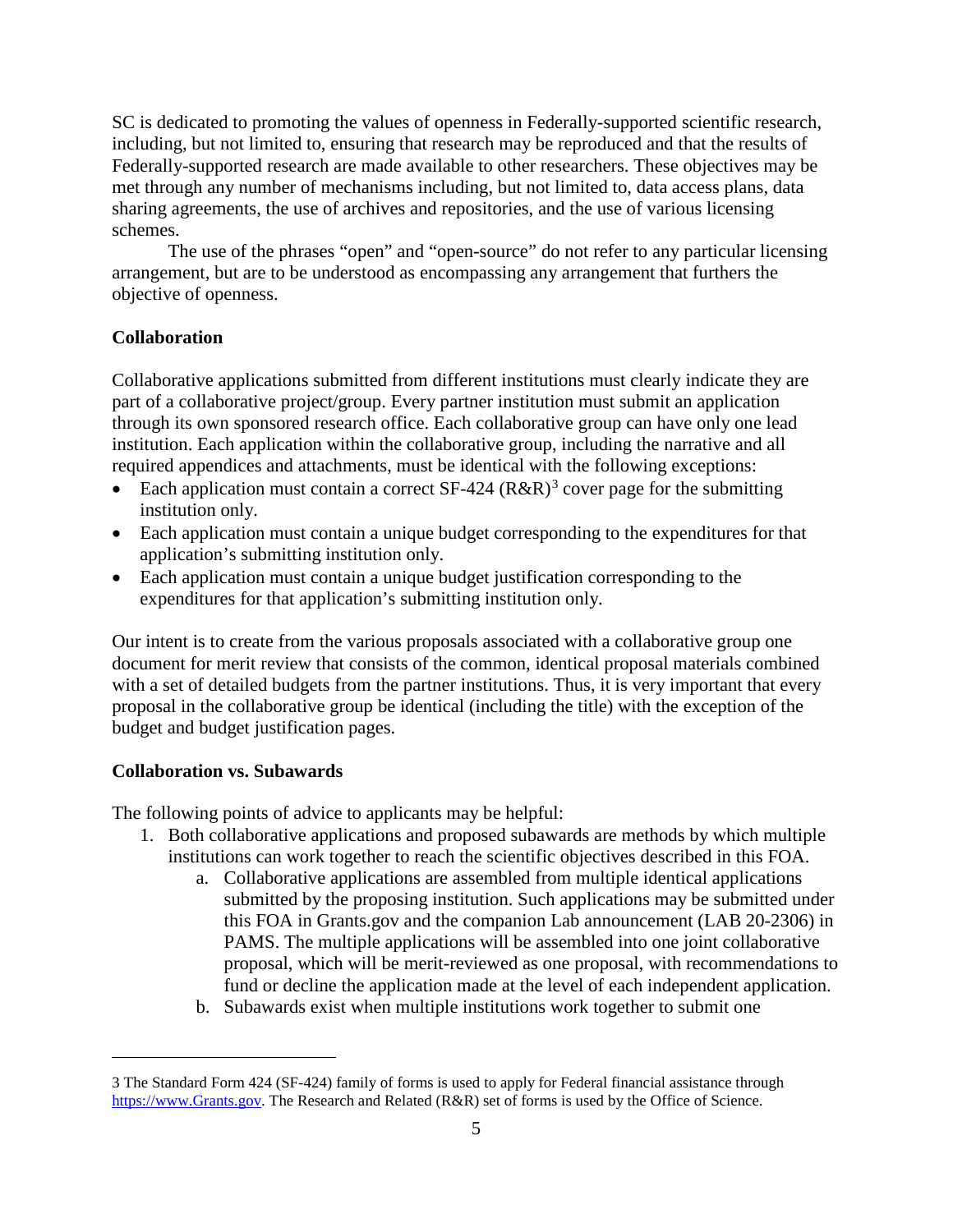application with a designated prime awardee and multiple potential subawardees.

- c. DOE National Laboratories may be proposed as subawardees, but the value of any such proposed subaward will be removed from any such prime award: DOE will make separate awards to its laboratories.
- 2. Choose the appropriate structure based on the nature of the scientific work being proposed. If multiple institutions will be functioning as a network of peer-level researchers, a collaborative structure would be more appropriate. If multiple institutions will be functioning with leadership and direction coming from one institution, a subaward arrangement would be more appropriate.
- 3. A well-thought-out research plan and its associated budget(s) should leave no confusion about which institution will do which parts of the research.

#### **REFERENCES:**

[1] Baker, Nathan, Alexander, Frank, Bremer, Timo, Hagberg, Aric, Kevrekidis, Yannis, Najm, Habib, Parashar, Manish, Patra, Abani, Sethian, James, Wild, Stefan, Willcox, Karen, and Lee, Steven. Workshop Report on Basic Research Needs for Scientific Machine Learning: Core Technologies for Artificial Intelligence. United States: N. p., 2019. Web. doi:10.2172/1478744. <http://www.osti.gov/biblio/1478744>

[2] Fagnan, Kjiersten, Nashed, Youssef, Perdue, Gabriel, Ratner, Daniel, Shankar, Arjun, and Yoo, Shinjae. Data and Models: A Framework for Advancing AI in Science. United States: N. p., 2019. Web. doi:10.2172/1579323. [http://www.osti.gov/biblio/1579323](http://www.osti.gov/biblio/1478744)

[3] Berry, Michael, Potok, Thomas E., Balaprakash, Prasanna, Hoffmann, Hank, Vatsavai, Raju, and Prabhat, . Machine Learning and Understanding for Intelligent Extreme Scale Scientific Computing and Discovery. DOE Workshop Report, January 7–9, 2015, Rockville, MD. United States: N. p., 2015. Web. doi:10.2172/1471083. <http://www.osti.gov/biblio/1471083>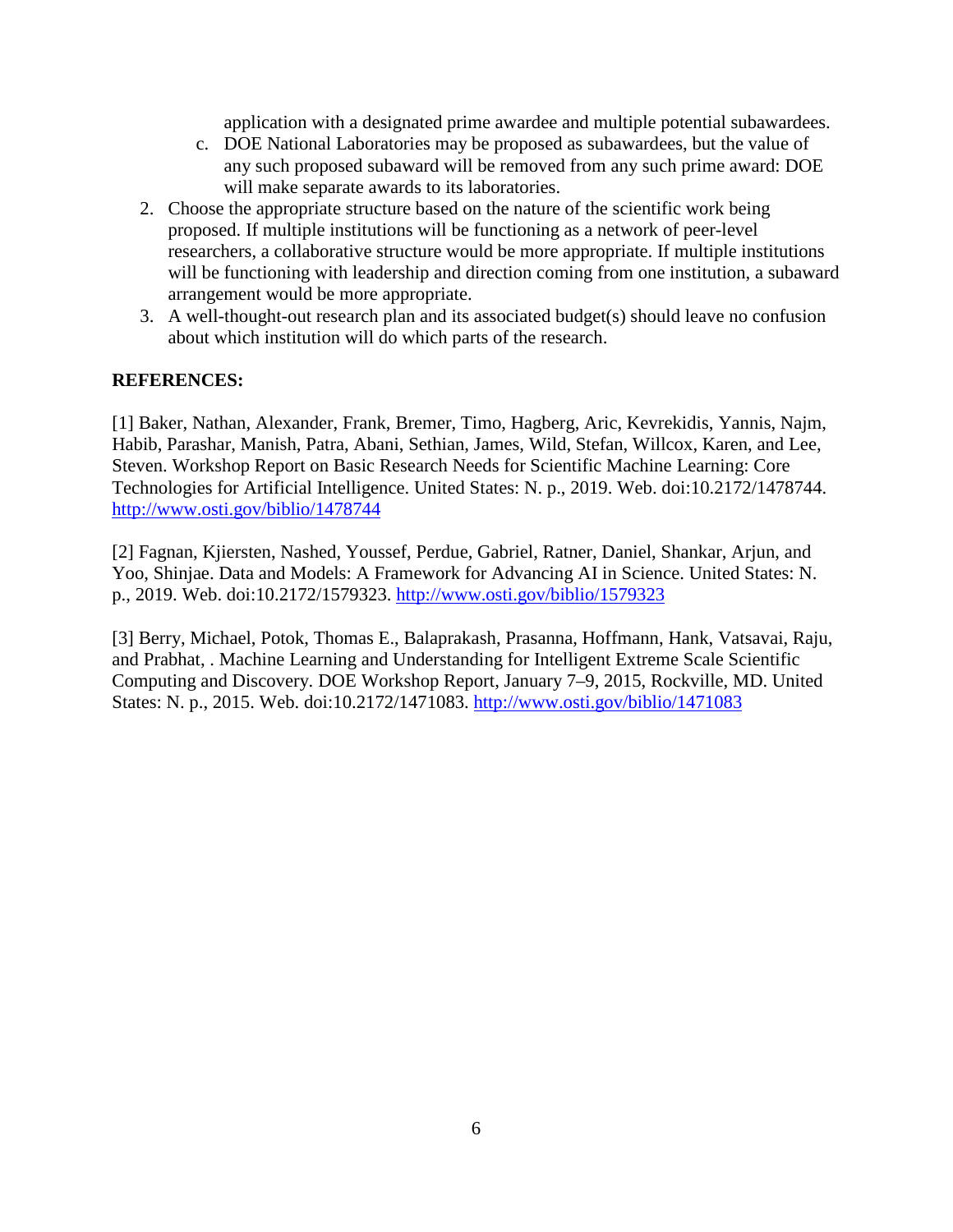### **Section II – AWARD INFORMATION**

### <span id="page-11-1"></span><span id="page-11-0"></span>**A. TYPE OF AWARD INSTRUMENT**

DOE anticipates awarding cooperative agreements under this FOA.

DOE will consider funding multi-institution collaborations under this FOA.

### <span id="page-11-2"></span>**B. ESTIMATED FUNDING**

A total of \$8,500,000 is expected to be available to support awards made under this FOA and its companion Program Announcement to the DOE National Laboratories, subject to the appropriation of funds by Congress. A precise distribution of funds between this FOA and the companion announcement will depend on the number of meritorious applications and the availability of appropriate funds.

DOE is under no obligation to pay for any costs associated with preparation or submission of applications. DOE reserves the right to fund, in whole or in part, any, all, or none of the applications submitted in response to this FOA.

### <span id="page-11-3"></span>**C. MAXIMUM AND MINIMUM AWARD SIZE**

The award size will depend on the number of meritorious applications and the availability of appropriated funds.

### **Ceiling**

\$750,000 per year

### **Floor**

\$150,000 per year

### <span id="page-11-4"></span>**D. EXPECTED NUMBER OF AWARDS**

Approximately 3 to 7 awards are expected.

The exact number of awards will depend on the number of meritorious applications and the availability of appropriated funds.

### <span id="page-11-5"></span>**E. ANTICIPATED AWARD SIZE**

<span id="page-11-6"></span>The award size will depend on the number of meritorious applications and the availability of appropriated funds.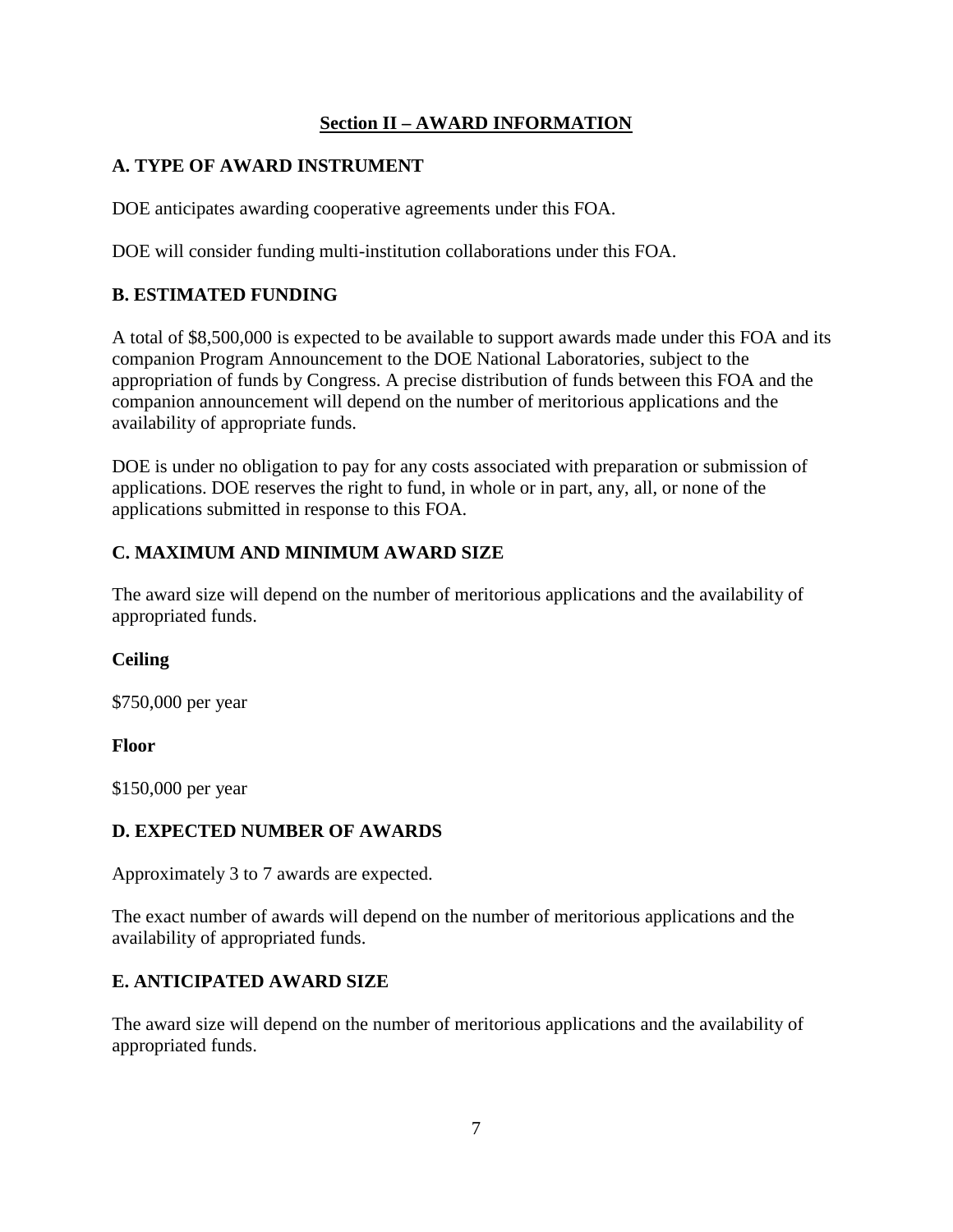### **F. PERIOD OF PERFORMANCE**

Research Grant Awards are expected to be made for a period of two or three years as befitting the project.

Continuation funding (funding for the second and subsequent budget periods) is contingent on: (1) availability of funds appropriated by Congress and future year budget authority; (2) progress towards meeting the objectives of the approved application; (3) submission of required reports; and (4) compliance with the terms and conditions of the award.

### <span id="page-12-0"></span>**G. TYPE OF APPLICATION**

DOE will only accept new applications under this FOA.

### <span id="page-12-1"></span>**I. RESPONSIBILITY**

The successful prime applicant/awardee (lead organization) will be the responsible authority regarding the settlement and satisfaction of all contractual and administrative issues, including but not limited to, disputes and claims arising out of any agreement between the applicant and any team member, and/or subawardee.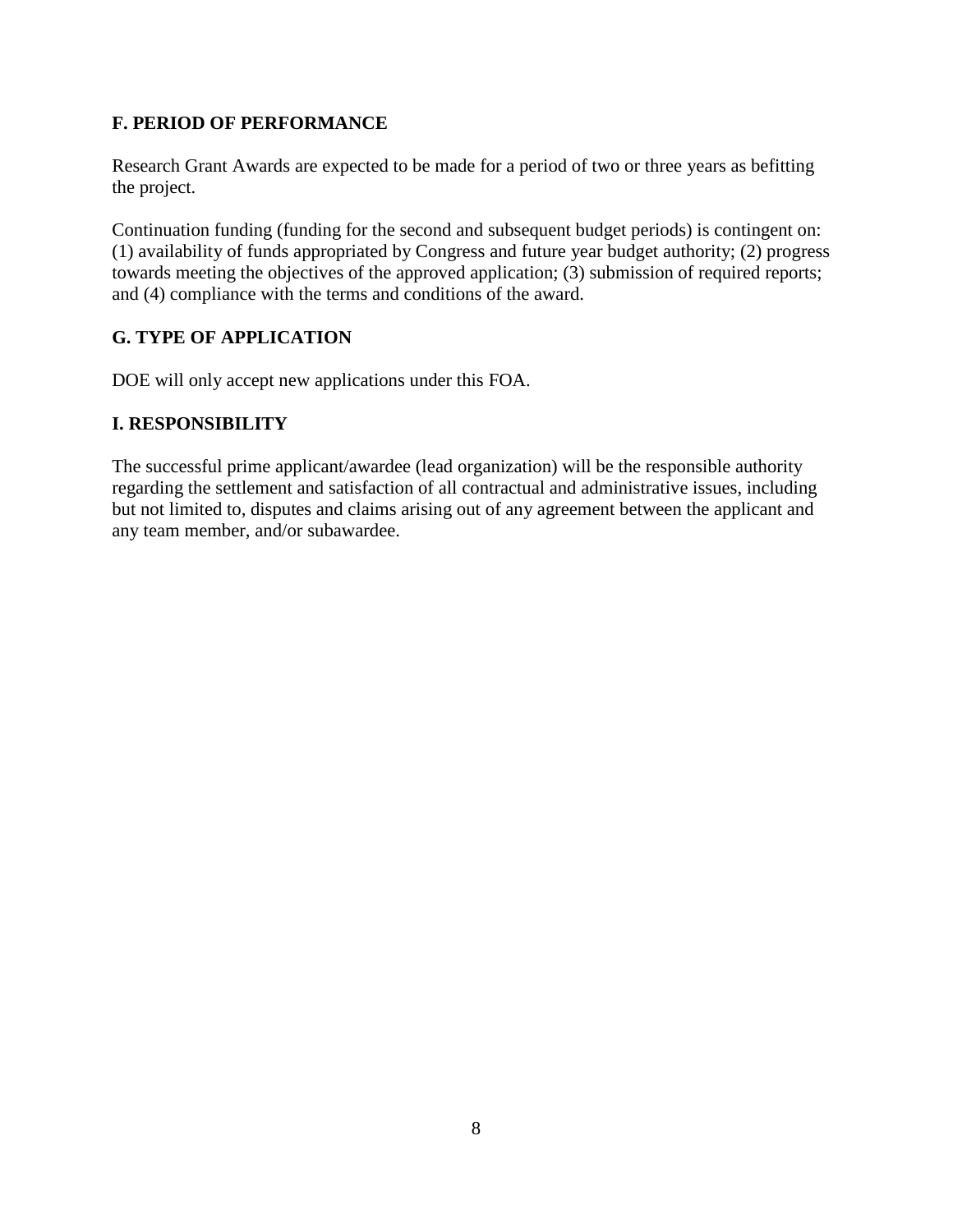### **Section III – ELIGIBILITY INFORMATION**

### <span id="page-13-1"></span><span id="page-13-0"></span>**A. ELIGIBLE APPLICANTS**

All types of applicants are eligible to apply, except Federally Funded Research and Development Center (FFRDC)<sup>[4](#page-13-6)</sup> Contractors, and nonprofit organizations described in section 501(c)(4) of the Internal Revenue Code of 1986 that engaged in lobbying activities after December 31, 1995.

Other Federal agencies are not eligible to receive financial assistance awards and are therefore ineligible to submit applications.

Applicants that are not domestic organizations should be advised that:

- Individual applicants are unlikely to possess the skills, abilities, and resources to successfully accomplish the objectives of this FOA. Individual applicants are encouraged to address this concern in their applications and to demonstrate how they will accomplish the objectives of this FOA.
- Non-domestic applicants are advised that successful applications from non-domestic applicants include a detailed demonstration of how the applicant possesses skills, resources, and abilities that do not exist among potential domestic applicants.

Applications from for-profit organizations that propose research related to current commercial activity may be declined without merit review.

### <span id="page-13-2"></span>**B. COST SHARING**

 $\overline{a}$ 

Cost sharing is not required.

### <span id="page-13-3"></span>**C. ELIGIBLE INDIVIDUALS**

Individuals with the skills, knowledge, and resources necessary to carry out the proposed research as a PI are invited to work with their organizations to develop an application for assistance. Individuals from underrepresented groups as well as individuals with disabilities are always encouraged to apply for assistance.

### <span id="page-13-4"></span>**D. LIMITATIONS ON SUBMISSIONS**

Applicant institutions are limited to no more than three letters of intent, or applications for each PI at the applicant institution. DOE will consider the latest received submissions to be the institution's intended submissions.

<span id="page-13-5"></span>• Applications in excess of the limited number of submissions may be declined without review.

<span id="page-13-6"></span><sup>4</sup> An authoritative list of all Federally Funded Research and Development Centers (FFRDCs) may be found at <https://www.nsf.gov/statistics/ffrdclist/>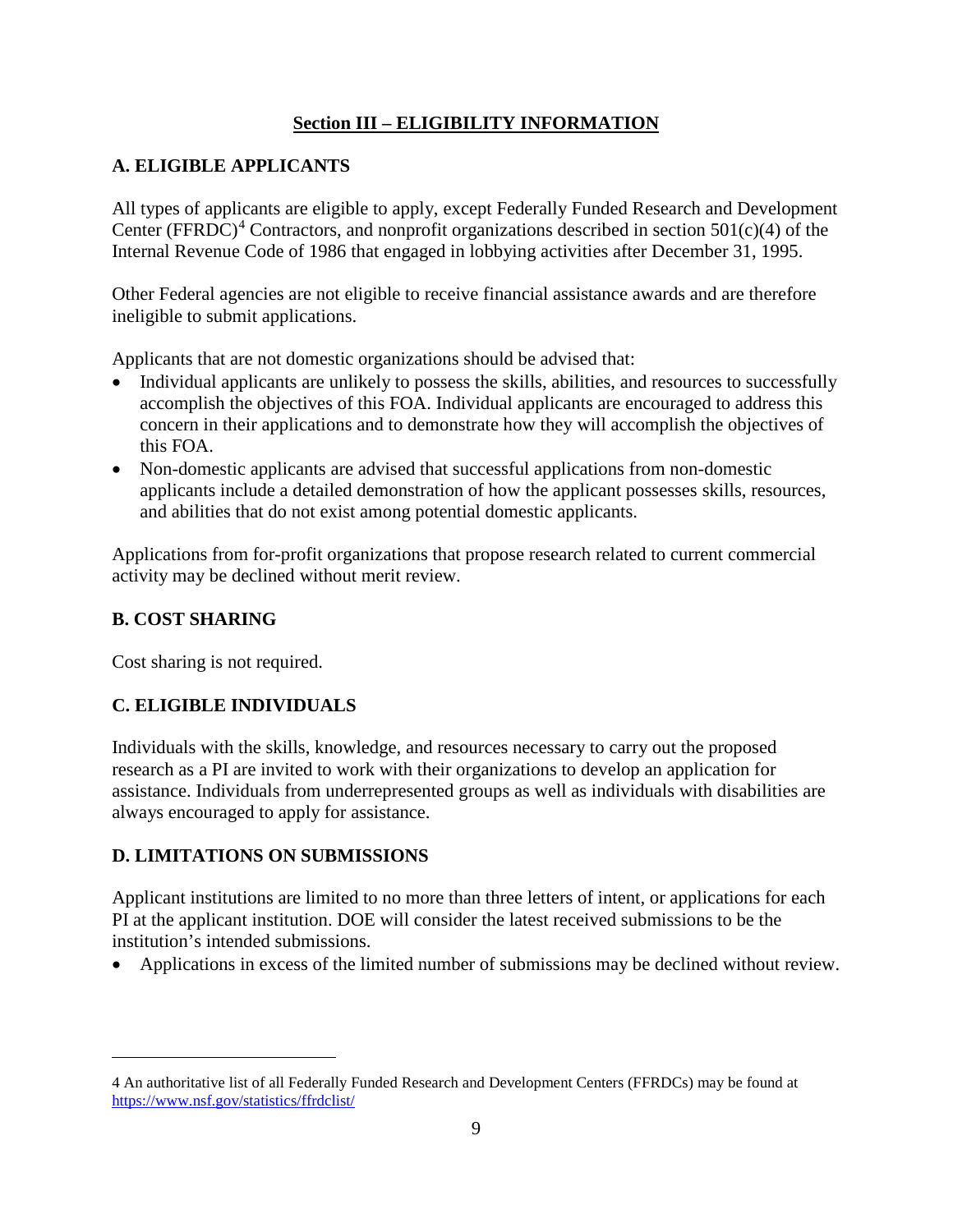### **Section IV – APPLICATION AND SUBMISSION INFORMATION**

### <span id="page-14-0"></span>**A. ADDRESS TO REQUEST APPLICATION PACKAGE**

Application forms and instructions are available at Grants.gov. To access these materials, go to [https://www.Grants.gov,](https://www.grants.gov/) select "Apply for Grants", and then select "Download Application Package." Enter the Catalog of Federal Domestic Assistance (CFDA) number (81.049) and/or the FOA number (DE-FOA-0002306) shown on the cover of this FOA and then follow the prompts to download the application package.

Applications submitted through [www.FedConnect.net](https://www.fedconnect.net/) will not be accepted.

### <span id="page-14-1"></span>**B. LETTER OF INTENT AND PRE-APPLICATION**

#### **1. Letter of Intent**

LETTER OF INTENT DUE DATE

#### [See Section IV, Part F.](#page-36-2)

A Letter of Intent is required and must be submitted by the deadline in [Section IV, Part F.](#page-36-2)

The LOI is to help in planning the review and the selection of potential reviewers for the application. For this purpose, the LOI must include,

• At the top of the first page, the following information:

Title of Preapplication Principal Investigator Name, Job Title **Institution** PI Phone Number, PI Email Address FOA Number: DE-FOA-0002306

- This information must be followed by a clear and concise description of the objectives and technical approach of the proposed research. The LOI may not exceed two pages, with a minimum text font size of 11 point and margins no smaller than one inch on all sides. Figures and references, if included, must fit within the two-page limit.
- The LOI must also include a list of the names and institutional affiliations of all participating investigators, including collaborators and consultants on the proposed project. For each funded investigator, provide a list of collaborative co-investigators including co-authors of the past 48 months, co-editors of the past 24 months, graduate and postdoctoral advisors/advisees, and close associations. This list of participants and collaborators will not count toward the page limit for the LOI.

The LOI must be submitted electronically through the DOE SC Portfolio Analysis and Management System (PAMS) website [https://pamspublic.science.energy.gov/.](https://pamspublic.science.energy.gov/) It is important that the LOI be a single file with extension .pdf, .docx, or .doc. The filename must not exceed 50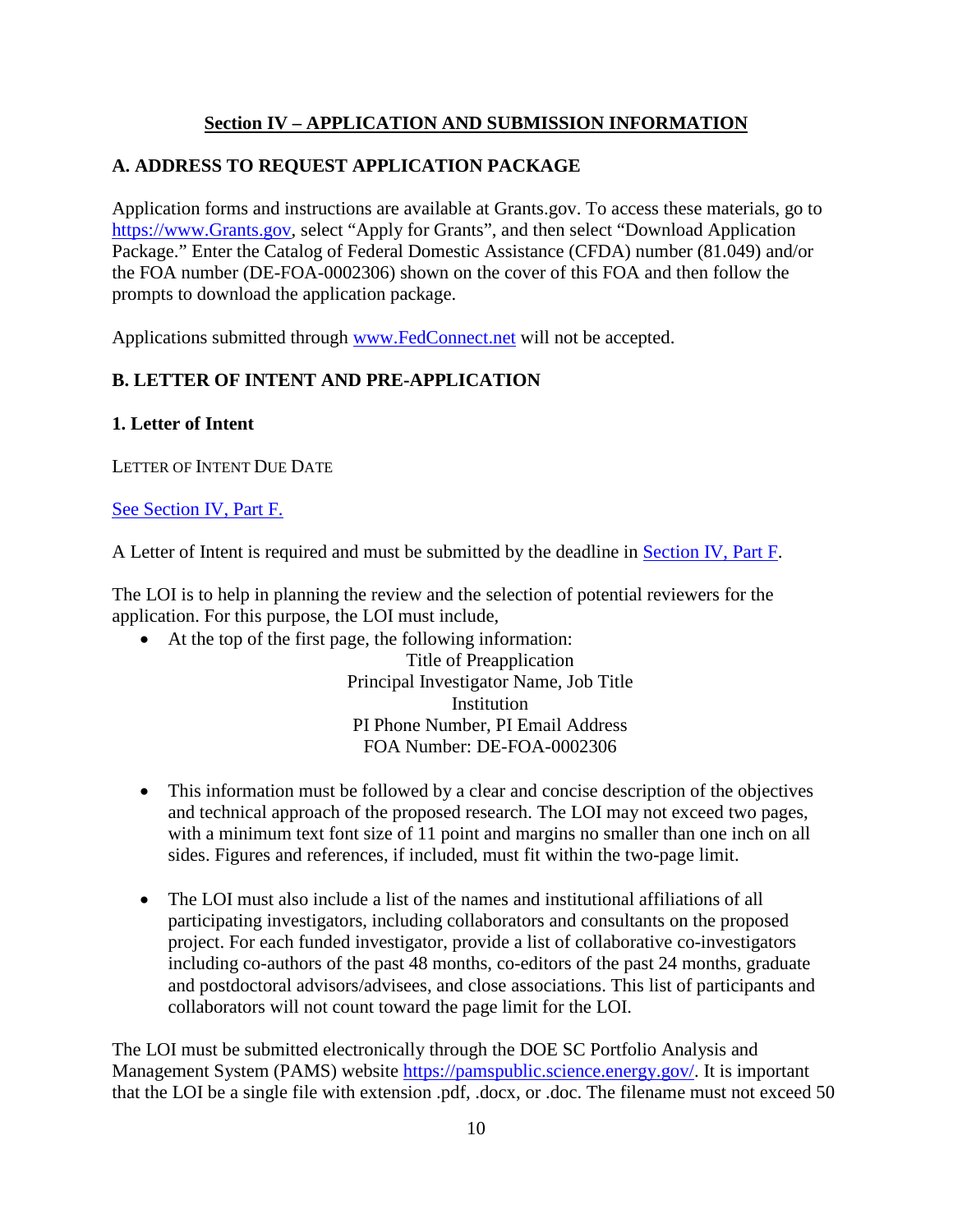characters. The PI and anyone submitting on behalf of the PI must register for an account in PAMS before it will be possible to submit a letter of intent. **All PIs and those submitting LOIs on behalf of PIs are encouraged to establish PAMS accounts as soon as possible to avoid submission delays.**

You may use the Internet Explorer, Firefox, Google Chrome, or Safari browsers to access PAMS.

### **Please see [Section IV, Part I, 4., DOE SC Portfolio Analysis and Management System](#page-39-0)  [\(PAMS\), below,](#page-39-0) for instructions about how to register in PAMS.**

### **Submit Your Letter of Intent:**

- Create your letter of intent outside the system and save it as a file with extension .docx, .doc, or .pdf. Make a note of the location of the file on your computer so you can browse for it later from within PAMS.
- Log into PAMS and click the Proposals tab. Click the "View / Respond to Funding Opportunity Announcements" link and find the current announcement in the list. Click the "Actions/Views" link in the Options column next to this announcement to obtain a dropdown menu. Select "Submit Letter of Intent" from the dropdown.
- On the Submit Letter of Intent page, select the institution from which you are submitting this LOI from the Institution dropdown. If you are associated with only one institution in the system, there will only be one institution in the dropdown.
- Note that you must select one and only one PI per LOI; to do so, click the "Select PI" button on the far-right side of the screen. Find the appropriate PI from the list of all registered users from your institution returned by PAMS. (Hint: You may have to sort, filter, or search through the list if it has multiple pages.) Click the "Actions" link in the Options column next to the appropriate PI to obtain a dropdown menu. From the dropdown, choose "Select PI."
- If the PI for whom you are submitting does not appear on the list, it means he or she has not yet registered in PAMS. For your convenience, you may have PAMS send an email invitation to the PI to register in PAMS. To do so, click the "Invite PI" link at the top left of the "Select PI" screen. You can enter an optional personal message to the PI in the "Comments" box, and it will be included in the email sent by PAMS to the PI. You must wait until the PI registers before you can submit the LOI. Save the LOI for later work by clicking the "Save" button at the bottom of the screen. It will be stored in "My Letters of Intent" for later editing.
- Enter a title for your letter of intent.
- Select the appropriate technical contact from the Program Manager dropdown.
- To upload the LOI file into PAMS, click the "Attach File" button at the far-right side of the screen. Click the "Browse" (or "Choose File" depending on your browser) button to search for your file. You may enter an optional description of the file you are attaching. Click the "Upload" button to upload the file.
- At the bottom of the screen, click the "Submit to DOE" button to save and submit the LOI to DOE.
- Upon submission, the PI will receive an email from the PAMS system [<PAMS.Autoreply@science.doe.gov>](mailto:PAMS.Autoreply@science.doe.gov) acknowledging receipt of the LOI.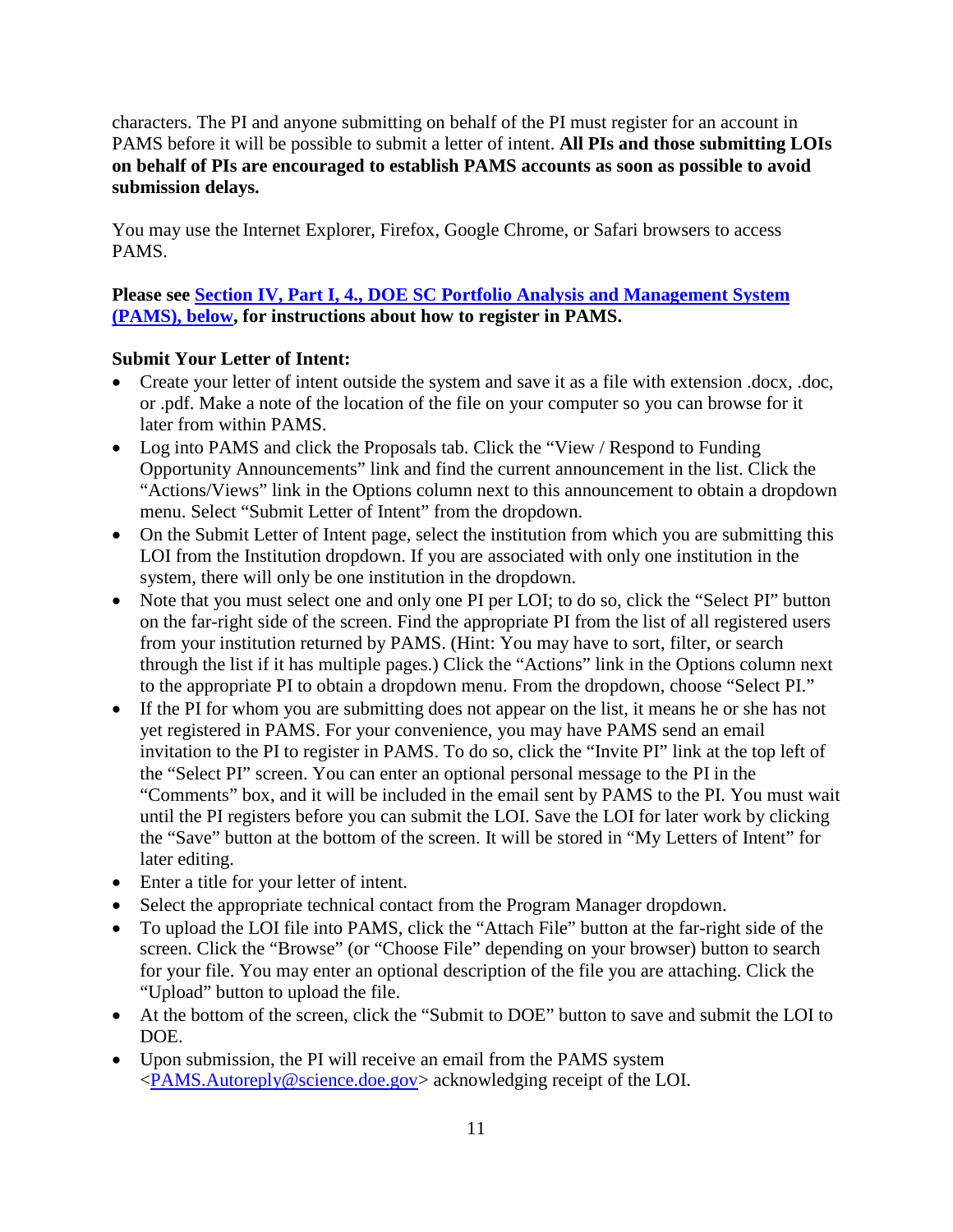You are encouraged to register for an account in PAMS at least a week in advance of the LOI submission deadline so that there will be no delays with your submission.

**WARNING**: The PAMS website at<https://pamspublic.science.energy.gov/> will permit you to edit a previously submitted LOI in the time between your submission and the deadline. If you choose to edit, doing so will remove your previously submitted version from consideration. If you are still editing at the time of the deadline, you will not have a valid submission. Please pay attention to the deadline.

For help with PAMS, click the "External User Guide" link on the PAMS website, [https://pamspublic.science.energy.gov/.](https://pamspublic.science.energy.gov/) You may also contact the PAMS Help Desk, which can be reached Monday through Friday, 9:00 AM – 5:30 PM Eastern Time. Telephone: (855) 818- 1846 (toll free) or (301) 903-9610, email: [sc.pams-helpdesk@science.doe.gov.](mailto:sc.pams-helpdesk@science.doe.gov) All submission and inquiries about this FOA should reference DE-FOA-0002306.

#### **2. Pre-application**

Not applicable.

### <span id="page-16-0"></span>**C. GRANTS.GOV APPLICATION SUBMISSION AND RECEIPT PROCEDURES**

This section provides the application submission and receipt instructions for applications to SC. Please read the following instructions carefully and completely.

#### **1. Electronic Delivery**

SC is participating in the Grants.gov initiative to provide the grant community with a single site to find and apply for grant funding opportunities. SC requires applicants to submit their applications online through Grants.gov.

#### **2. How to Register to Apply through Grants.gov**

a. Instructions: Read the instructions below about registering to apply for SC funds. Applicants should read the registration instructions carefully and prepare the information requested before beginning the registration process. Reviewing and assembling the required information before beginning the registration process will alleviate last-minute searches for required information.

Organizations must have a Data Universal Numbering System (DUNS) Number, active System for Award Management (SAM) registration, and Grants.gov account to apply for grants. If individual applicants are eligible to apply for this FOA, then you may begin with step 3, Create a Grants.gov Account, listed below.

Creating a Grants.gov account can be completed online in minutes, but DUNS and SAM registrations may take several weeks. Therefore, an organization's registration should be done in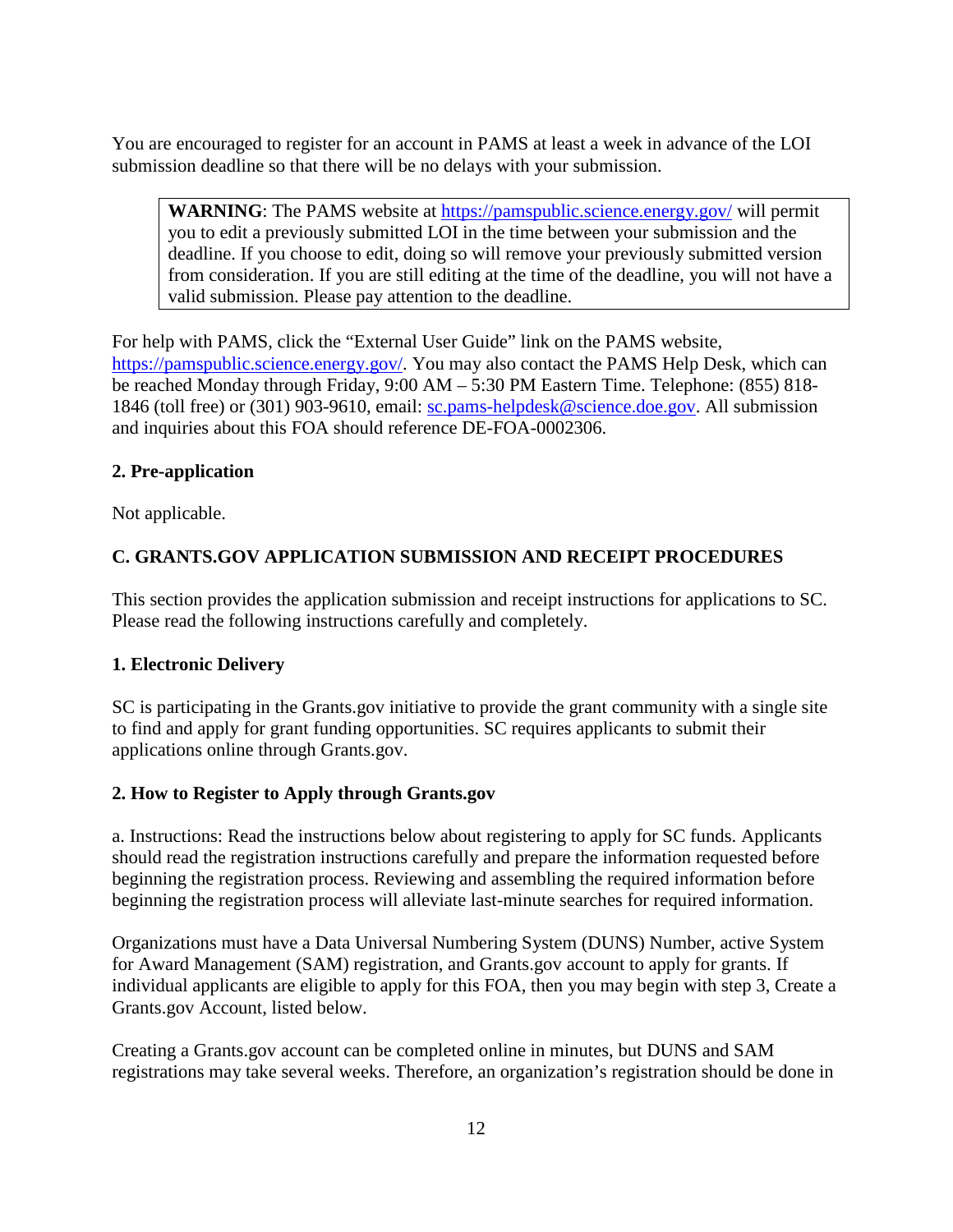sufficient time to ensure it does not impact the entity's ability to meet required application submission deadlines.

Complete organization instructions can be found on Grants.gov here: [https://www.Grants.gov/web/grants/applicants/organization-registration.html](https://www.grants.gov/web/grants/applicants/organization-registration.html)

1) *Obtain a DUNS Number*: All entities applying for funding, including renewal funding, must have a DUNS Number from Dun & Bradstreet (D&B). Applicants must enter the DUNS Number in the data entry field labeled "Organizational DUNS" on the SF-424 form. For more detailed instructions for obtaining a DUNS Number, refer to: [https://www.Grants.gov/web/grants/applicants/organization-registration/step-1-obtain](https://www.grants.gov/web/grants/applicants/organization-registration/step-1-obtain-duns-number.html)[duns-number.html](https://www.grants.gov/web/grants/applicants/organization-registration/step-1-obtain-duns-number.html)

2) *Register with SAM*: All organizations applying online through Grants.gov must register with SAM at [https://www.sam.gov.](https://www.sam.gov/) Failure to register with SAM will prevent your organization from applying through Grants.gov. SAM registration must be renewed annually. For more detailed instructions for registering with SAM, refer to: [https://www.Grants.gov/web/grants/applicants/organization-registration/step-2-register](https://www.grants.gov/web/grants/applicants/organization-registration/step-2-register-with-sam.html)[with-sam.html](https://www.grants.gov/web/grants/applicants/organization-registration/step-2-register-with-sam.html)

3) *Create a Grants.gov Account*: The next step is to register an account with Grants.gov. Follow the on-screen instructions or refer to the detailed instructions here: [https://www.Grants.gov/web/grants/applicants/registration.html](https://www.grants.gov/web/grants/applicants/registration.html)

4) *Add a Profile to a Grants.gov Account*: A profile in Grants.gov corresponds to a single applicant organization the user represents (i.e., an applicant) or an individual applicant. If you work for or consult with multiple organizations and have a profile for each, you may log in to one Grants.gov account to access all of your grant applications. To add an organizational profile to your Grants.gov account, enter the DUNS Number for the organization in the DUNS field while adding a profile. For more detailed instructions about creating a profile on Grants.gov, refer to:

[https://www.Grants.gov/web/grants/applicants/registration/add-profile.html](https://www.grants.gov/web/grants/applicants/registration/add-profile.html)

5) *EBiz POC Authorized Profile Roles*: After you register with Grants.gov and create an Organization Applicant Profile, the organization applicant's request for Grants.gov roles and access is sent to the Electronic Business Point of Contact (EBiz POC). The EBiz POC will then log in to Grants.gov and authorize the appropriate roles, which may include the Authorized Organizational Representative (AOR) role, thereby giving you permission to complete and submit applications on behalf of the organization. You will be able to submit your application online any time after you have been assigned the AOR role. For more detailed instructions about creating a profile on Grants.gov, refer to: [https://www.Grants.gov/web/grants/applicants/registration/authorize-roles.html](https://www.grants.gov/web/grants/applicants/registration/authorize-roles.html)

6) *Track Role Status*: To track your role request, refer to: [https://www.Grants.gov/web/grants/applicants/registration/track-role-status.html](https://www.grants.gov/web/grants/applicants/registration/track-role-status.html)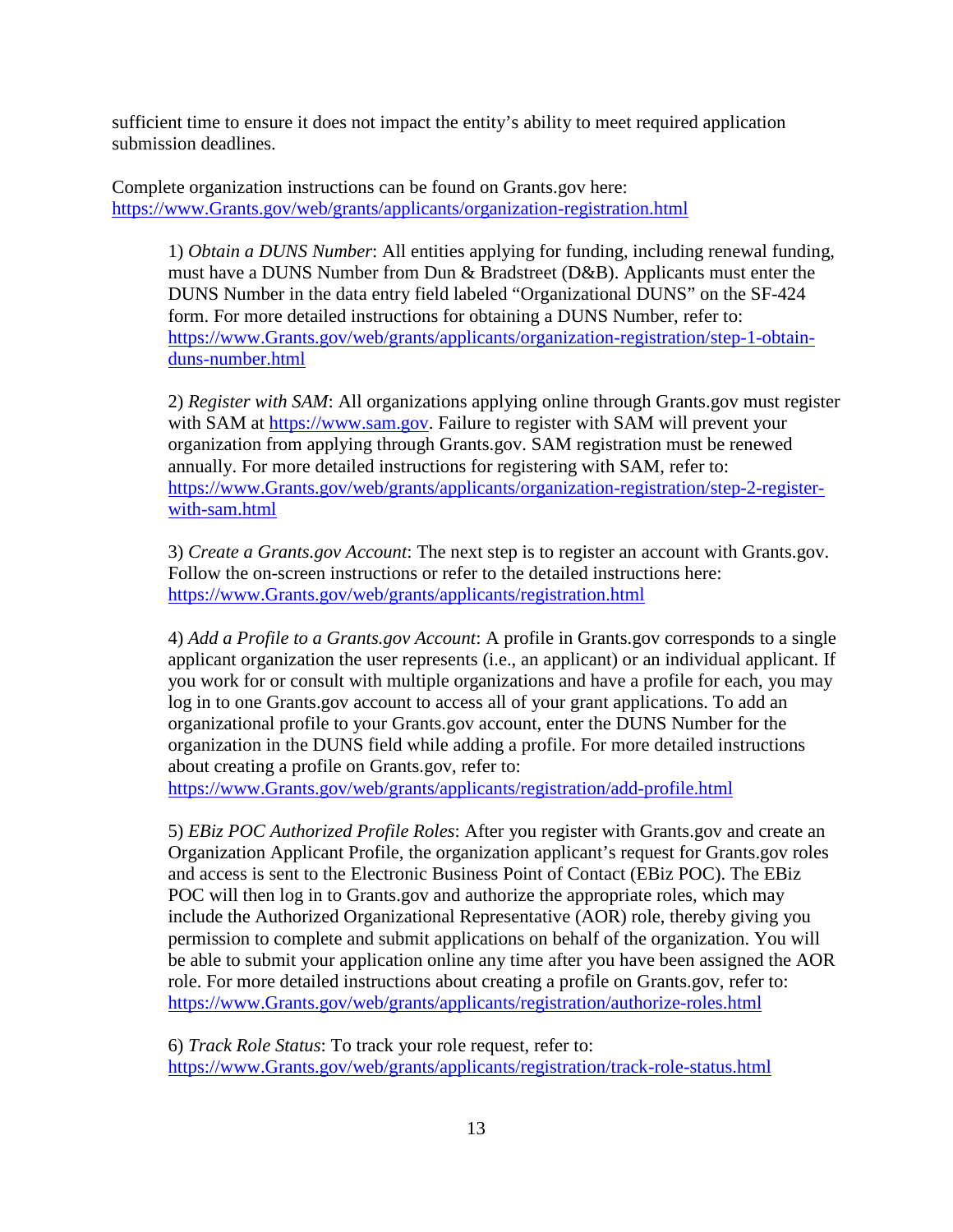b. *Electronic Signature*: When applications are submitted through Grants.gov, the name of the organization applicant with the AOR role that submitted the application is inserted into the signature line of the application, serving as the electronic signature. The EBiz POC **must** authorize people who are able to make legally binding commitments on behalf of the organization as a user with the AOR role; **this step is often missed and it is crucial for valid and timely submissions.**

#### **3. How to Submit an Application to SC via Grants.gov**

Grants.gov applicants can apply online using Workspace. Workspace is a shared, online environment where members of a grant team may simultaneously access and edit different webforms within an application. For each FOA, you can create individual instances of a workspace.

Below is an overview of applying on Grants.gov. For access to complete instructions on how to apply for opportunities, refer to: [https://www.Grants.gov/web/grants/applicants/apply-for-grants.html](https://www.grants.gov/web/grants/applicants/apply-for-grants.html)

1) Create a Workspace: Creating a workspace allows you to complete it online and route it through your organization for review before submitting.

2) Complete a Workspace: Add participants to the workspace, complete all the required forms, and check for errors before submission.

a. Adobe Reader: If you decide not to apply by filling out webforms you can download individual PDF forms in Workspace so that they will appear similar to other Standard forms. The individual PDF forms can be downloaded and saved to your local device storage, network drive(s), or external drives, then accessed through Adobe Reader.

NOTE: Visit the Adobe Software Compatibility page on Grants.gov to download the appropriate version of the software at: [https://www.Grants.gov/web/grants/applicants/adobe-software-compatibility.html](https://www.grants.gov/web/grants/applicants/adobe-software-compatibility.html)

b. Mandatory Fields in Forms: In the forms, you will note fields marked with an asterisk and a different background color. These fields are mandatory fields that must be completed to successfully submit your application.

c. Complete SF-424 (R&R) Fields First: The forms are designed to fill in common required fields across other forms, such as the applicant name, address, and DUNS number. To trigger this feature, an applicant must complete the SF-424 (R&R) information first. Once it is completed, the information will transfer to the other forms.

3) Submit a Workspace: An application may be submitted through workspace by clicking the Sign and Submit button on the Manage Workspace page, under the Forms tab. Grants.gov recommends submitting your application package *at least 24-48 hours prior to the close date* to provide you with time to correct any potential technical issues that may disrupt the application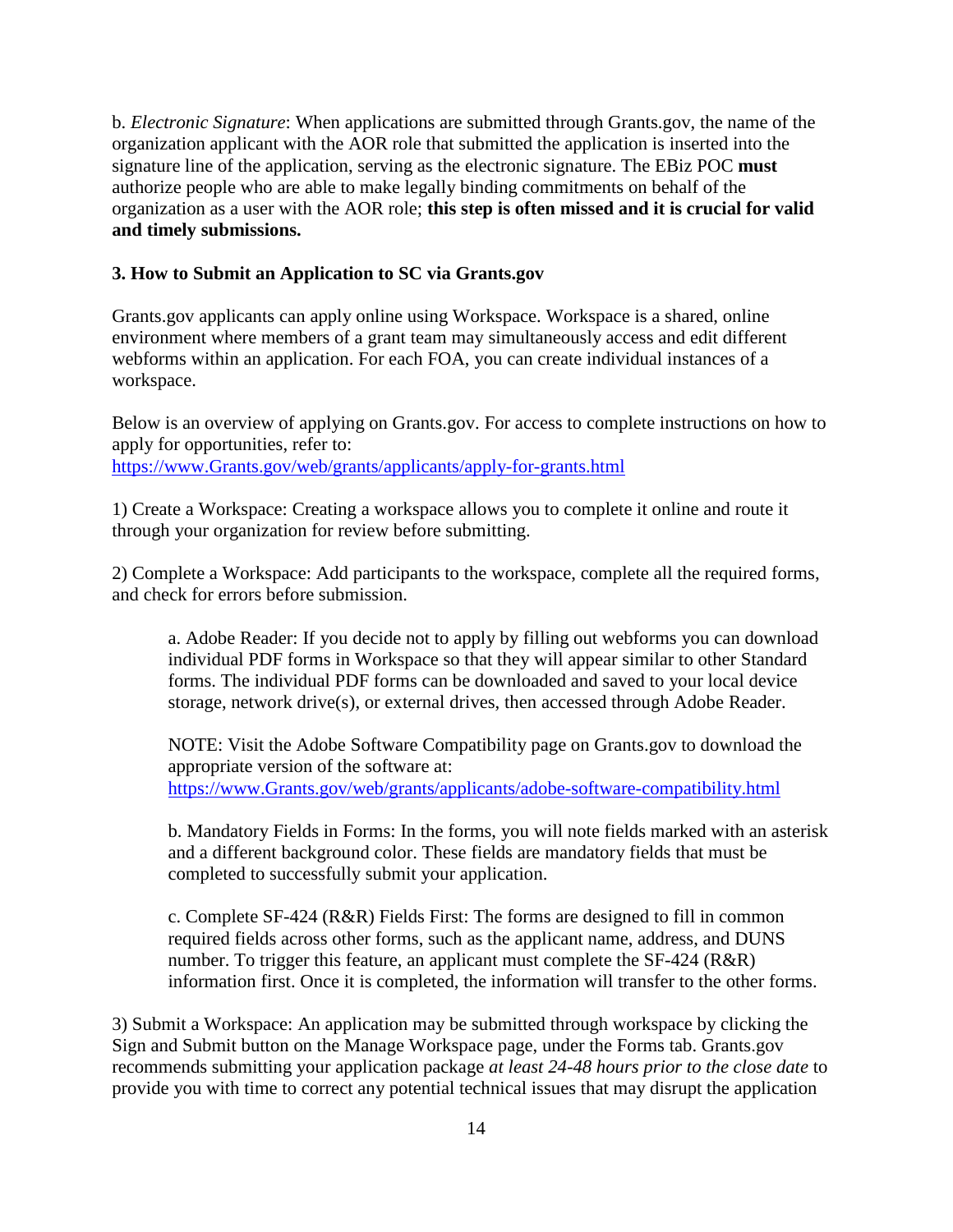submission.

4) Track a Workspace: After successfully submitting a workspace package, a Grants.gov Tracking Number (GRANTXXXXXXXX) is automatically assigned to the package. The number will be listed on the Confirmation page that is generated after submission.

For additional training resources, including video tutorials, refer to: [https://www.Grants.gov/web/grants/applicants/applicant-training.html](https://www.grants.gov/web/grants/applicants/applicant-training.html)

Applicant Support: Grants.gov provides applicants 24/7 support via the toll-free number 1-800- 518-4726 and email at [support@Grants.gov.](mailto:support@Grants.gov) For questions related to the specific grant opportunity, contact the number listed in the application package of the grant you are applying for.

If you are experiencing difficulties with your submission, it is best to call the Grants.gov Support Center and get a ticket number. The Support Center ticket number will assist SC with tracking your issue and understanding background information on the issue.

#### **4. Timely Receipt Requirements and Proof of Timely Submission**

Proof of timely submission is automatically recorded by Grants.gov. An electronic date/time stamp is generated within the system when the application is successfully received by Grants.gov. The applicant AOR will receive an acknowledgement of receipt and a tracking number (GRANTXXXXXXXX) from Grants.gov with the successful transmission of their application. Applicant AORs will also receive the official date/time stamp and Grants.gov Tracking number in an email serving as proof of their timely submission.

When SC successfully retrieves the application from Grants.gov, and acknowledges the download of submissions, Grants.gov will provide an electronic acknowledgment of receipt of the application to the email address of the applicant with the AOR role. Again, proof of timely submission shall be the official date and time that Grants.gov receives your application. Applications received by Grants.gov after the established due date for the program will be considered late and may not be considered for funding by SC.

Applicants using slow internet, such as dial-up connections, should be aware that transmission can take some time before Grants.gov receives your application. Again, Grants.gov will provide either an error or a successfully received transmission in the form of an email sent to the applicant with the AOR role. The Grants.gov Support Center reports that some applicants end the transmission because they think that nothing is occurring during the transmission process. Please be patient and give the system time to process the application.

### <span id="page-19-0"></span>**D. CONTENT AND APPLICATION FORMS**

APPLICATION PREPARATION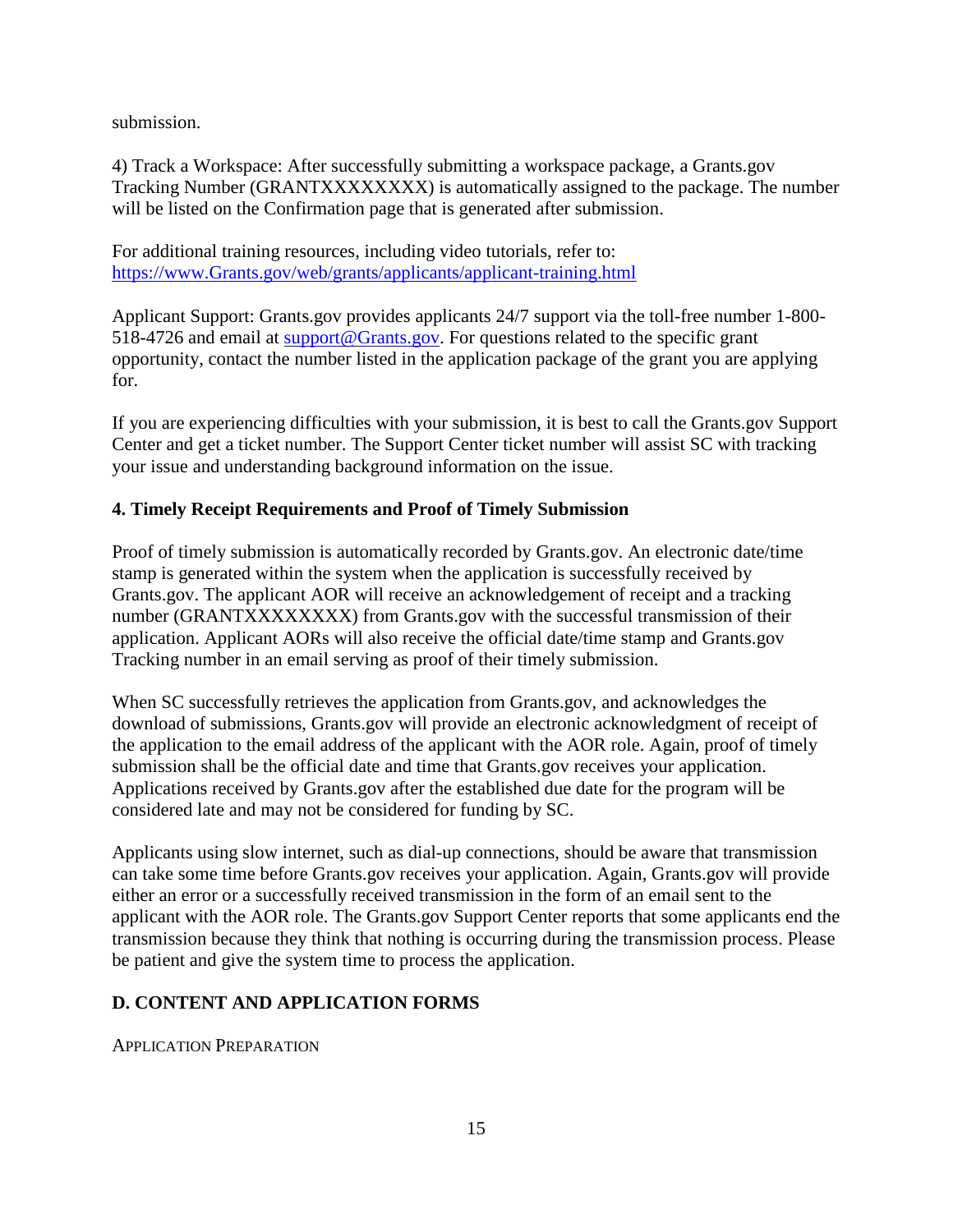You must submit the application through Grants.gov at [https://www.Grants.gov/,](https://www.grants.gov/) using either the online webforms or downloaded forms. (Additional instructions are provided in [Section](#page-16-0) IV, Part [C](#page-16-0) of this FOA.)

You are required to use the compatible version of Adobe Reader software to complete a [Grants.gov](https://www.grants.gov/) Adobe application package. To ensure you have the [Grants.gov](https://www.grants.gov/) compatible version of Adobe Reader, visit the software compatibility page at [https://www.Grants.gov/web/grants/applicants/adobe-software-compatibility.html.](http://www.grants.gov/web/grants/applicants/adobe-software-compatibility.html)

You must complete the mandatory forms and any applicable optional forms (e.g., Disclosure of Lobbying Activities (SF-LLL)) in accordance with the instructions on the forms and the additional instructions below.

Files that are attached to the forms must be PDF files unless otherwise specified in this FOA. Attached PDF files must be plain files consisting of text, numbers, and images without editable fields, signatures, passwords, redactions, or other advanced features available in some PDFcompatible software. Do not use PDF portfolios or binders.

Please note the following restrictions that apply to the names of all files attached to your application:

- Please limit file names to 50 or fewer characters
- Do not attach any documents with the same file name. All attachments must have a unique name.
- Please use only the following characters when naming your attachments: A-Z, a-z, 0-9, underscore, hyphen, space, period, parenthesis, curly braces, square brackets, ampersand, tilde, exclamation point, comma, semi colon, apostrophe, at sign, number sign, dollar sign, percent sign, plus sign, and equal sign. Attachments that do not follow this rule may cause the entire application to be rejected or cause issues during processing.

#### LETTERS

Letters of recommendation are not allowed. A department chair letter is not required and should not be included. Applications that include recommendation letters or department chair letters will be subject to elimination from consideration during DOE's initial review.

Optional letters of collaboration for unfunded or funded collaborations may be placed in Appendix 7 (Other Attachments). Letters of collaboration should state the intention to participate, but they must not be written as recommendation or endorsement letters, which are not allowed. Each optional letter of collaboration may contain two and only two sentences and must use the following format:

Dear <Principal Investigator Name>:

If your application entitled, "<Application Name>," is selected for funding under the DOE SC Advanced Scientific Computing Research Program, it is my intent to collaborate in this research by <Complete Sentence With a Very Short Description of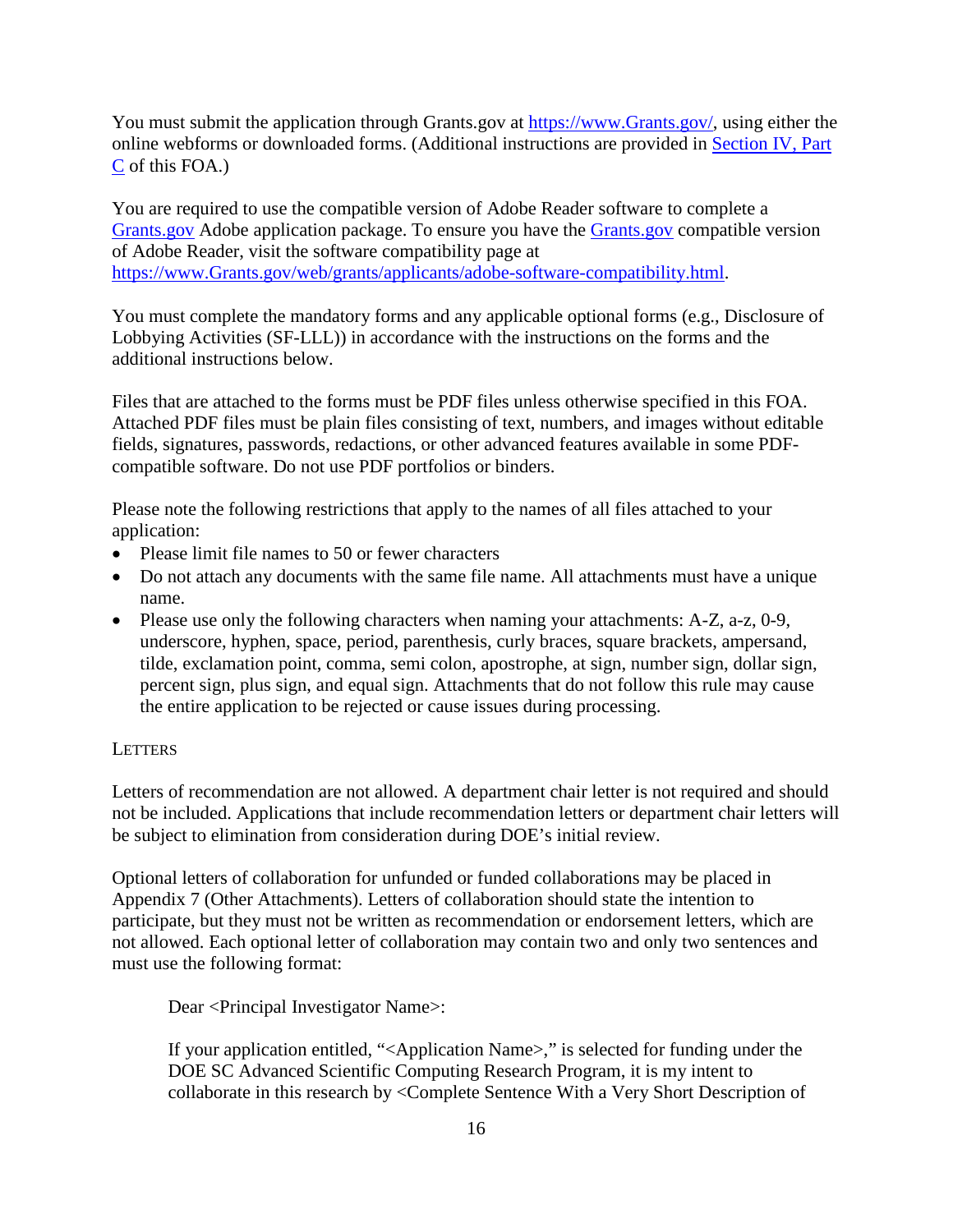What the Collaborator Offers to Do or Provide>. Thank you for the opportunity to participate.

Sincerely, <Collaborator's Name and Signature Block>

#### RESUBMISSION OF APPLICATIONS

Applications submitted under this FOA may be withdrawn from consideration by using the PAMS website at [https://pamspublic.science.energy.gov.](https://pamspublic.science.energy.gov/) Applications may be withdrawn at any time between when the applicant submits the application and when DOE makes the application available to merit reviewers. Such withdrawals take effect immediately and cannot be reversed. Please exercise due caution. After the application is made available to merit reviewers, the applicant may contact the DOE program office identified in this FOA to request that it be withdrawn.

After an application is withdrawn, it may be resubmitted, if this FOA is still open for the submission of applications. Such resubmissions will only count as one submission if this FOA restricts the number of applications from an applicant.

Note that there may be a delay between the application's submission in Grants.gov and when it is available to be withdrawn in PAMS. SC will usually consider the last submission, according to its Grants.gov timestamp, to be the intended version. Please consult with your DOE Program Manager to resolve any confusion about which version of an application should be considered.

#### IMPROPER CONTENTS OF APPLICATIONS

Applications submitted under this FOA will be stored in controlled-access systems, but they may be made publicly available if an award is made. As such, it is critical that applicants follow these guidelines:

- Do not include information subject to any legal restriction on its open distribution, whether classified, export control, or unclassified controlled nuclear information.
- Do not include sensitive and protected personally identifiable information, including social security numbers, birthdates, citizenship, marital status, or home addresses. Pay particular attention to the content of biographical sketches and curriculum vitae.
- Do not include letters of support from Federal officials.
- Do not include letters of support on Federal letterhead. Letters that are not letters of support (such as letters confirming access to sites, facilities, equipment, or data; or letters from cognizant Contracting Officers) may be on Federal letterhead.
- Clearly mark all proprietary or trade-secret information.

#### CHANGE OF AWARDEE INSTITUTION

If an awardee chooses to relinquish an award made under this FOA to permit the transfer of the award to a new institution, the new institution must submit an application under the thenavailable SC "annual" or "open" FOA.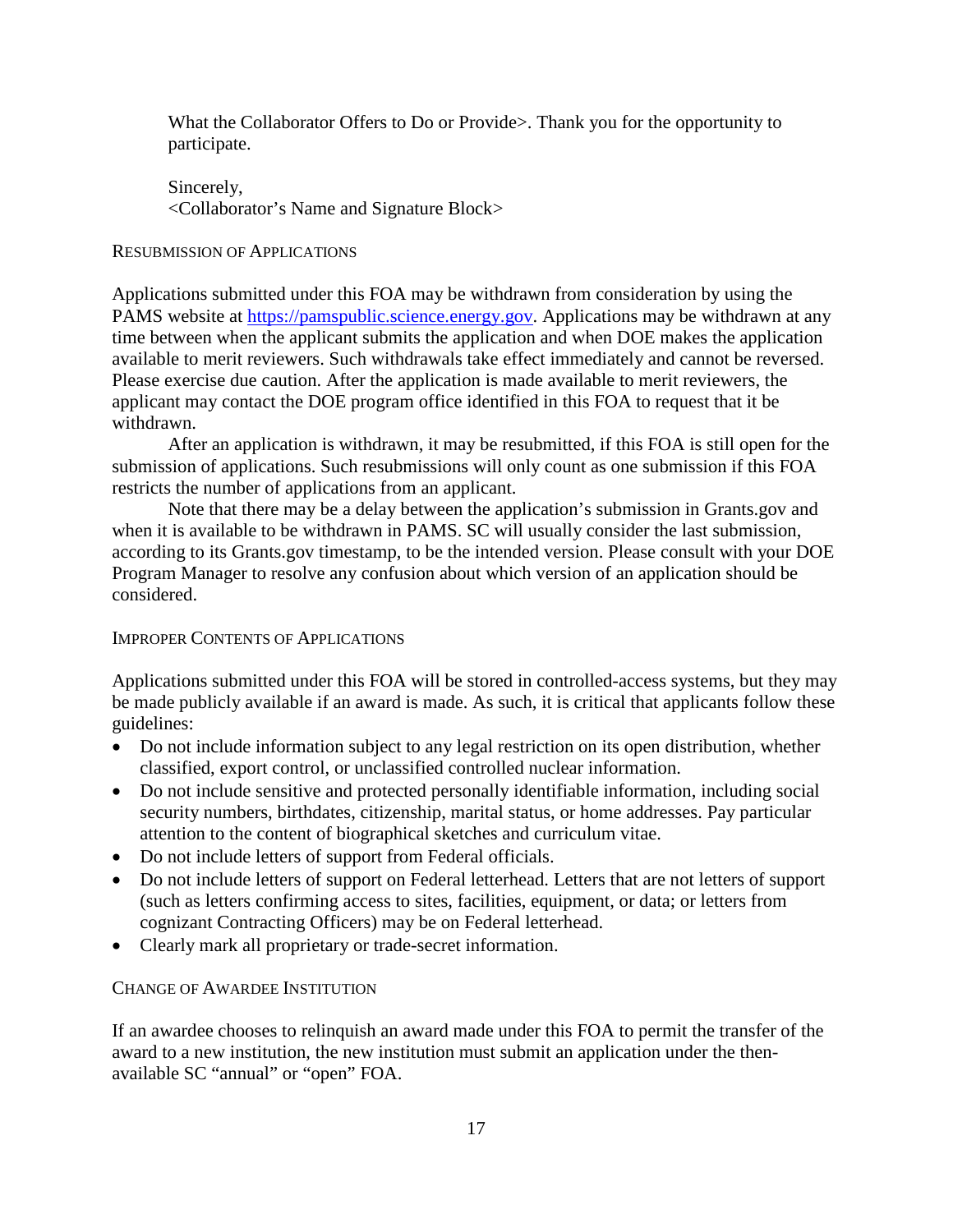#### **1. SF-424 (R&R)**

Complete this form first to populate data in other forms. Complete all the required fields in accordance with the pop-up instructions on the form. The list of certifications and assurances referenced in Field 17 is available on the DOE Financial Assistance Forms Page at [https://energy.gov/management/office-management/operational-management/financial](https://energy.gov/management/office-management/operational-management/financial-assistance/financial-assistance-forms)[assistance/financial-assistance-forms](https://energy.gov/management/office-management/operational-management/financial-assistance/financial-assistance-forms) under Certifications and Assurances.

Applicants that have updated or started their registrations in [https://www.SAM.gov](https://www.sam.gov/) on or after February 2, 2019, will also be bound by their representations and certifications in SAM.gov.

DUNS AND EIN NUMBERS (FIELDS 5 AND 6)

The DUNS and Employer Identification Number (EIN) fields on the SF-424 (R&R) form are used in PAMS to confirm the identity of the individual or organization submitting an application.

- Enter each number as a nine-digit number.
- Do not use hyphens or dashes.
- SC does not use the twelve-digit EIN format required by some other agencies.
- SC does not use the DUNS+4 format.

TYPE OF APPLICATION (FIELD 8)

A **new** application is one in which DOE support for the proposed research is being requested for the first time. DOE will only accept new applications under this FOA.

Please answer "yes" to the question "Is this application being submitted to other agencies?" if substantially similar, identical, or closely related research objectives are being submitted to another Federal agency. Indicate the agency or agencies to which the similar objectives have been submitted.

#### **2. Research and Related Other Project Information**

Complete questions in fields 1 through 6 of the SF-424 Research and Related Other Project Information form.

#### **Note regarding question 4.a. and 4.b.:**

If any environmental impact, positive or negative, is anticipated, indicate "yes" in response to question 4.a., "potential impact – positive or negative - on the environment." Disclosure of the impact should be provided in response to question 4.b. First indicate whether the impact is positive or negative and then identify the area of concern (e.g., air, water, exposure to radiation, etc.). Should the applicant have any uncertainty, they should check "yes."

DOE understands the phrase in field 4.a., "potential impact … negative" to apply if the work described in the application could potentially have any of the impacts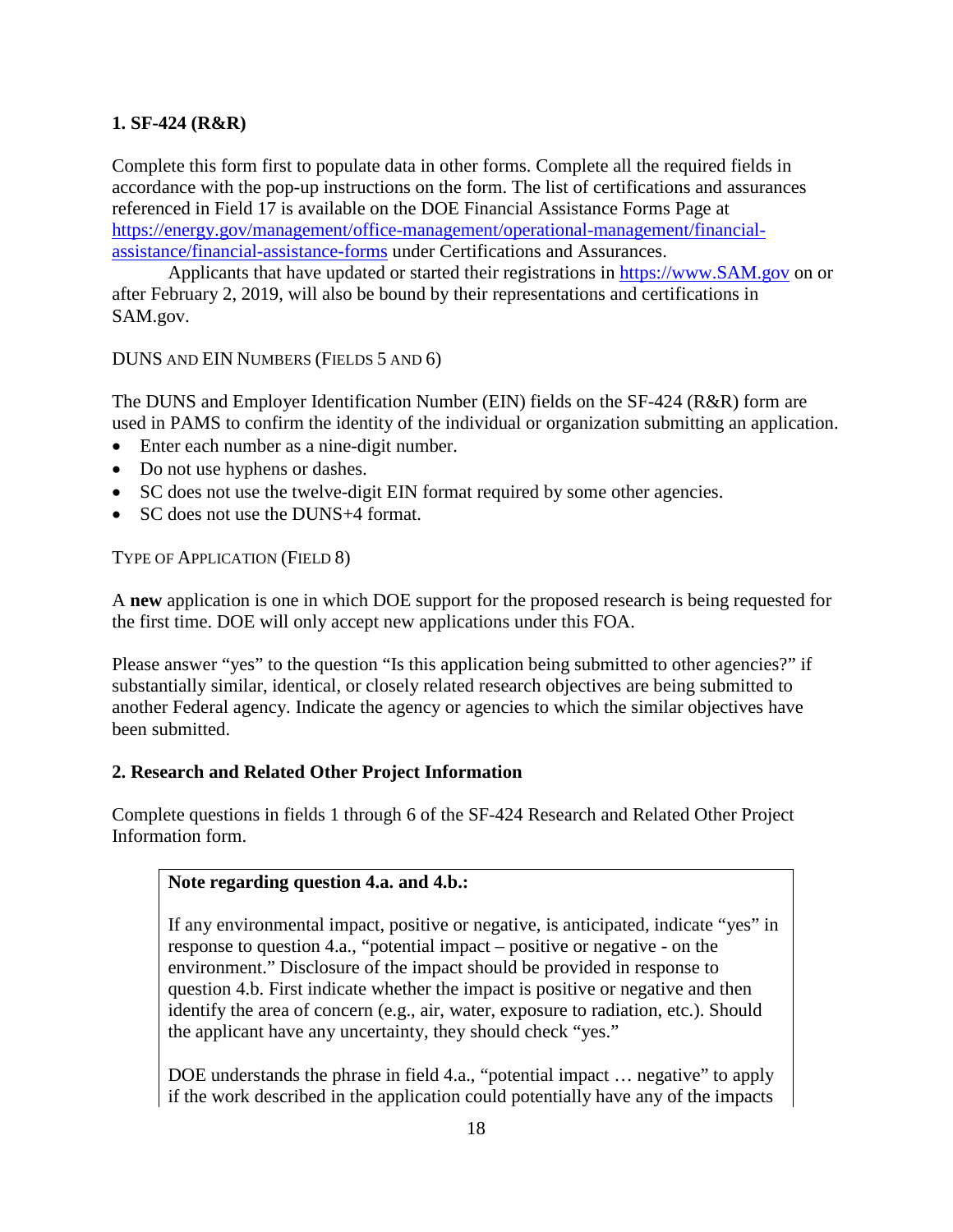listed in (1) through (5) of 10 CFR 1021, Appendix B, Conditions that Are Integral Elements of the Classes of Action in Appendix B. [\(http://www.ecfr.gov\)](http://www.ecfr.gov/).

Additionally, for actions which could have any other adverse impacts to the environment or have any possibility for adverse impacts to human health (e.g., use of human subjects, Biosafety Level 3-4 laboratory construction/operation, manufacture or use of certain nanoscale materials which are known to impact human health, or any activities involving transuranic or high level radioactive waste, or use of or exposure to any radioactive materials beyond de minimis levels), applicants should indicate a "negative" impact on the environment.

Lastly, 1) if there would be extraordinary circumstances (i.e., scientific or public controversy) related to the significance of environmental effects (10 CFR  $1021.410$  (b)(2)), 2) if the work is connected to other actions with potentially significant impacts (10 CFR 1021.410 (b)(3), or 3) if the work is related to other nearby actions with the potential for cumulatively significant impacts (10 CFR 1021.410 (b)(3)), applicants should indicate a "negative" impact on the environment.

The bulk of your application will consist of files attached to the Research and Related Other Project Information form. The files must comply with the following instructions:

PROJECT SUMMARY/ABSTRACT (FIELD 7 ON THE FORM)

The project summary/abstract is a summary of the proposed activity suitable for distribution to the public and sufficient to permit potential reviewers to identify conflicts of interest. It must be a self-contained document. Provide the name of the applicant, the project title, the PI and the PI's institutional affiliation, any coinvestigators and their institutional affiliations, the objectives of the project, a description of the project, including methods to be employed, and the potential impact of the project (i.e., benefits, outcomes). A sample is provided below:

A Really Great Idea

A. Smith, Lead Institution (Principal Investigator) A. Brown, Institution 2 (Co-Investigator) A. Jones, Institution 3 (Co-Investigator)

Text of abstract

The project summary must not exceed one (1) page when printed using standard letter-size (8.5) by 11 inch) paper with 1 inch margins (top, bottom, left and right) with font not smaller than 11 point. To attach a Project Summary/Abstract, click "Add Attachment."

If an application is recommended for award, the project summary will be used in preparing a public abstract about the award. Award abstracts and titles form a Government document that describes the project and justifies the expenditure of Federal funds in light of the DOE and SC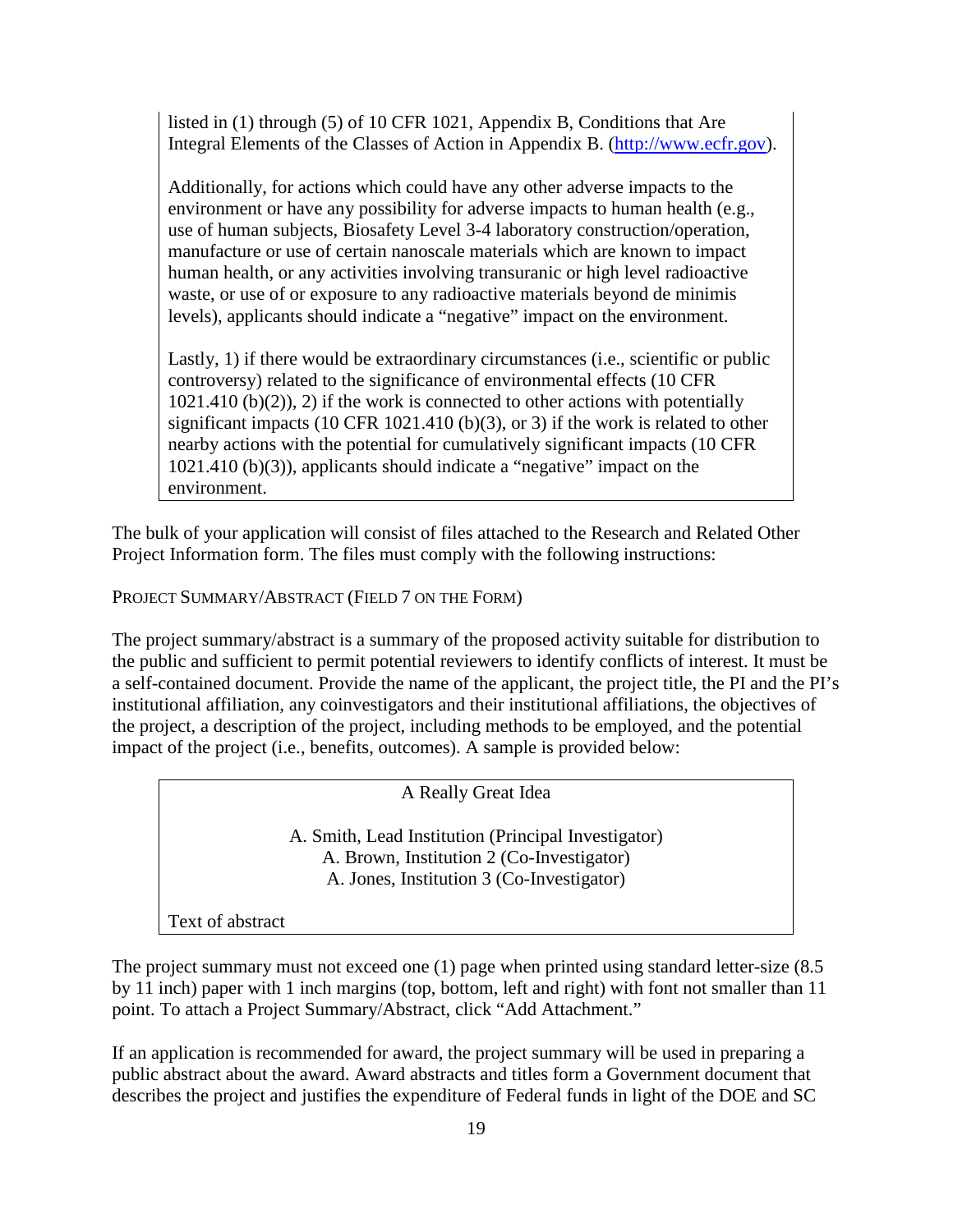mission statements at <https://energy.gov/mission> and [https://science.osti.gov/about/.](https://science.osti.gov/about/)

- Do not include any proprietary or sensitive business information.
- DOE may use the abstract may to prepare public reports about supported research.

### DOE COVER PAGE (PART OF PROJECT NARRATIVE ATTACHED TO FIELD 8 ON THE FORM)

The application narrative must begin with a cover page that will not count toward the project narrative page limitation. The cover page must include the following items:

- The project title
- Applicant/Institution:
- Street Address/City/State/Zip:
- Postal Address:
- Lead PI name, telephone number, email:
- Administrative Point of Contact name, telephone number, email:
- FOA Number: DE-FOA-0002306
- DOE/SC Program Office: Advanced Scientific Computing Research Program (ASCR)
- DOE/SC Program Office Technical Contact: Dr. Laura Biven
- PAMS Letter of Intent tracking number (if applicable):

#### **Important Instructions to the Sponsored Research Office of Submitting Institutions**: SC

requires that you create one single PDF file that contains the DOE Cover Page, project narrative, biographical sketch, current and pending support, bibliography and references cited, facilities and other resources, equipment, data management plan, and other attachments. This single PDF file must be attached in Field 8 on the Grants.gov form. Do not attach any of the items listed in this paragraph separately in any other field in Grants.gov. If you do, these additional attachments will not become part of the application in PAMS.

COVER PAGE SUPPLEMENT FOR COLLABORATIONS (PART OF PROJECT NARRATIVE ATTACHED TO FIELD 8 ON THE FORM)

Collaborative applications submitted from different institutions must clearly indicate they are part of a collaborative project/group. Every partner institution must submit an application through its own sponsored research office. Each collaborative group can have only one lead institution. Each application within the collaborative group, including the narrative and all required appendices and attachments, must be identical with the following exceptions:

- Each application must contain a correct SF-424 (R&R) cover page for the submitting institution only.
- Each application must contain a unique budget corresponding to the expenditures for that application's submitting institution only.
- Each application must contain a unique budget justification corresponding to the expenditures for that application's submitting institution only.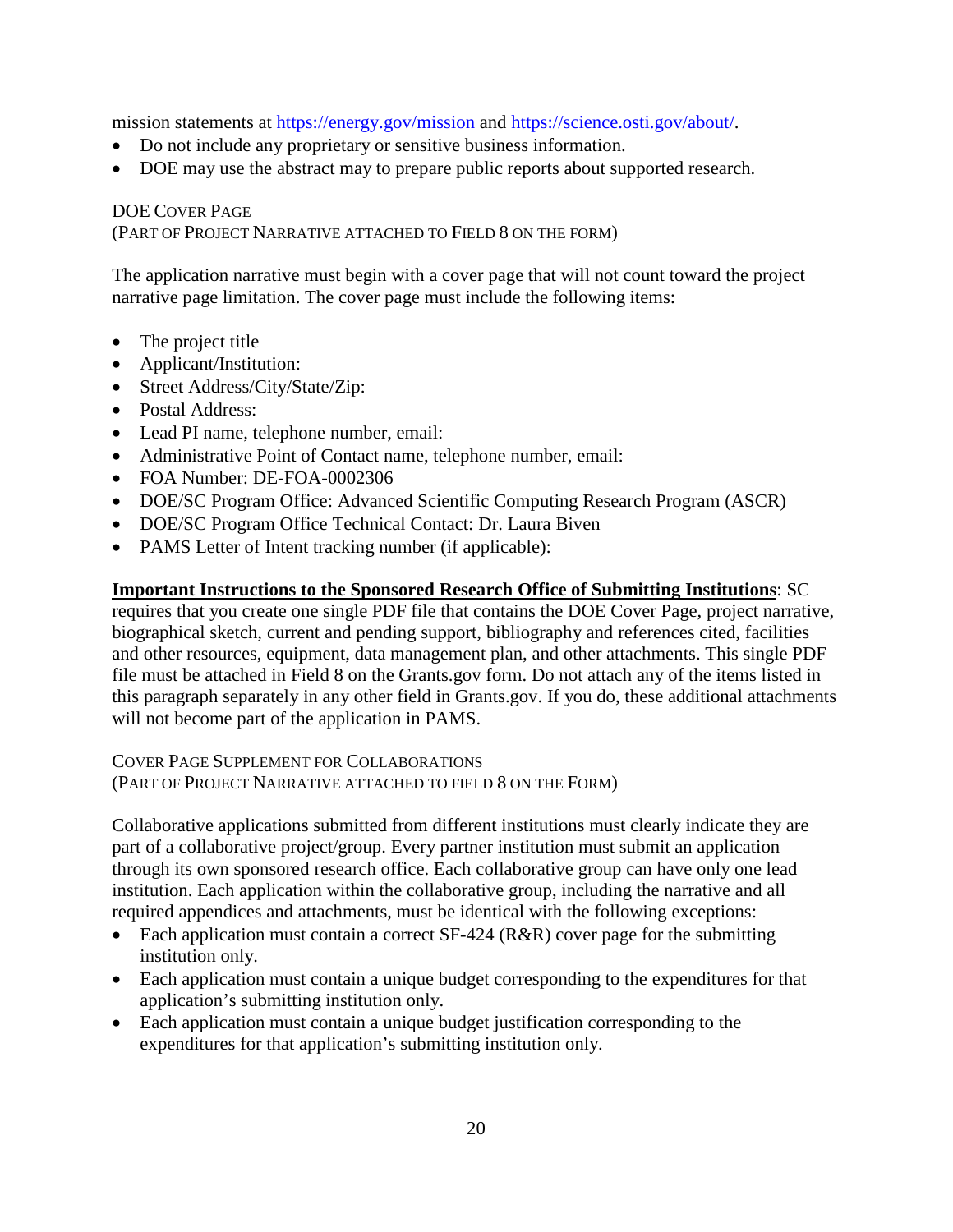Each application belonging to a collaborative group must have the same title in Block 11 of the SF 424 (R&R) form.

SC will use the multiple applications associated with a collaborative group to create one consolidated document for merit review that consists of the common, identical application materials combined with a set of detailed budgets from the partner institutions. It is very important that every application in the collaborative group be identical (including the title) with the exception of the budget and budget justification pages.

If the project is a collaboration, provide the following information on a separate page as a supplement to the cover page.

- List all collaborating institutions by name with each institution's PI on the same line.
- Indicate the lead PI who will be the point of contact and coordinator for the combined research activity.
- Provide a statement explaining the leadership structure of the collaboration.
- Include a description of each collaborating institution's facilities, equipment, and resources that will be made available to the collaborative group.
- If applicable, explain how students and junior researchers will be trained and mentored by the collaborators.
- Include a table modeled on the following chart providing summary budget information from all collaborating institutions. Provide the total costs of the budget request in each year for each institution and totals for all rows and columns.

| <b>Collaborative Application Information</b> |              |                    |  |                                      |                      |
|----------------------------------------------|--------------|--------------------|--|--------------------------------------|----------------------|
|                                              | <b>Names</b> | <b>Institution</b> |  | <b>Year 1 Budget   Year 2 Budget</b> | <b>Year 3 Budget</b> |
| Lead PI                                      |              |                    |  |                                      |                      |
| $Co-PI$                                      |              |                    |  |                                      |                      |
| Co-PI                                        |              |                    |  |                                      |                      |
| Co-PI                                        |              |                    |  |                                      |                      |

Example budget table (\$ in thousands)

\* Note that collaborating applications must be submitted separately.

PROJECT NARRATIVE (FIELD 8 ON THE FORM)

The project narrative **must not exceed 10 pages** of technical information, including charts, graphs, maps, photographs, and other pictorial presentations, when printed using standard letter-size (8.5 x 11 inch) paper with 1 inch margins (top, bottom, left, and right). The font must not be smaller than 11 point. Merit reviewers will only consider the number of pages specified in the first sentence of this paragraph. This page limit does not apply to the Cover Page, Budget Page(s), Budget Justification, biographical material, publications and references, and appendices, each of which may have its own page limit.

Do not include any Internet addresses (URLs) that provide supplementary or additional information that constitutes a part of the application. Merit reviewers are not required to access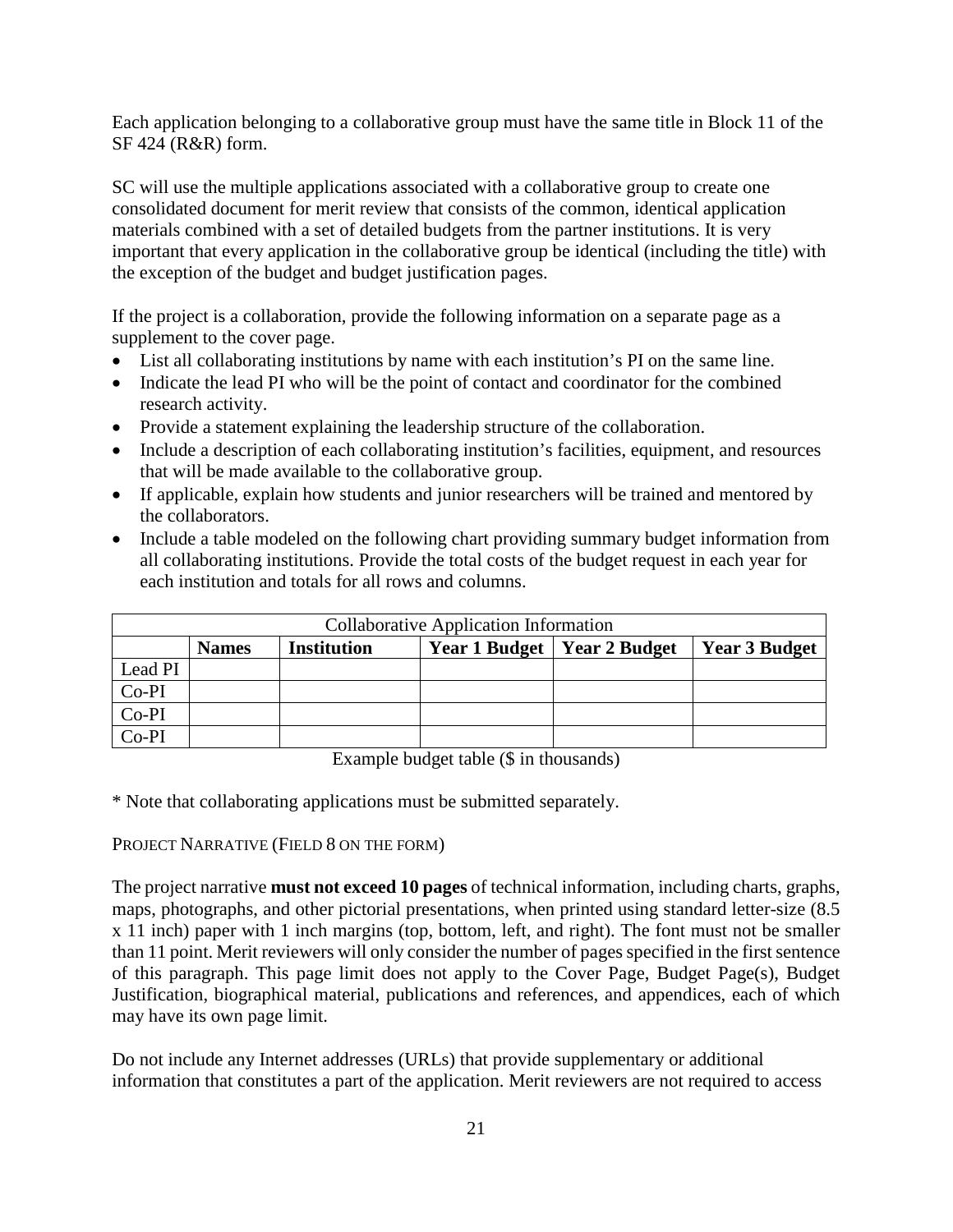Internet sites; however, Internet publications in a list of references will be treated identically to print publications. See Section [VIII, Part D](#page-52-4) for instructions on how to mark proprietary application information. To attach a Project Narrative, click "Add Attachment."

**Background/Introduction**: Explanation of the importance and relevance of the proposed work as well as a review of the relevant literature.

**Proposed Research and Methods**: Identify the hypotheses to be tested (if any) and details of the methods to be used including the integration of experiments with theoretical and computational research efforts.

**Timetable of Activities**: Timeline for all major activities including milestones and deliverables.

**Project Objectives:** This section should provide a clear, concise statement of the specific objectives/aims of the proposed project.

The Project Narrative comprises the research plan for the project. It should contain enough background material in the Introduction, including review of the relevant literature, to demonstrate sufficient knowledge of the state of the science. The major part of the narrative should be devoted to a description and justification of the proposed project, including details of the method to be used. It should also include a timeline for the major activities of the proposed project, and should indicate which project personnel will be responsible for which activities. There should be no ambiguity about which personnel will perform particular parts of the project, and the time at which these activities will take place.

**For Collaborative Proposals Only**: Each collaborating institution must submit an identical common narrative. Collaborative proposals will necessarily be longer than single-institution proposals. The common narrative may exceed the page limit described for the research narrative by 50 percent (%); i.e., if the page limit is 12 pages, a collaboration is subject to a limit of 18 pages. The common narrative must identify which tasks and activities will be performed by which of the collaborating institutions in every budget period of the proposed project. The budget and the budget justification—which are unique to each collaborating institution—may refer to parts of the common narrative to further identify each collaborating institution's activities in the joint project. There should be no ambiguity about each institution's role and participation in the collaborative group.

SC will use the multiple applications associated with a collaborative group to create one consolidated document for merit review that consists of the common, identical application materials combined with a set of detailed budgets from the partner institutions. It is very important that every application in the collaborative group be identical (including the title) with the exception of the budget and budget justification pages.

**Do not attach any of the requested appendices described below as files for fields 9, 10, 11,**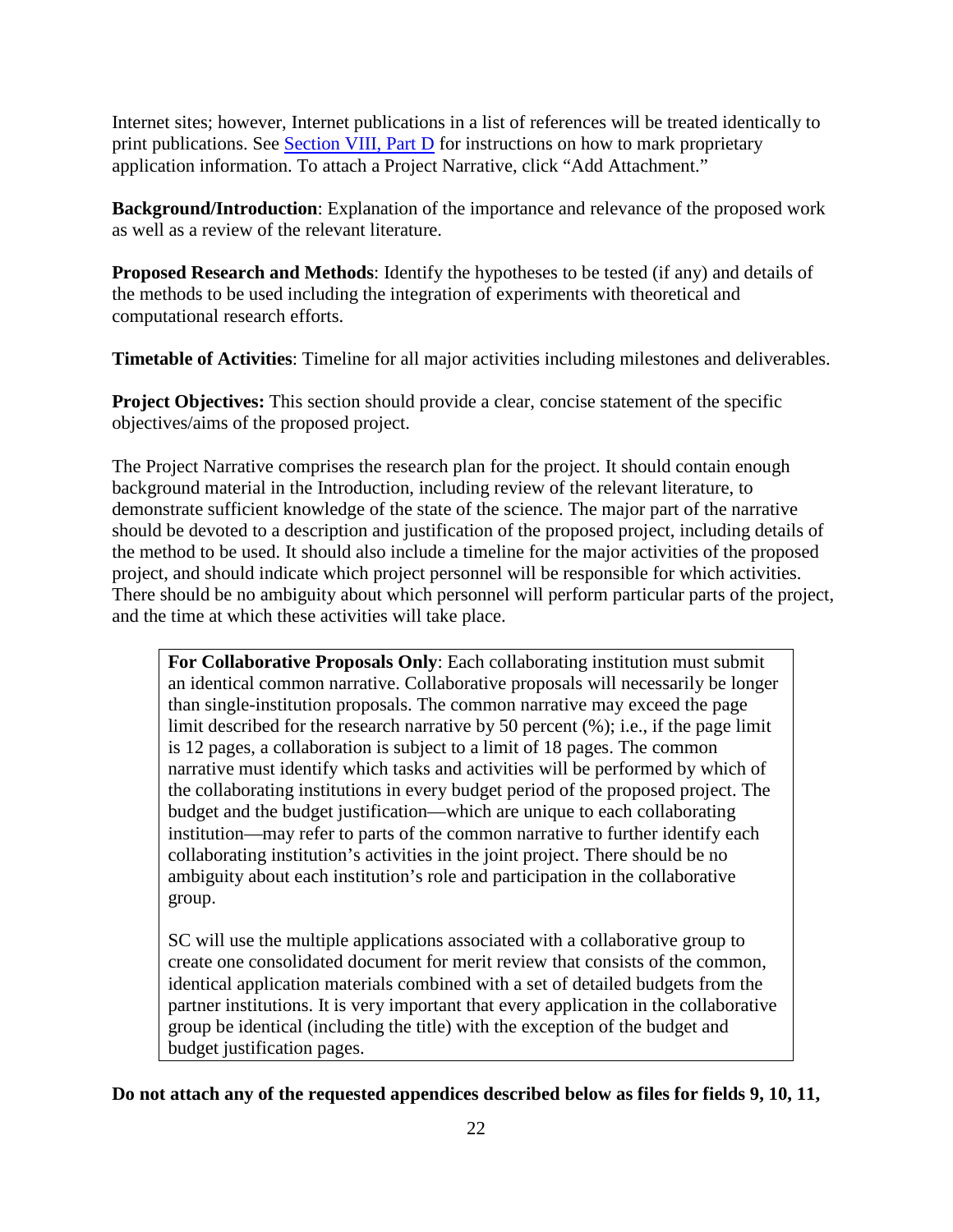#### **and 12 in Grants.gov. Follow the below instructions to include the information as appendices in the single, bundled project narrative file.**

#### APPENDIX 1: BIOGRAPHICAL SKETCH

Provide a biographical sketch for the PI and each senior/key person listed in Section A on the R&R Budget form.

As part of the sketch, provide information that can be used by reviewers to evaluate the PI's potential for leadership within the scientific community. Examples of information of interest are invited and/or public lectures, awards received, scientific program committees, conference or workshop organization, professional society activities, special international or industrial partnerships, reviewing or editorship activities, or other scientific leadership experiences.

- Provide the biographical sketch information as an appendix to your project narrative.
- Do not attach a separate file.
- The biographical sketch appendix will not count in the project narrative page limitation.
- The biographical information (curriculum vitae) for each person must not exceed two (2) pages when printed on letter-size (8.5 x 11 inch) paper with 1 inch margins (top, bottom, left, and right) with font not smaller than 11 point and must include:

SC does not require a particular format for a biosketch. Applicants may use a format developed for other agencies or generated by any software package, including Science Experts Network Curriculum Vitae (SciENcv), a cooperative venture maintained at https://www.ncbi.nlm.nih.gov/sciency/. The biographical information (curriculum vitae) must include the following items within its page limit:

- **Education and Training**: Undergraduate, graduate and postdoctoral training, provide institution, major/area, degree and year.
- **Research and Professional Experience**: Beginning with the current position list, in chronological order, professional/academic positions with a brief description.
- **Publications**: Provide a list of up to 10 publications most closely related to the proposed project. For each publication, identify the names of all authors (in the same sequence in which they appear in the publication), the article title, book or journal title, volume number, page numbers, year of publication, and website address if available electronically. Patents, copyrights and software systems developed may be provided in addition to or substituted for publications. An abbreviated style such as the Physical Review Letters (PRL) convention for citations (list only the first author) may be used for publications with more than 10 authors.
- **Synergistic Activities**: List no more than five (5) professional and scholarly activities related to the effort proposed.

In addition, the biographical sketch must include information to permit DOE to identify individuals who are conflicted with or potentially biased (favorably or unfavorably) against the investigator. Include a section entitled "**Identification of Potential Conflicts of Interest or Bias in Selection of Reviewers**" that will not count in a page limit. Provide the following information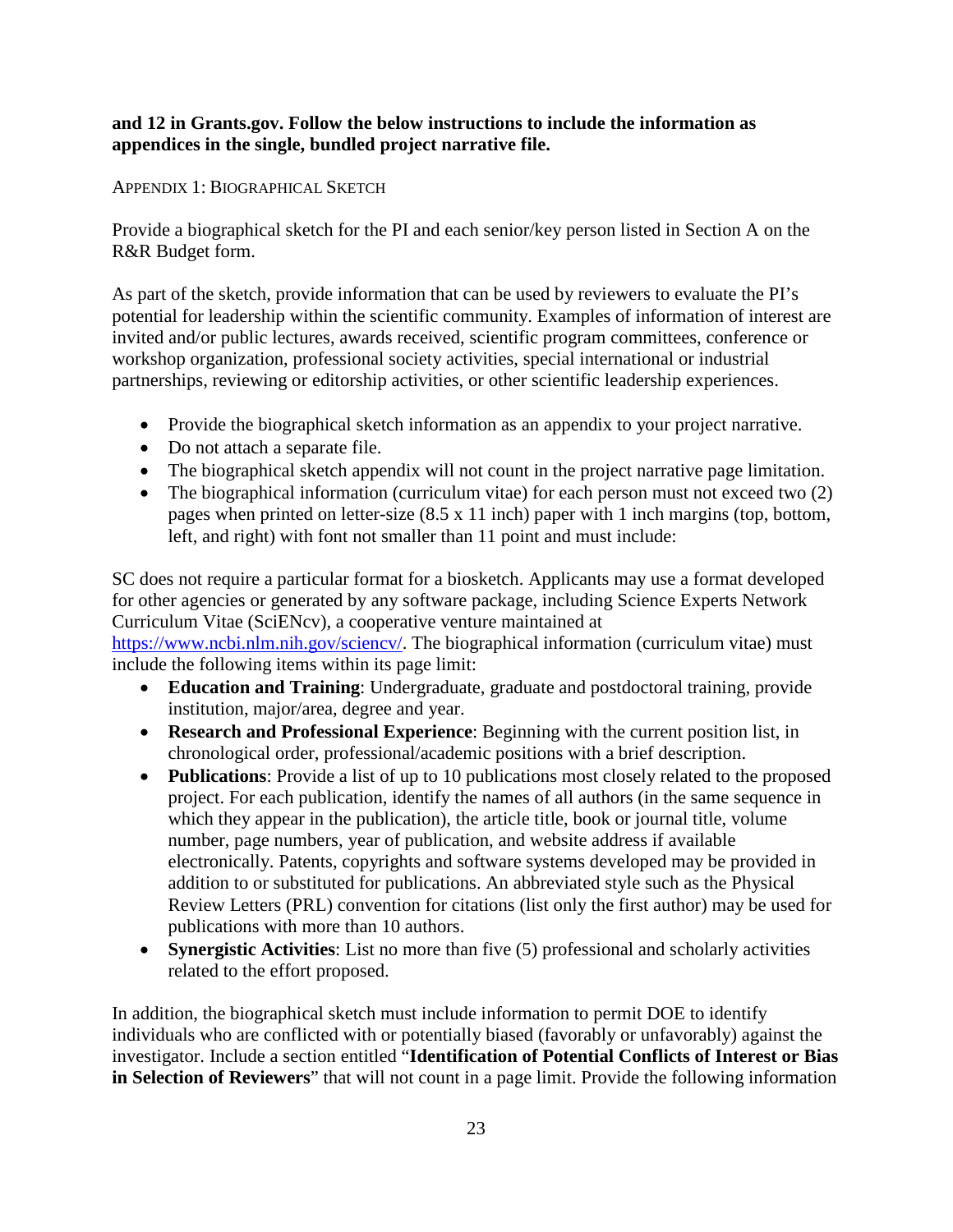in this section:

- **Collaborators and Co-editors**: List in alphabetical order all persons, including their current organizational affiliation, who are, or who have been, collaborators or co-authors with you on a research project, book or book article, report, abstract, or paper during the 48 months preceding the submission of this application. For publications or collaborations with more than 10 authors or participants, only list those individuals in the core group with whom the PI interacted on a regular basis while the research was being done. Also, list any individuals who are currently, or have been, co-editors with you on a special issue of a journal, compendium, or conference proceedings during the 24 months preceding the submission of this application. If there are no collaborators or co-editors to report, state "None."
- **Graduate and Postdoctoral Advisors and Advisees**: List the names and current organizational affiliations of your graduate advisor(s) and principal postdoctoral sponsor(s). Also, list the names and current organizational affiliations of your graduate students and postdoctoral associates.

**Personally Identifiable Information (PII)**: Do not include sensitive and protected PII including social security numbers, birthdates, citizenship, marital status, or home addresses. Do not include information that a merit reviewer should not make use of.

APPENDIX 2: CURRENT AND PENDING SUPPORT

Provide a list of all current and pending support (both Federal and non-Federal) for the PI and senior/key persons, including subawardees, for ongoing projects and pending applications. List all sponsored activities or awards requiring a measurable commitment of effort, whether paid or unpaid. SC does not require a particular format for current and pending support. Applicants may use a format developed for other agencies or generated by any software package, including SciENcv, a cooperative venture maintained at [https://www.ncbi.nlm.nih.gov/sciencv/.](https://www.ncbi.nlm.nih.gov/sciencv/) For every activity, list the following items:

- The sponsor of the activity or the source of funding
- The award or other identifying number
- The title of the award or activity
- The total cost or value of the award or activity, including direct and indirect costs. For pending proposals, provide the total amount of requested funding.
- The award period (start date end date).
- The person-months of effort per year being dedicated to the award or activity
- Briefly describe the research being performed and explicitly identify any overlaps or synergies with the proposed research.

Provide the Current and Pending Support as an appendix to your project narrative. Concurrent submission of an application to other organizations for simultaneous consideration will not prejudice its review:

- Do not attach a separate file
- This appendix will not count in the project narrative page limitation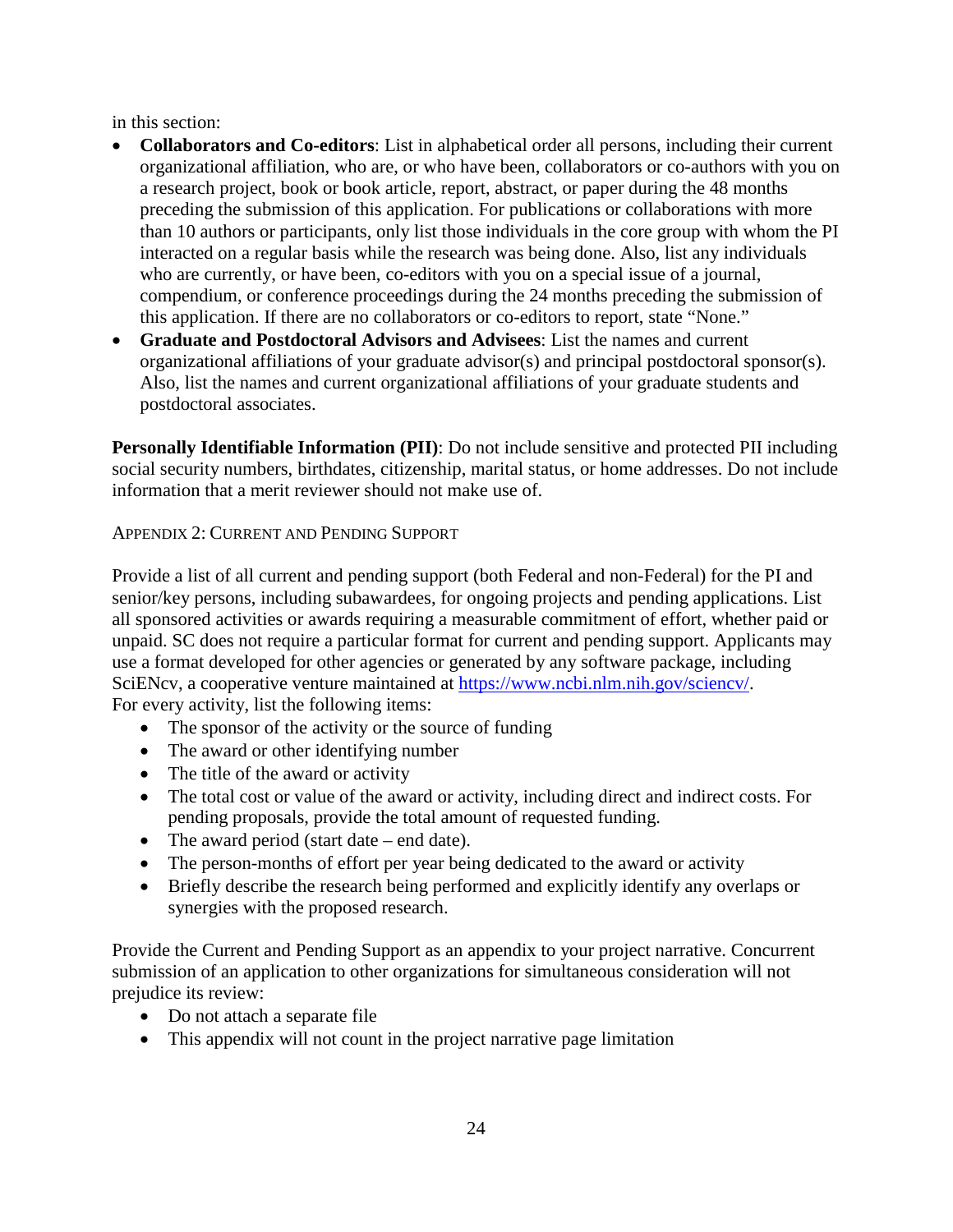#### APPENDIX 3: BIBLIOGRAPHY & REFERENCES CITED

Provide a bibliography of any references cited in the Project Narrative. Each reference must include the names of all authors (in the same sequence in which they appear in the publication), the article and journal title, book title, volume number, page numbers, and year of publication. For research areas where there are routinely more than ten coauthors of archival publications, you may use an abbreviated style such as the Physical Review Letters (PRL) convention for citations (listing only the first author). For example, your paper may be listed as, "A Really Important New Result," A. Aardvark et. al. (MONGO Collaboration), PRL 999. Include only bibliographic citations. Applicants should be especially careful to follow scholarly practices in providing citations for source materials relied upon when preparing any section of the application. Provide the Bibliography and References Cited information as an appendix to your project narrative:

- Do not attach a separate file
- This appendix will not count in the project narrative page limitation

#### APPENDIX 4: FACILITIES & OTHER RESOURCES

This information is used to assess the capability of the organizational resources, including subawardee resources, available to perform the effort proposed. Identify the facilities to be used (Laboratory, Animal, Computer, Office, Clinical and Other). If appropriate, indicate their capacities, pertinent capabilities, relative proximity, and extent of availability to the project. Describe only those resources that are directly applicable to the proposed work. Describe other resources available to the project (e.g., machine shop, electronic shop) and the extent to which they would be available to the project. For proposed investigations requiring access to experimental user facilities maintained by institutions other than the applicant, please provide a document from the facility manager confirming that the researchers will have access to the facility. Please provide the Facility and Other Resource information as an appendix to your project narrative:

- Do not attach a separate file
- This appendix will not count in the project narrative page limitation

#### APPENDIX 5: EQUIPMENT

List major items of equipment already available for this project and, if appropriate identify location and pertinent capabilities. Provide the Equipment information as an appendix to your project narrative:

- Do not attach a separate file
- This appendix will not count in the project narrative page limitation

#### <span id="page-29-0"></span>APPENDIX 6: DATA MANAGEMENT PLAN (DMP)

Provide a DMP that addresses the following requirements:

1. DMPs should describe whether and how data generated in the course of the proposed research will be [shared](https://cms1.sc.osti.gov/funding-opportunities/digital-data-management/#Sharing) and [preserved.](https://cms1.sc.osti.gov/funding-opportunities/digital-data-management/#Preservation) If the plan is not to share and/or preserve certain data, then the plan must explain the basis of the decision (for example, cost/benefit considerations,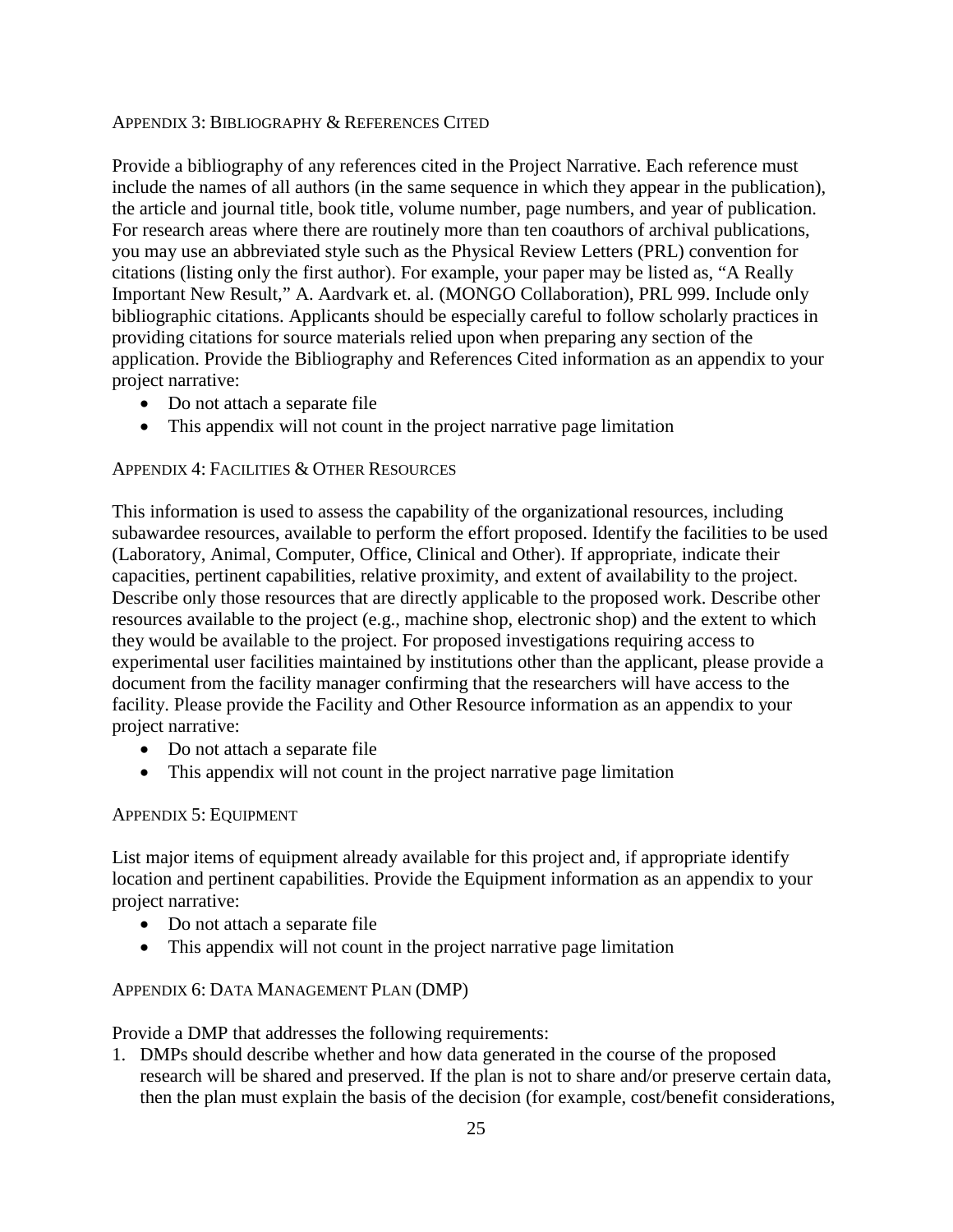other parameters of feasibility, scientific appropriateness, or limitations discussed in #4 of this section). At a minimum, DMPs must describe how data sharing and preservation will enable [validation](https://cms1.sc.osti.gov/funding-opportunities/digital-data-management/#Validate) of results, or how results could be validated if data are not shared or preserved.

- 2. DMPs should provide a plan for making all research data displayed in publications resulting from the proposed research open, machine-readable, and digitally accessible to the public at the time of publication. This includes data that are displayed in charts, figures, images, etc. In addition, the underlying digital research data used to generate the displayed data should be made as accessible as possible to the public in accordance with the principles stated in the SC Statement on Digital Data Management [\(https://science.osti.gov/funding](https://science.osti.gov/funding-opportunities/digital-data-management)[opportunities/digital-data-management.](https://science.osti.gov/funding-opportunities/digital-data-management) This requirement could be met by including the data as supplementary information to the published article, or through other means. The published article should indicate how these data can be accessed.
- 3. DMPs should consult and reference available information about data management resources to be used in the course of the proposed research. In particular, DMPs that explicitly or implicitly commit data management resources at a facility beyond what is conventionally made available to approved users should be accompanied by written approval from that facility. In determining the resources available for data management at SC User Facilities, researchers should consult the published description of data management resources and practices at that facility and reference it in the DMP. Information about other SC facilities can be found at [https://science.osti.gov/user-facilities/.](https://science.osti.gov/user-facilities/)
- 4. DMPs must protect confidentiality, personal privacy, [PII,](https://cms1.sc.osti.gov/funding-opportunities/digital-data-management/faqs/#HSRFAQ) and U.S. national, homeland, and economic security; recognize proprietary interests, business confidential information, and intellectual property rights; avoid significant negative impact on innovation, and U.S. competitiveness; and otherwise be consistent with all applicable laws, and regulations. There is no requirement to share proprietary data.

DMPs will be reviewed as part of the overall SC research proposal merit review process. Applicants are encouraged to consult the SC website for further information and suggestions for how to structure a DMP: <https://science.osti.gov/funding-opportunities/digital-data-management>

- This appendix should not exceed four (4) pages including charts, graphs, maps, photographs, and other pictorial presentations, when printed using standard letter-size (8.5 x 11 inch) paper with 1 inch margins (top, bottom, left, and right)
- Do not attach a separate file.
- This appendix will not count in the project narrative page limitation.

#### APPENDIX 7: OTHER ATTACHMENT

If you need to elaborate on your responses to question numbers 1-6 on the "Other Project Information" document, please provide the Other Attachment information as an appendix to your project narrative. Information not easily accessible to a reviewer may be included in this appendix, but do not use this appendix to circumvent the page limitations of the application. Reviewers are not required to consider information in this appendix:

• Do not attach a separate file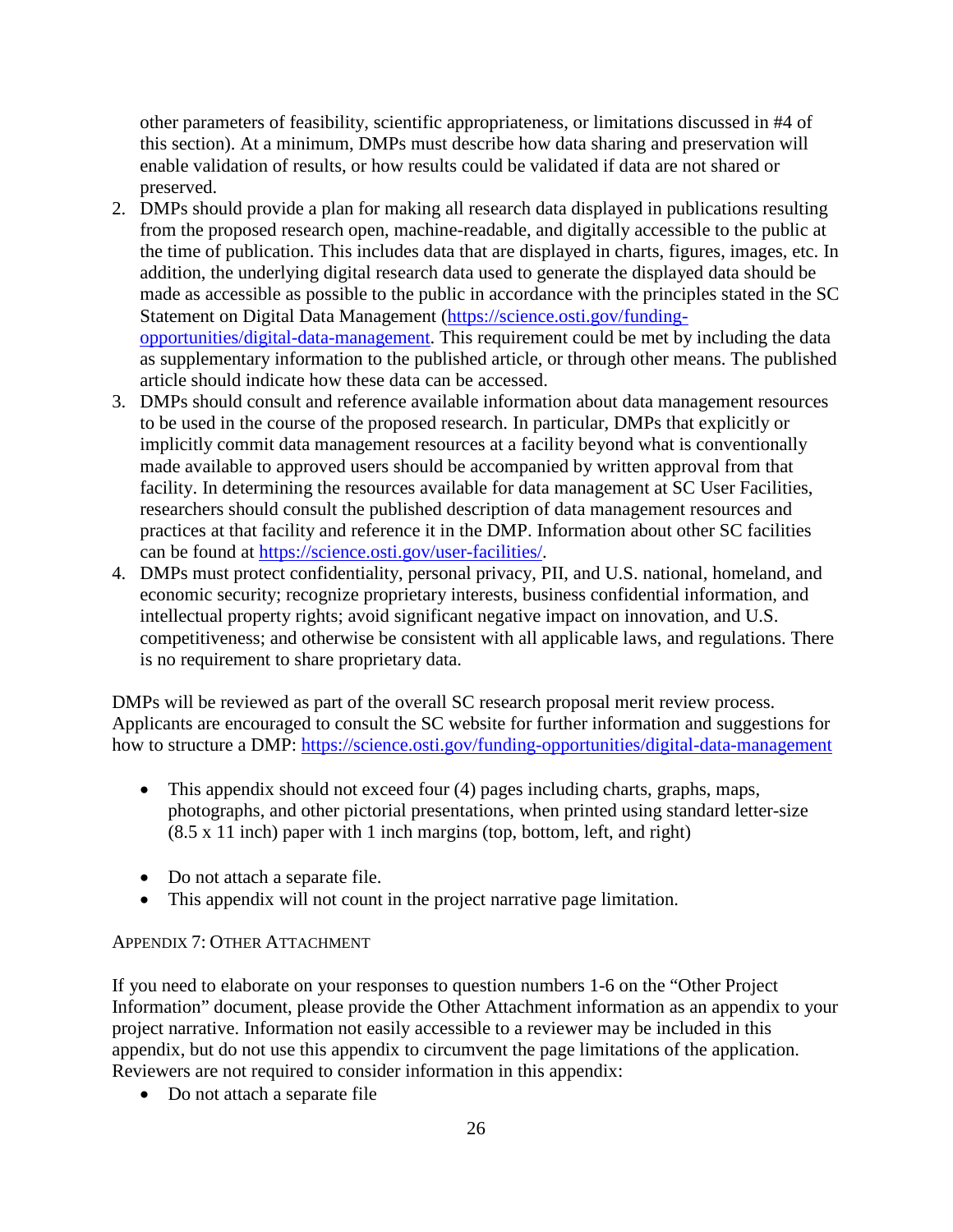• This appendix will not count in the project narrative page limitation

#### REMINDERS REGARDING ALL APPENDICES

- **Follow the above instructions to include the information as appendices to the project narrative file.**
- **These appendices will not count toward the project narrative's page limitation.**
- **Do not attach any files to fields 9, 10, 11, or 12.**

### **3. Research And Related Budget**

Complete the Research and Related Budget form in accordance with the instructions on the form (Activate Help Mode to see instructions) and the following instructions. You must complete a separate budget for each year of support requested. The form will generate a cumulative budget for the total project period. You must complete all the mandatory information on the form before the NEXT PERIOD button is activated. You may request funds under any of the categories listed as long as the item and amount are necessary to perform the proposed work, meet all the criteria for allowability under the applicable Federal cost principles, and are not prohibited by the funding restrictions in this FOA (See [Section IV, Part H\)](#page-37-1).

The following advice will improve the accuracy of your budget request:

- Funds requested for personnel (senior, key, and other) must be justified as the product of their effort on the project and their institutional base salary
- Funds requested for fringe benefits must be calculated as the product of the requested salary and, if present, the negotiated fringe benefit rate contained in an institution's negotiated indirect cost rate agreement
- Funds requested for indirect costs must be calculated using the correct indirect cost base and the negotiated indirect cost rate
- You are encouraged to include the rate agreement used in preparing a budget as a part of the budget justification

If you are proposing indirect costs and do not already have an Indirect Cost Rate Agreement with your Cognizant Federal Agency or documentation of rates accepted for estimating purposes by DOE or another Federal agency, it is recommended that you begin preparing an Indirect Cost Rate Proposal to be submitted, upon request, to the DOE contract specialist/grants management specialist who will evaluate your application if you are selected for award.

For your convenience in preparing an Indirect Cost Rate proposal, a link to applicant resources, including indirect rate model templates, has been provided below: [https://science.osti.gov/sbir/applicant-resources/grant-application/.](https://science.osti.gov/sbir/applicant-resources/grant-application/)

### Budget Fields

| Section A         | For each Senior/Key Person, enter the requested information. List          |
|-------------------|----------------------------------------------------------------------------|
| Senior/Key Person | personnel, base salary, the number of months that person will be           |
|                   | allocated to the project, requested salary, fringe benefits, and the total |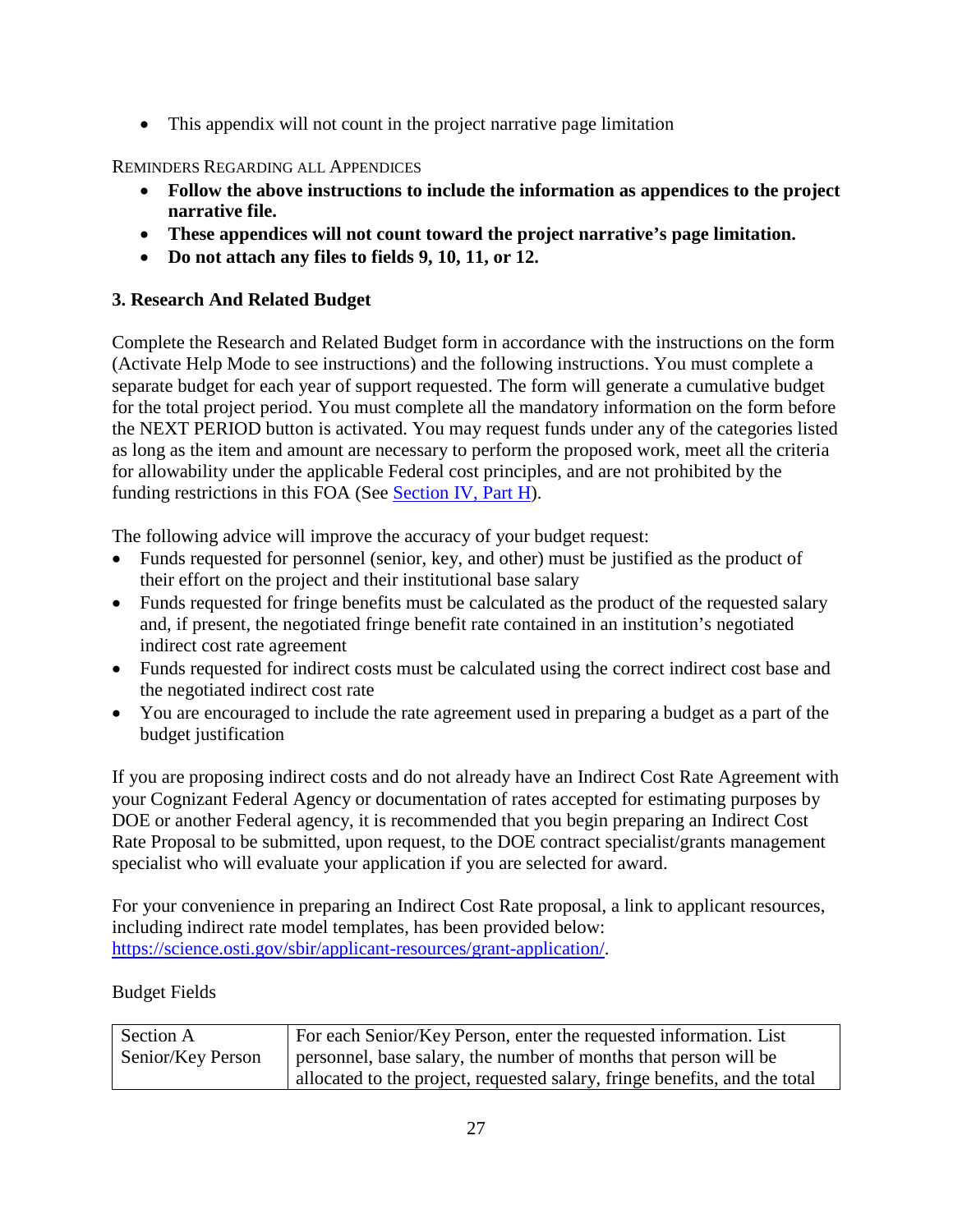|                           | funds requested for each person. The requested salary must be the<br>product of the base salary and the effort. |
|---------------------------|-----------------------------------------------------------------------------------------------------------------|
|                           | Include a written narrative in the budget justification that justifies the                                      |
|                           | need for requested personnel.                                                                                   |
| <b>Section B</b>          | List personnel, the number of months that person will be allocated to                                           |
| <b>Other Personnel</b>    | the project, requested salary fringe benefits, and the total funds                                              |
|                           |                                                                                                                 |
|                           | requested for each person.                                                                                      |
|                           | Include a written narrative in the budget justification that fully justifies                                    |
|                           | the need for requested personnel.                                                                               |
| Section C                 | For the purpose of this budget, equipment is designated as an item of                                           |
| Equipment                 | property that has an acquisition cost of \$5,000 or more and an expected                                        |
|                           | service life of more than one year. (Note that this designation applies                                         |
|                           | for proposal budgeting only and differs from the DOE definition of                                              |
|                           | capital equipment.) List each item of equipment separately and justify                                          |
|                           | each in the budget justification section. Do not aggregate items of                                             |
|                           | equipment. Allowable items ordinarily will be limited to research                                               |
|                           | equipment and apparatus not already available for the conduct of the                                            |
|                           | work. General-purpose office equipment is not eligible for support                                              |
|                           | unless primarily or exclusively used in the actual conduct of scientific                                        |
|                           | research.                                                                                                       |
| <b>Section D</b>          | For purposes of this section only, travel to Canada or to Mexico is                                             |
| Travel                    | considered domestic travel. In the budget justification, list each trip's                                       |
|                           | destination, dates, estimated costs including transportation and                                                |
|                           | subsistence, number of staff traveling, the purpose of the travel, and                                          |
|                           | how it relates to the project. Indicate the basis for the cost estimate                                         |
|                           | (quotes from vendors or suppliers, past experience of similar items, or                                         |
|                           | some other basis). To qualify for support, attendance at meetings or                                            |
|                           | conferences must enhance the investigator's capability to perform the                                           |
|                           | research, plan extensions of it, or disseminate its results. Domestic                                           |
|                           | travel is to be justified separately from foreign travel.                                                       |
| Section E                 | If applicable, submit training support costs. Educational projects that                                         |
| Participant/Trainee       | intend to support trainees (precollege, college, graduate and post                                              |
| <b>Support Costs</b>      | graduate) must list each trainee cost that includes stipend levels and                                          |
|                           | amounts, cost of tuition for each trainee, cost of any travel (provide the                                      |
|                           | same information as needed under the regular travel category), and                                              |
|                           | costs for any related training expenses. Participant costs are those costs                                      |
|                           | associated with conferences, workshops, symposia or institutes and                                              |
|                           | breakout items should indicate the number of participants, cost for each                                        |
|                           | participant, purpose of the conference, dates and places of meetings and                                        |
|                           | any related administrative expenses.                                                                            |
|                           | Indicate the basis for the cost estimate (quotes from vendors or                                                |
|                           | suppliers, past experience of similar items, or some other basis).                                              |
| <b>Section F</b>          | Materials and Supplies: Enter total funds requested for<br>٠                                                    |
| <b>Other Direct Costs</b> | materials and supplies in the appropriate fields. In the budget                                                 |
|                           | justification, indicate general categories such as glassware, and                                               |
|                           | chemicals, including an amount for each category (items not                                                     |
|                           |                                                                                                                 |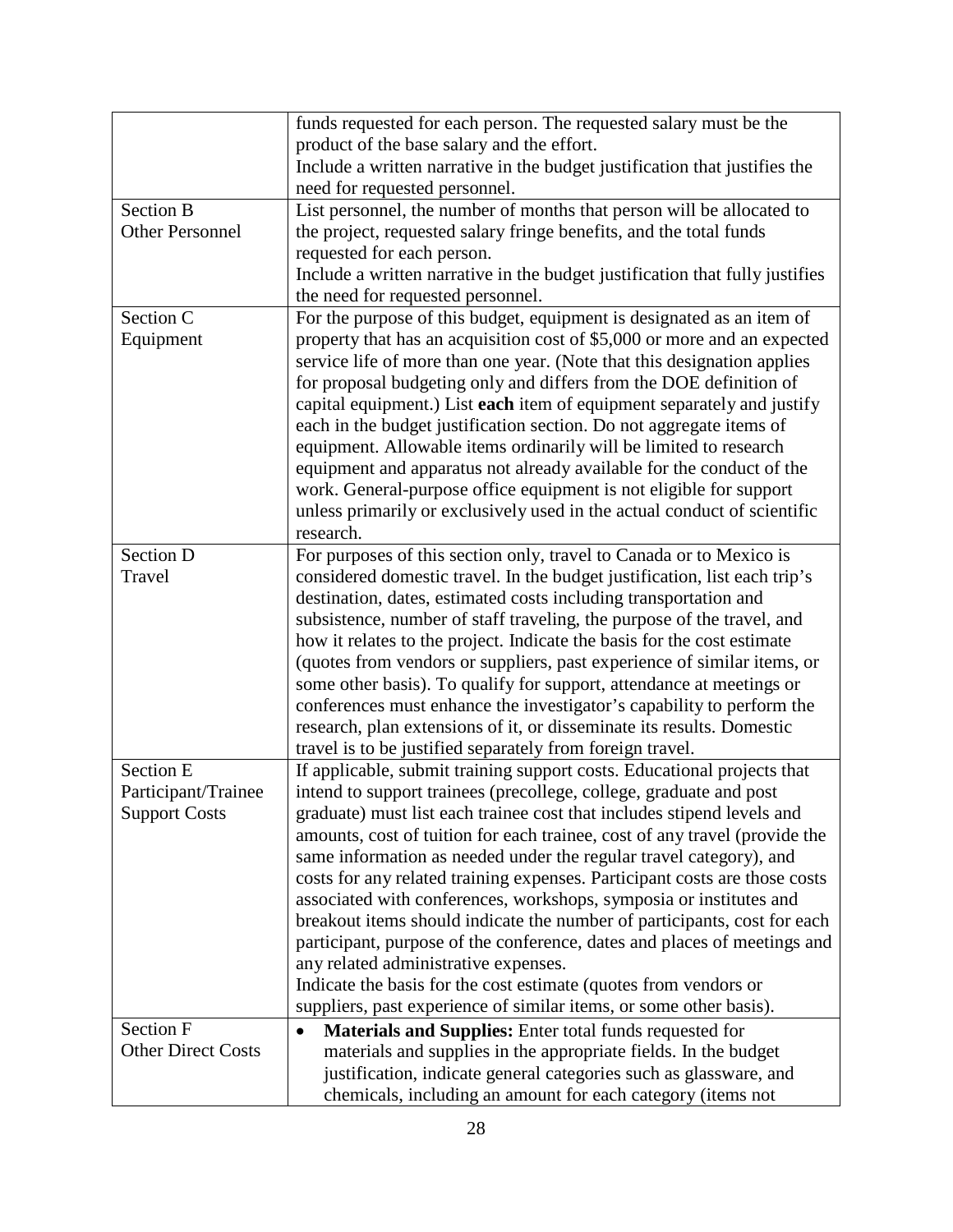|           | identified under "Equipment"). Categories less than \$1,000 are<br>not required to be itemized. Indicate the basis for the cost |
|-----------|---------------------------------------------------------------------------------------------------------------------------------|
|           | estimate (quotes from vendors or suppliers, past experience of                                                                  |
|           | similar items, or some other basis).                                                                                            |
|           | Publication Costs: Enter the total publication funds requested.                                                                 |
|           | The proposal budget may request funds for the costs of                                                                          |
|           | documenting, preparing, publishing or otherwise making                                                                          |
|           | available to others the findings and products of the work                                                                       |
|           | conducted under the award. In the budget justification, include                                                                 |
|           | supporting information. Indicate the basis for the cost estimate                                                                |
|           | (quotes from vendors or suppliers, past experience of similar                                                                   |
|           | items, or some other basis).                                                                                                    |
|           | <b>Consultant Services:</b> Enter total funds requested for all                                                                 |
|           | consultant services. In the budget justification, identify each                                                                 |
|           | consultant, the services he/she will perform, total number of days,                                                             |
|           | travel costs, and total estimated costs. Indicate the basis for the                                                             |
|           | cost estimate (quotes from vendors or suppliers, past experience                                                                |
|           | of similar items, or some other basis).                                                                                         |
|           | <b>ADP/Computer Services:</b> Enter total funds requested for                                                                   |
|           | ADP/Computer Services. The cost of computer services,                                                                           |
|           | including computer-based retrieval of scientific, technical and                                                                 |
|           | education information may be requested. In the budget                                                                           |
|           | justification, include the established computer service rates at the                                                            |
|           | proposing organization if applicable. Indicate the basis for the                                                                |
|           | cost estimate (quotes from vendors or suppliers, past experience                                                                |
|           | of similar items, or some other basis).<br>Subawards/Consortium/Contractual Costs: Enter total costs                            |
|           | for all subawards/consortium organizations and other contractual                                                                |
|           | costs proposed for the project. In the budget justification, justify                                                            |
|           | the details.                                                                                                                    |
|           | <b>Equipment or Facility Rental/User Fees: Enter total funds</b>                                                                |
|           | requested for Equipment or Facility Rental/User Fees. In the budget                                                             |
|           | justification, identify each rental/user fee and justify. Indicate the                                                          |
|           | basis for the cost estimate (quotes from vendors or suppliers, past                                                             |
|           | experience of similar items, or some other basis).                                                                              |
|           | Alterations and Renovations: Enter total funds requested for                                                                    |
|           | Alterations and Renovations. In the budget justification, itemize by                                                            |
|           | category and justify the costs of alterations and renovations,                                                                  |
|           | including repairs, painting, removal or installation of partitions,                                                             |
|           | shielding, or air conditioning. Where applicable, provide the square                                                            |
|           | footage and costs.                                                                                                              |
|           | <b>Other:</b> Add text to describe any other Direct Costs not                                                                   |
|           | requested above. Enter costs associated with "Other" item(s).                                                                   |
|           | Use the budget justification to further itemize and justify.                                                                    |
| Section G | This represents Total Direct Costs (Sections A through F)                                                                       |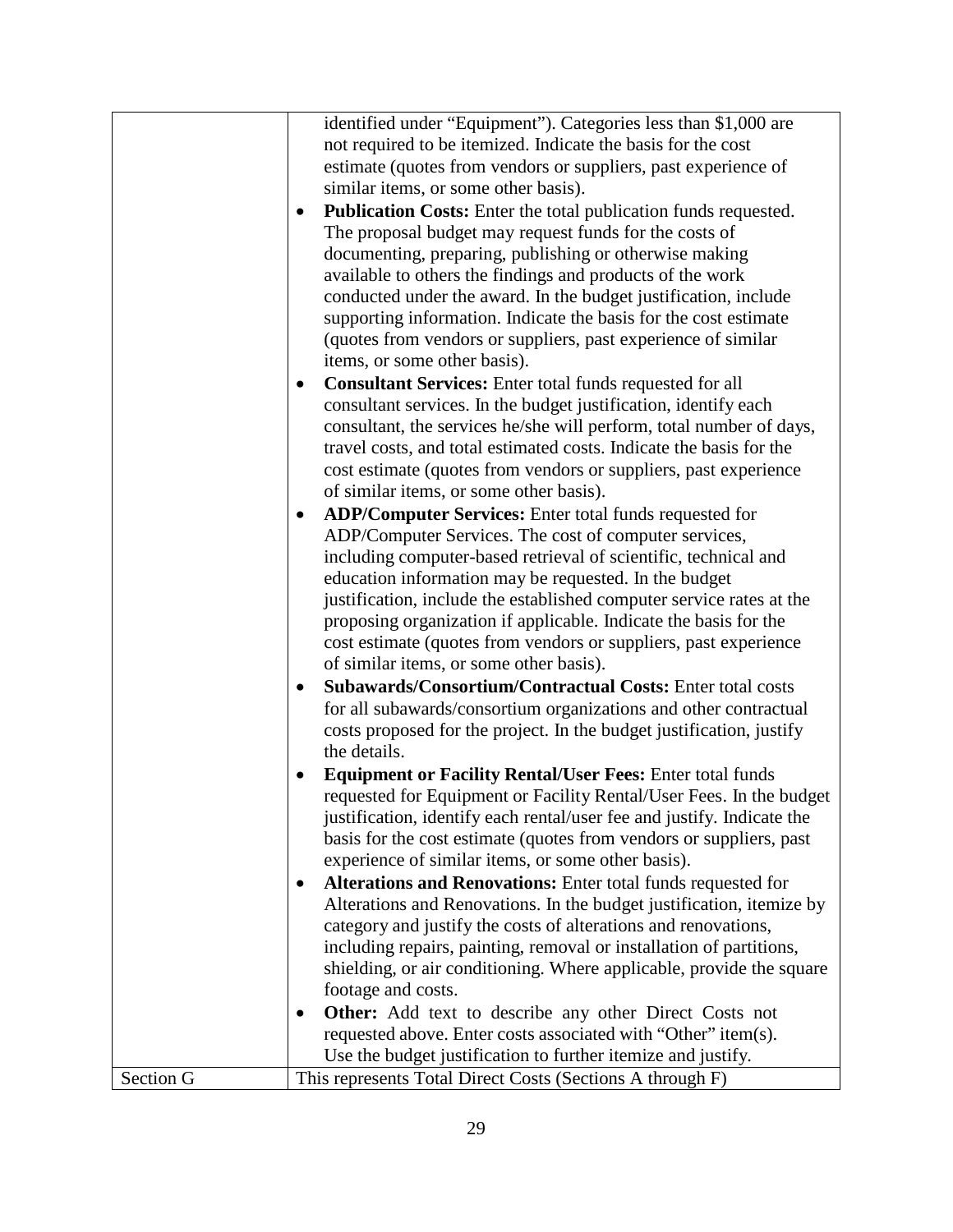| Direct Costs                |                                                                        |
|-----------------------------|------------------------------------------------------------------------|
| Section H                   | Enter the Indirect Cost information for each field. Only four general  |
| <b>Other Indirect Costs</b> | categories of indirect costs are allowed/requested on this form, so    |
|                             | please consolidate if needed. Include the cognizant Federal agency and |
|                             | contact information if using a negotiated rate agreement.              |
| Section I                   | This is the total of Sections G and H                                  |
| <b>Total Direct and</b>     |                                                                        |
| <b>Indirect Costs</b>       |                                                                        |

BUDGET JUSTIFICATION (FIELD L ON THE FORM)

Provide a justification that explains all costs proposed in the budget. The following items of advice are offered to assist you in developing a justification:

- Organize the justification by listing items in the same order as presented on the budget
- Ensure that the narrative matches the budget in dollar amounts and language
- Explain the line items. If costs are estimated, provide a basis for the estimate. Explain if costs are based on prior experience of similar activities. If a cost is based on the product of two numbers (such as a number of items at a per-item price), ensure that your math is correct
- If including an inflationary factor for future budget periods, explain the basis for the inflation

Provide any other information you wish to submit to justify your budget request. Including items in the budget justification is not considered a form of cost-sharing: Provide the details of all personnel (key or other) who will be working on the award, regardless of their source(s) of compensation. Explain their source(s) of compensation if it is not from this award. Include the indirect cost rate agreement as a part of the budget justification.

**Attach a single budget justification file for the entire project period in field L.** The file automatically carries over to each budget year.

#### **4. R&R Subaward Budget Attachment(s) Form**

**Budgets for Subawardees**: You must provide a separate R&R budget and budget justification for each subawardee. Download the R&R Budget Attachment from the R&R SUBAWARD BUDGET ATTACHMENT(S) FORM and either e-mail it to each subawardee that is required to submit a separate budget or use the collaborative features of Workspace. After the subawardee has either e-mailed its completed budget back to you or completed it within Workspace, attach it to one of the blocks provided on the form. Use up to 10 letters of the subawardee's name (plus.pdf) as the file name (e.g., ucla.pdf or energyres.pdf). Filenames must not exceed 50 characters.

If the project involves more subawardees than there are places in the SUBAWARD BUDGET ATTACHMENT(S) FORM, the additional subaward budgets may be saved as PDF files and appended to the Budget Justification attached to Field L.

Applicants should consult their local information technology ("IT") support resources for any necessary assistance in converting the forms downloaded from Grants.gov into plain PDF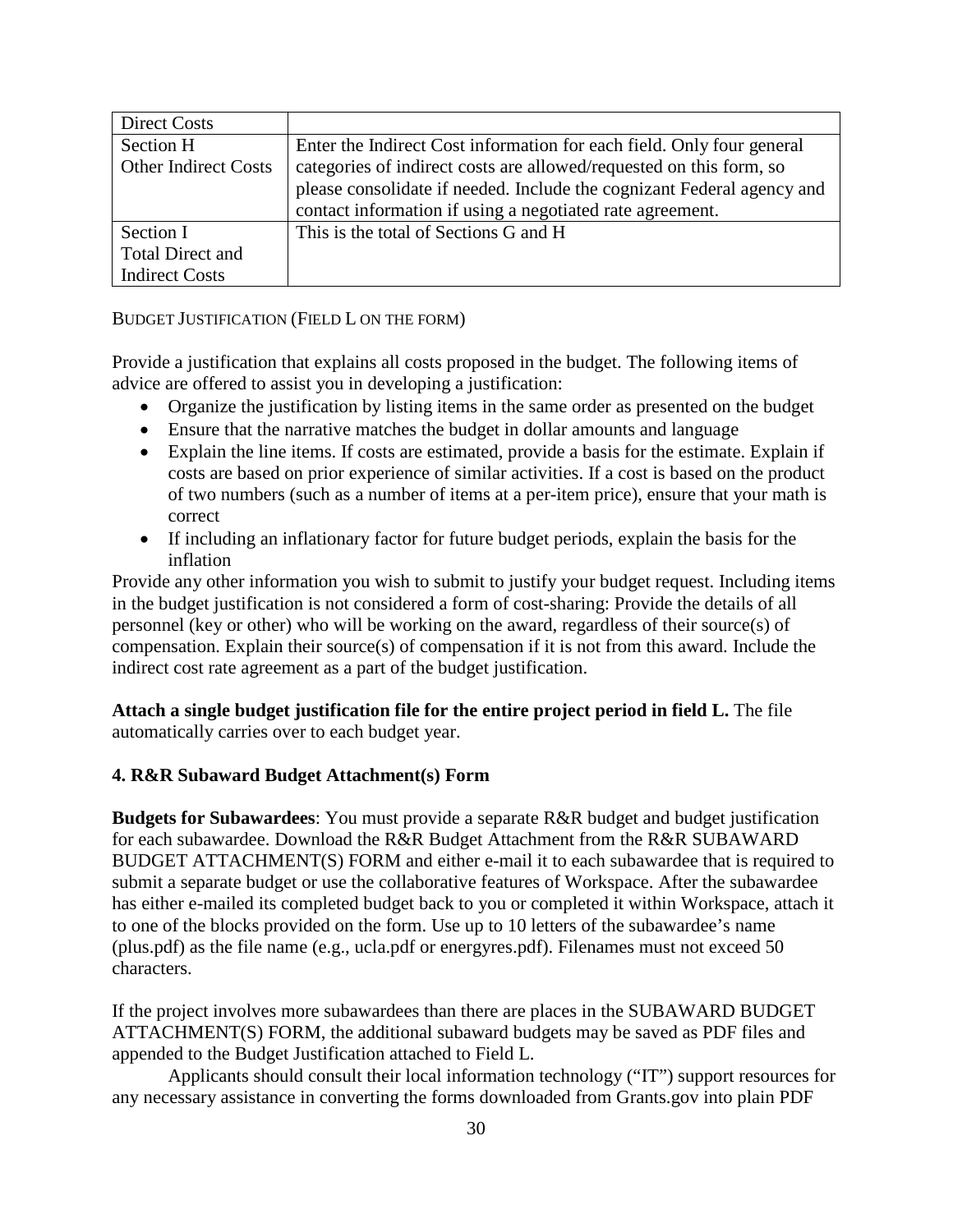files that can be combined into one non-Portfolio PDF file (the Budget Justification).

Ensure that any files received from subawardees are the PDF files extracted from the SUBAWARD BUDGET ATTACHMENT(S) FORM. Errors will be created if a subawardee sends a prime applicant a budget form that was not extracted from the application package.

Note: If an application proposes subawards to a DOE National Laboratory, a Federal agency, or another Federal agency's FFRDC, the value of such proposed subawards will be deducted from any resulting award: Those classes of organizations must be paid directly by SC. However, the details of such proposed budgets are an essential for understanding and analyzing the proposed research.

### **5. Project/Performance Site Location(s)**

Indicate the primary site where the work will be performed. If a portion of the project will be performed at any other site(s), identify the site location(s) in the blocks provided.

Note that the Project/Performance Site Congressional District is entered in the format of the two (2)-digit state code followed by a dash and a three (3)-digit Congressional district code, for example VA-001. Hover over this field for additional instructions.

Use the Next Site button to expand the form to add additional Project/Performance Site Locations.

### **6. Disclosure of Lobbying Activities (SF-LLL)**

If any funds other than Federal appropriated funds have been paid or will be paid to any person for influencing or attempting to influence an officer or employee of any Federal/Government agency, a member of Congress, an officer or employee of Congress, or an employee of a member of Congress in connection with the grant/cooperative agreement, you must complete and submit Standard Form - LLL, "Disclosure Form to Report Lobbying."

### **7. Summary of Required Forms/Files**

| <b>Name of Document</b>                                         | Format     | <b>Attach to</b> |
|-----------------------------------------------------------------|------------|------------------|
| SF 424 (R&R)                                                    | Form       | N/A              |
| <b>RESEARCH AND RELATED Other</b><br><b>Project Information</b> | Form       | N/A              |
| Project Summary/Abstract                                        | <b>PDF</b> | Field 7          |
| Project Narrative, including required<br>appendices             | <b>PDF</b> | Field 8          |
| <b>RESEARCH &amp; RELATED BUDGET</b>                            | Form       | N/A              |
| <b>Budget Justification</b>                                     | <b>PDF</b> | Field L          |
| <b>R&amp;R SUBAWARD BUDGET</b>                                  | Form       | N/A              |

Your application must include the following items: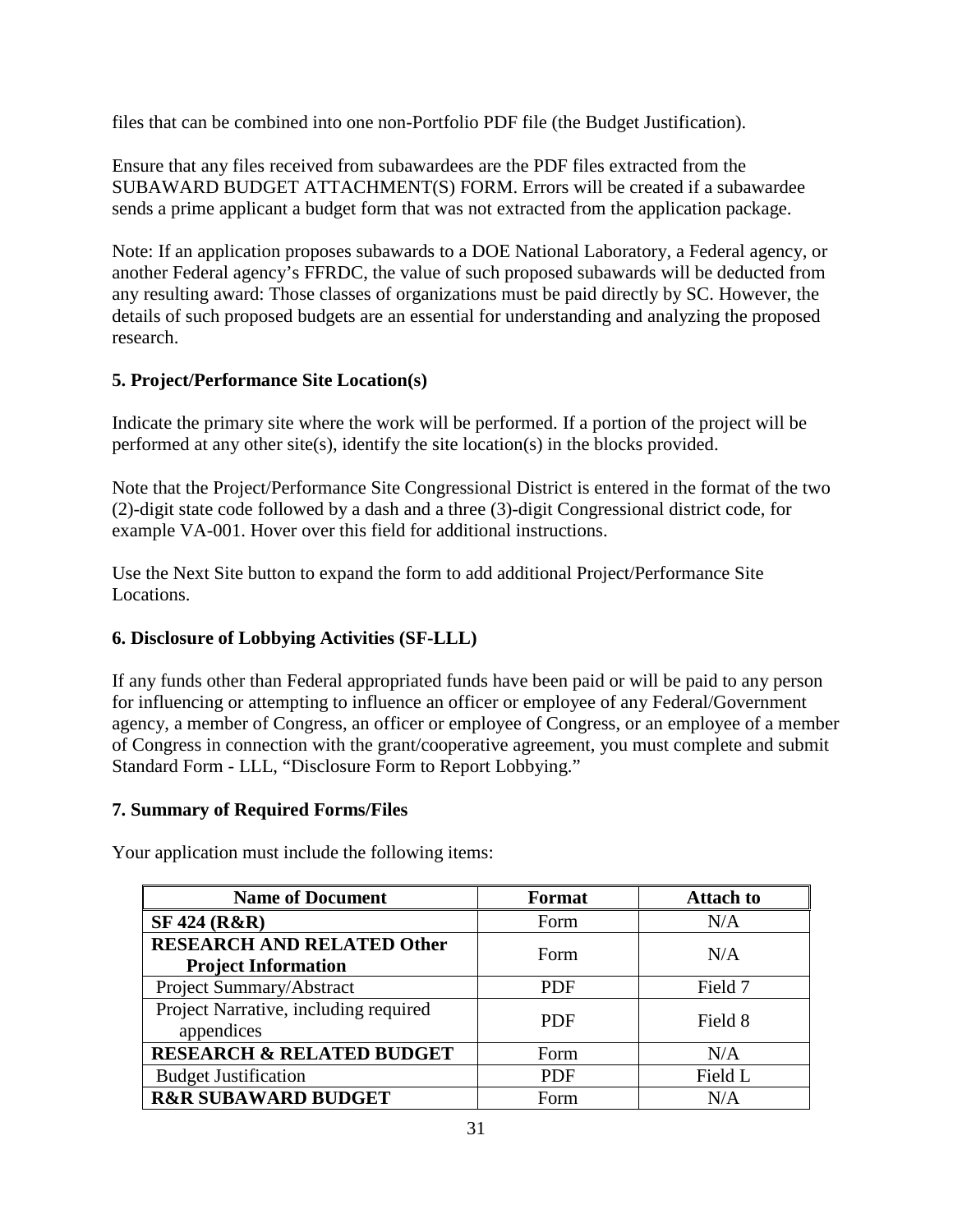| <b>ATTACHMENT(S) FORM (if</b>        |            |                 |
|--------------------------------------|------------|-----------------|
| applicable)                          |            |                 |
| Subaward Budget Justification (if    | <b>PDF</b> | Field L of the  |
| applicable)                          |            | subaward budget |
| PROJECT/PERFORMANCE SITE             | Form       | N/A             |
| <b>LOCATION(S)</b>                   |            |                 |
| <b>SF-LLL Disclosure of Lobbying</b> | Form       | N/A             |
| <b>Activities</b> , if applicable    |            |                 |

### <span id="page-36-0"></span>**E. SUBMISSIONS FROM SUCCESSFUL APPLICANTS**

If selected for award, DOE reserves the right to request additional or clarifying information for any reason deemed necessary, including, but not limited to:

- Indirect cost information
- Other budget information
- Name and phone number of the Designated Responsible Employee for complying with national policies prohibiting discrimination (See 10 CFR 1040.5)
- Representation of Limited Rights Data and Restricted Software, if applicable
- Commitment Letter from Third Parties Contributing to Cost Sharing, if applicable
- Environmental Information

Applicants that are not institutions of higher education, that request indirect costs, and that do not already have an Indirect Cost Rate Agreement with their Cognizant Federal Agency or documentation of rates accepted for estimating purposes by DOE or another Federal agency, are advised to begin preparing an Indirect Cost Rate Proposal for submission, upon request, to the DOE contract specialist/grants management specialist who will evaluate your application if you are selected for award.

### <span id="page-36-2"></span><span id="page-36-1"></span>**F. SUBMISSION DATES AND TIMES**

#### **1. Letter of Intent Due Date**

April 17, 2020 at 5:00 PM Eastern Time

You are encouraged to submit your Letter of Intent well before the deadline. LOIs may be submitted at any time between the publication of this FOA and the stated deadline.

#### **2. Pre-application Due Date**

 $N/A$ 

#### **3. Application Due Date**

May 15, 2020 at 5:00 PM Eastern Time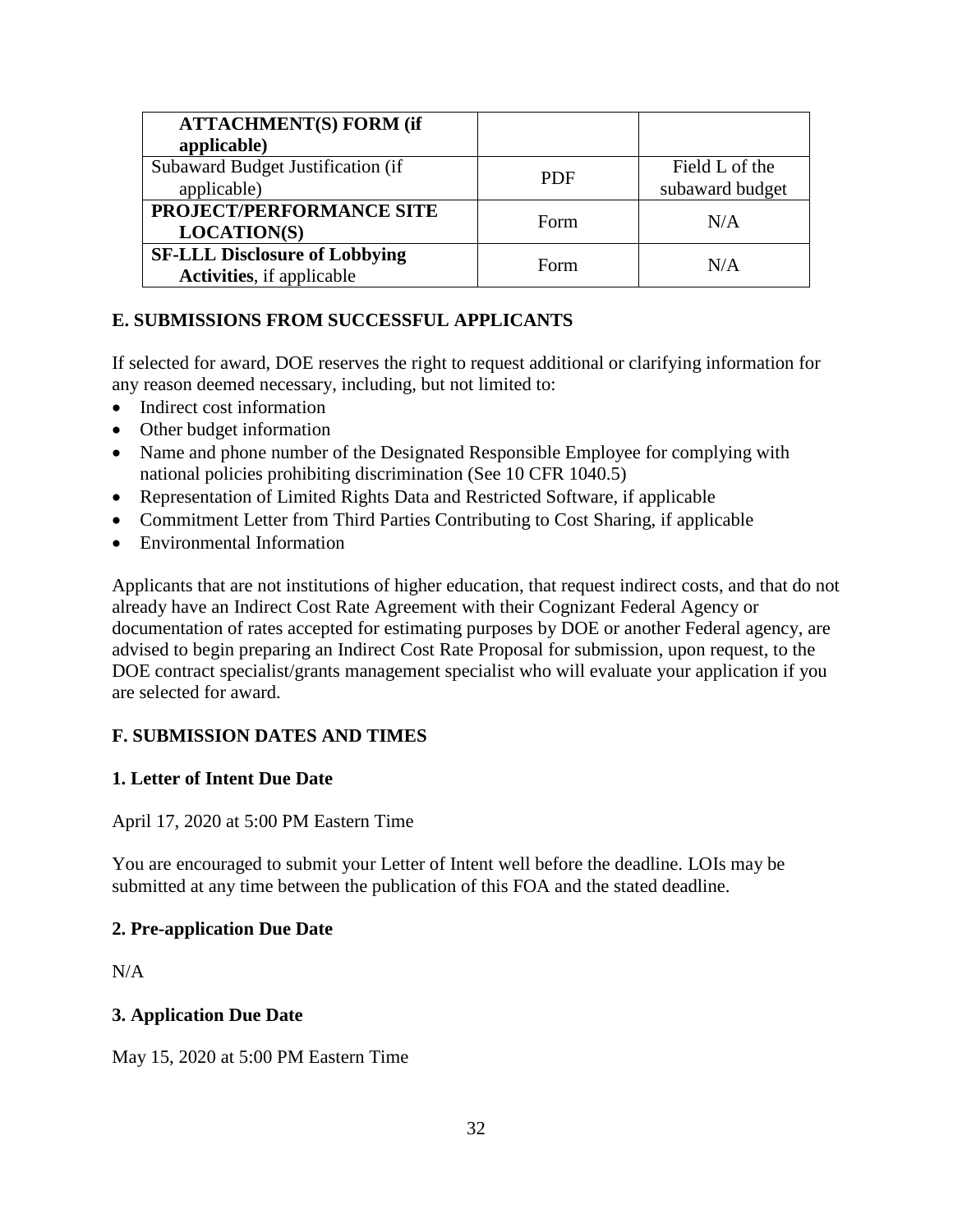You are encouraged to transmit your application well before the deadline. Applications may be submitted at any time between the publication of this FOA and the stated deadline.

#### **4. Late Submissions**

Delays in submitting letters of intent and applications may be unavoidable. DOE has accepted late submissions when applicants have been unable to make timely submissions because of widespread technological disruptions or significant natural disasters. DOE has made accommodations for incapacitating or life-threatening illnesses and for deaths of immediate family members. Other circumstances may or may not justify late submissions. Unacceptable justifications include the following:

- Failure to begin submission process early enough
- Failure to provide sufficient time to complete the process
- Failure to understand the submission process
- Failure to understand the deadlines for submissions
- Failure to satisfy prerequisite registrations
- Unavailability of administrative personnel
- A non-incapacitating illness the week of the deadline

You are responsible for beginning the submission process in sufficient time to accommodate reasonably foreseeable incidents, contingencies, and disruptions.

Applicants must contact the DOE SC Program Office/Manager listed in this FOA to discuss the option of a late submission. DOE SC Contacting the Program Office/Manager after the deadline may reduce the likelihood that a request will be granted.

DOE notes that not all requests for late submission will be approved.

You may be able to submit your application in response to the currently available SC Annual Solicitation. Please contact the DOE SC Program Office/Manager listed in this FOA to discuss this option.

### <span id="page-37-0"></span>**G. INTERGOVERNMENTAL REVIEW**

This program is not subject to Executive Order 12372 Intergovernmental Review of Federal Programs.

### <span id="page-37-1"></span>**H. FUNDING RESTRICTIONS**

Funding for all awards and future budget periods are contingent upon the availability of funds appropriated by Congress for the purpose of this program and the availability of future-year budget authority.

**Cost Principles**: Costs must be allowable, allocable and reasonable in accordance with the applicable Federal cost principles referenced in 2 CFR 200 as modified by 2 CFR 910 (DOE Financial Assistance Regulation).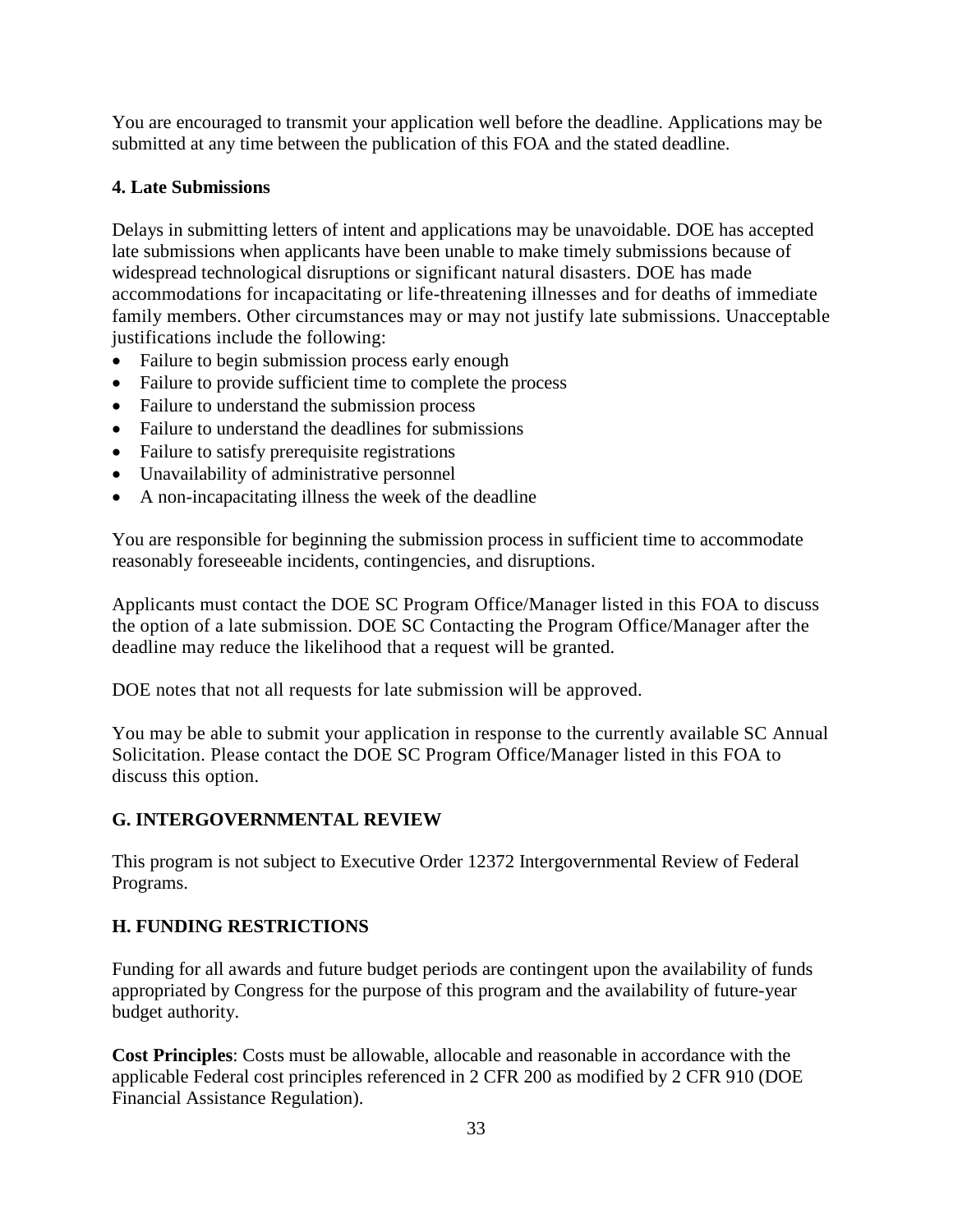**Pre-award Costs**: Recipients may charge to an award resulting from this FOA pre-award costs that were incurred within the 90 calendar day period immediately preceding the effective date of the award, if the costs are allowable in accordance with the applicable Federal cost principles referenced in 2 CFR 200 as modified by 2 CFR 910 (DOE Financial Assistance Regulation). Recipients must obtain the prior approval of the contracting officer for any pre-award costs that are for periods greater than this 90-day calendar period.

Pre-award costs are incurred at the applicant's risk. DOE is under no obligation to reimburse such costs if for any reason the applicant does not receive an award or if the award is made for a lesser amount than the applicant expected.

### <span id="page-38-0"></span>**I. OTHER SUBMISSION AND REGISTRATION REQUIREMENTS**

#### **1. Systems to Register In**

Applicants must complete a series of registrations and enrollments to submit applications in response to this FOA. Applicants not currently registered with SAM and Grants.gov should allow **at least four (4) weeks** to complete these requirements.

You should start the process as soon as possible.

You may not be able to use your preferred Internet browser: Each system has its own requirements.

Applicants must obtain a DUNS number at [https://fedgov.dnb.com/webform.](https://fedgov.dnb.com/webform)

Applicants must register with SAM at [https://www.sam.gov/.](https://www.sam.gov/) More information about SAM registration for applicants is found at [https://www.sam.gov/SAM/transcript/Quick\\_Guide\\_for\\_Grants\\_Registrations.pdf.](https://www.sam.gov/SAM/transcript/Quick_Guide_for_Grants_Registrations.pdf) SAM maintains a complete user guide at [https://www.sam.gov/SAM/transcript/SAM\\_Non\\_Federal\\_User\\_Guide.pdf.](https://www.sam.gov/SAM/transcript/SAM_Non_Federal_User_Guide.pdf)

Applicants must provide a Taxpayer Identification Number (TIN) to complete their registration in [www.SAM.gov.](https://www.sam.gov/) An applicant's TIN is an EIN assigned by the Internal Revenue Service (IRS). In limited circumstances, a Social Security Number (SSN) assigned by the Social Security Administration (SSA) may be used as a TIN. You may obtain an EIN from the IRS at [https://www.irs.gov/businesses/small-businesses-self-employed/apply-for-an-employer](https://www.irs.gov/businesses/small-businesses-self-employed/apply-for-an-employer-identification-number-ein-online)[identification-number-ein-online.](https://www.irs.gov/businesses/small-businesses-self-employed/apply-for-an-employer-identification-number-ein-online)

DOE discourages the use of a SSN as a TIN. You are encouraged to obtain a TIN from the IRS using the website listed above.

Applicants must register with FedConnect at [www.FedConnect.net.](https://www.fedconnect.net/) The full, binding version of assistance agreements will be posted to FedConnect.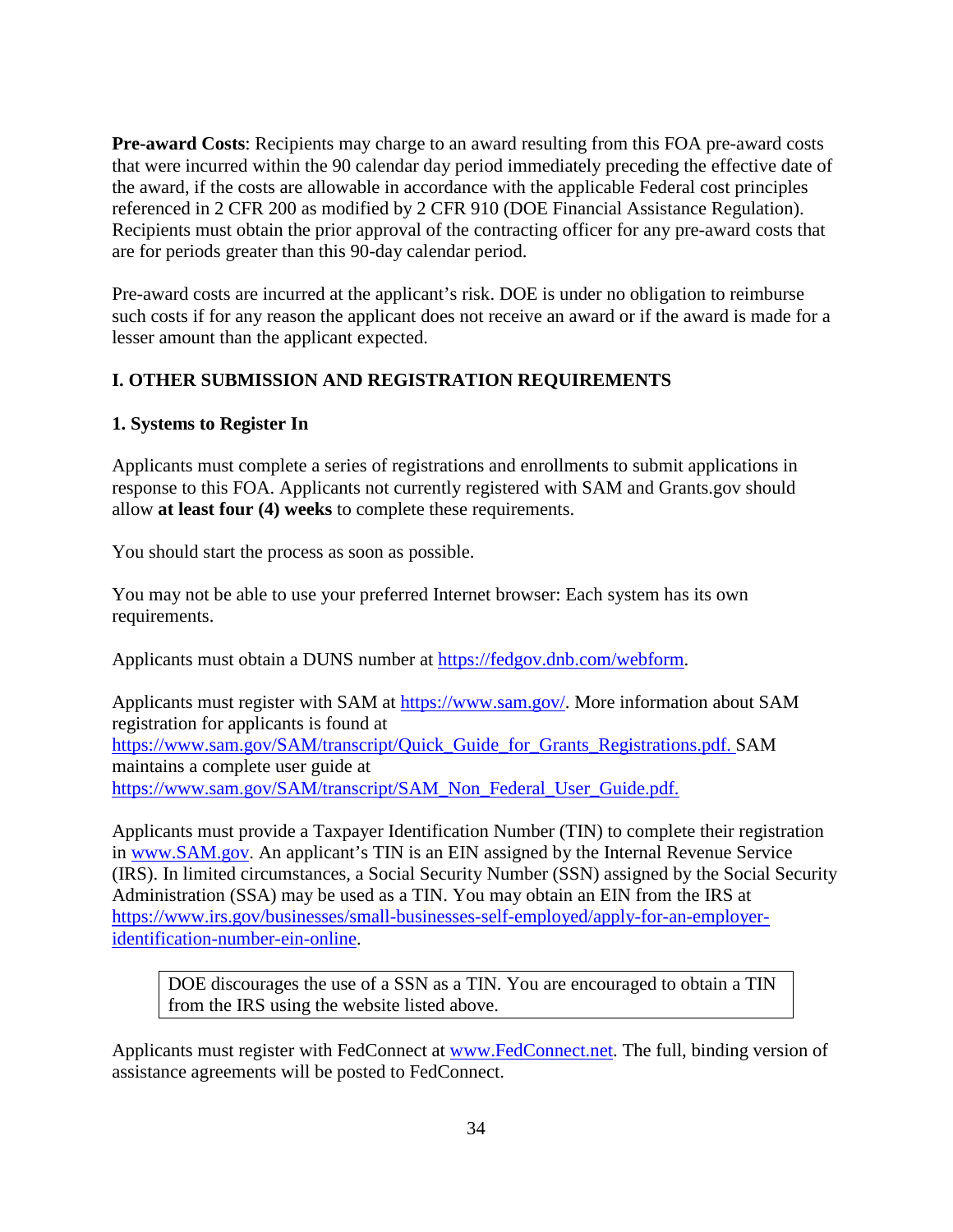Recipients must register with the Federal Funding Accountability and Transparency Act Subaward Reporting System at [https://www.fsrs.gov.](https://www.fsrs.gov/) This registration must be completed before an award may be made: you are advised to register while preparing your application.

### **2. Registering in Grants.gov**

Applicants must register with Grants.gov, following the instructions at [https://www.Grants.gov/web/grants/applicants/registration.html.](https://www.grants.gov/web/grants/applicants/registration.html)

### **3. Where to Submit an Application**

You must submit the application through Grants.gov at [www.Grants.gov,](https://www.grants.gov/) using either the online webforms or downloaded forms. (Additional instructions are provided in [Section IV, Part A](#page-14-0) of this FOA.)

Submit electronic applications through the "Apply for Grants" function at [www.Grants.gov.](https://www.grants.gov/) If you have problems completing the registration process or submitting your application, call Grants.gov at 1-800-518-4726 or send an email to [support@Grants.gov.](mailto:support@grants.gov)

Please ensure that you have read the applicable instructions, guides, help notices, frequently asked questions, and other forms of technical support on Grants.gov.

### <span id="page-39-0"></span>**4. DOE SC Portfolio Analysis and Management System (PAMS)**

After you submit your application through Grants.gov, the application will automatically transfer into the PAMS for processing by the DOE SC. Many functions for grants and cooperative agreements can be done in PAMS, which is available at [https://pamspublic.science.energy.gov.](https://pamspublic.science.energy.gov/)

You will want to "register to" your application: a process of linking yourself to the application after it has been submitted through Grants.gov and processed by DOE.

You must register in PAMS to submit a pre-application or a letter of intent.

You may use the Internet Explorer, Firefox, Google Chrome, or Safari browsers to access PAMS.

Notifications sent from the PAMS system will come from the PAMS email address [<PAMS.Autoreply@science.doe.gov>](mailto:PAMS.Autoreply@science.doe.gov). Please make sure your email server/software allows delivery of emails from the PAMS email address to yours.

Registering to PAMS is a two-step process; once you create an individual account, you must associate yourself with ("register to") your institution. Detailed steps are listed below.

1. CREATE PAMS ACCOUNT:

To register, click the "Create New PAMS Account" link on the website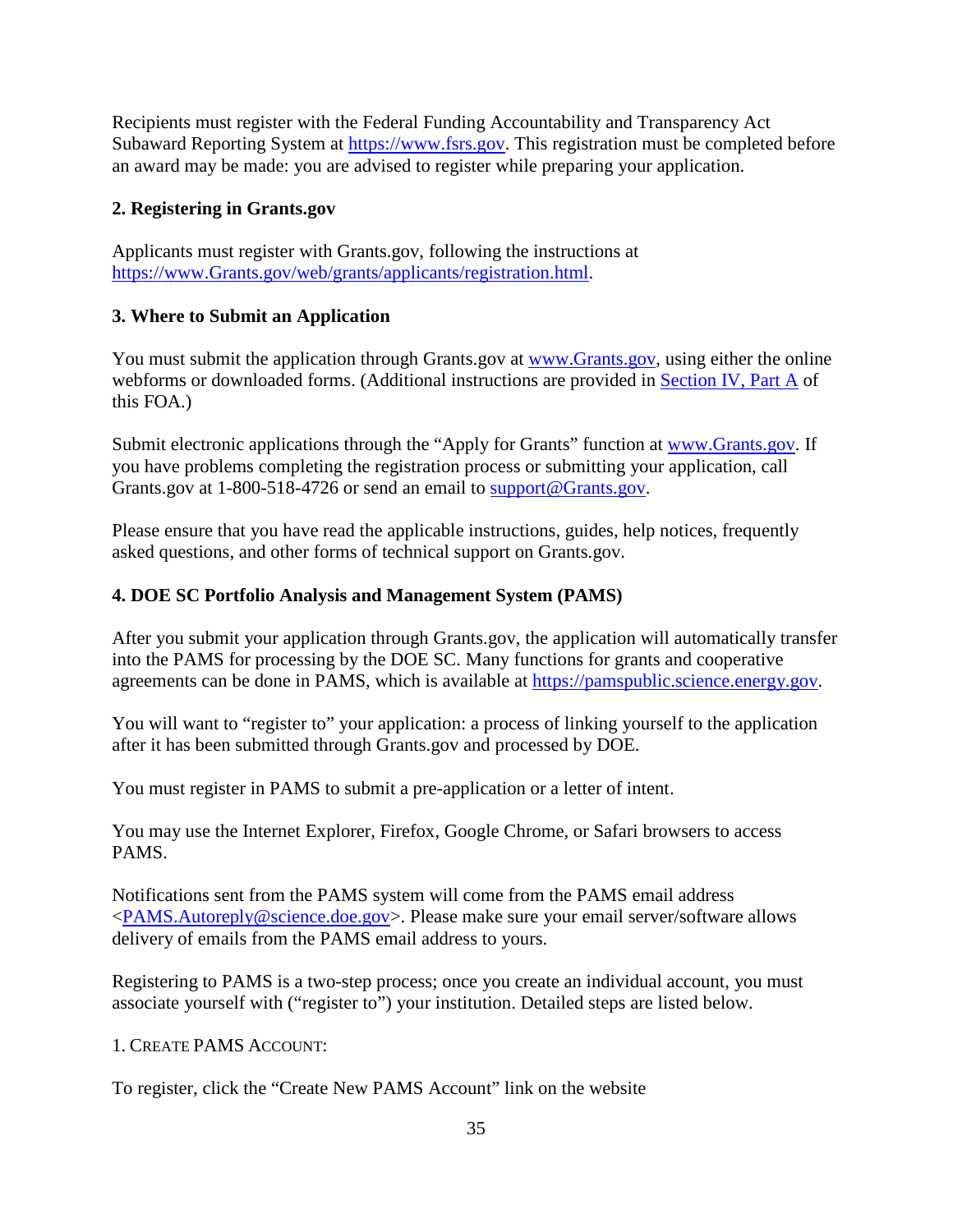#### [https://pamspublic.science.energy.gov/.](https://pamspublic.science.energy.gov/)

- Click the "No," I have never had an account" link and then the "Create Account" button.
- You will be prompted to enter your name and email address, create a username and password, and select a security question and answer. Once you have done this, click the "Save and Continue" button.
- On the next page, enter the required information (at least one phone number and your mailing address) and any optional information you wish to provide (e.g., FAX number, website, mailstop code, additional email addresses or phone numbers, Division/Department). Click the "Create Account" button.
- Read the user agreement and click the "Accept" button to indicate that you understand your responsibilities and agree to comply with the rules of behavior for PAMS.
- PAMS will take you to the "Having Trouble Logging In?" page. (If you have been an SC merit reviewer or if you have previously submitted an application, you may already be linked to an institution in PAMS. If this happens, you will be taken to the PAMS home page.)

2. REGISTER TO YOUR INSTITUTION:

- Click the link labeled "Option 2: I know my institution and I am here to register to the institution." (Note: If you previously created a PAMS account but did not register to an institution at that time, you must click the Institutions tab and click the "Register to Institution" link.)
- PAMS will take you to the "Register to Institution" page
- Type a word or phrase from your institution name in the field labeled, "Institution Name like," choose the radio button next to the item that best describes your role in the system, and click the "Search" button. A "like" search in PAMS returns results that contain the word or phrase you enter; you do not need to enter the exact name of the institution, but you should enter a word or phrase contained within the institution name. (If your institution has a frequently used acronym, such as ANL for Argonne National Laboratory or UCLA for the Regents of the University of California, Los Angeles, you may find it easiest to search for the acronym under "Institution Name like." Many institutions with acronyms are listed in PAMS with their acronyms in parentheses after their names)
- Find your institution in the list that is returned by the search and click the "Actions" link in the Options column next to the institution name to obtain a dropdown list. Select "Add me to this institution" from the dropdown. PAMS will take you to the "Institutions – List" page
- If you do not see your institution in the initial search results, you can search again by clicking the "Cancel" button, clicking the Option 2 link, and repeating the search
- If, after searching, you think your institution is not currently in the database, click the "Cannot Find My Institution" button and enter the requested institution information into PAMS. Click the "Create Institution" button. PAMS will add the institution to the system, associate your profile with the new institution, and return you to the "Institutions – List" page when you are finished

For help with PAMS, click the "External User Guide" link on the PAMS website, [https://pamspublic.science.energy.gov/.](https://pamspublic.science.energy.gov/) You may also contact the PAMS Help Desk, which can be reached Monday through Friday, 9:00 AM – 5:30 PM Eastern Time. Telephone: (855) 818-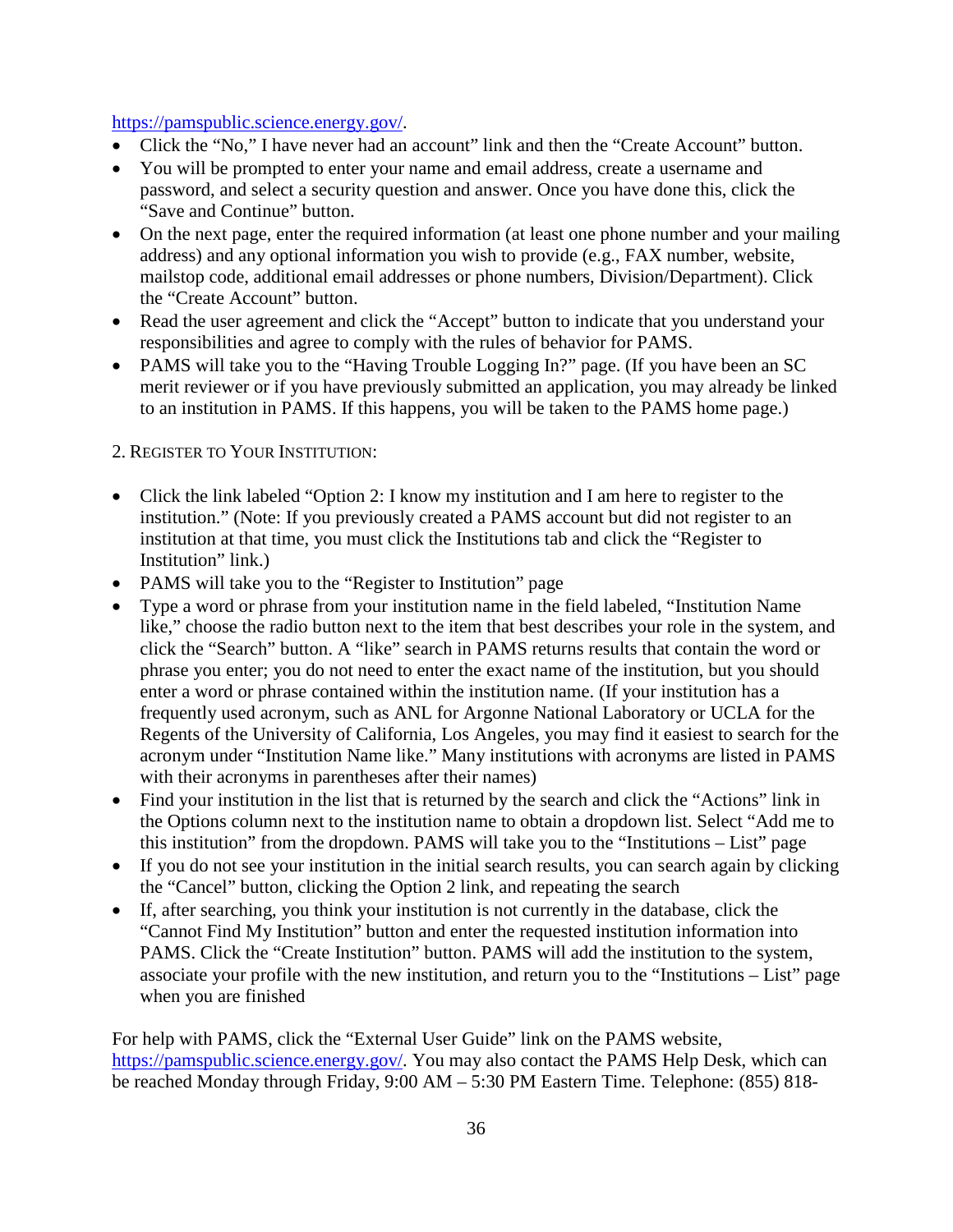1846 (toll free) or (301) 903-9610, email: [sc.pams-helpdesk@science.doe.gov.](mailto:sc.pams-helpdesk@science.doe.gov) All submission and inquiries about this FOA should reference **DE-FOA-0002306**.

### **5. Viewing Submitted Applications**

Each Grants.gov application submitted to the DOE SC automatically transfers into PAMS and is subsequently assigned to a program manager. At the time of program manager assignment, the three people listed on the SF-424 (R&R) cover page will receive an email with the subject line, "Receipt of Proposal 0000xxxxxx by the DOE Office of Science." These three people are the PI (Block 14), Authorized Representative (Block 19), and Point of Contact (Block 5). In PAMS notation, applications are known as proposals, the PI is known as the PI, the Authorized Representative is known as the Sponsored Research Officer/Business Officer/Administrative Officer (SRO/BO/AO), and the Point of Contact is known as the POC.

There will be a period of time between the application's receipt at Grants.gov and its assignment to a DOE SC program manager. DOE SC program managers are typically assigned two weeks after applications are due at Grants.gov: please refrain from attempting to view the proposal in PAMS until you receive an email providing the assignment of a DOE SC program manager.

Once the email is sent, the PI, SRO/BO/PO, and POC will each be able to view the submitted proposal in PAMS. Viewing the proposal is optional.

You may use the Internet Explorer, Firefox, Google Chrome, or Safari browsers to access PAMS.

Following are two sets of instructions for viewing the submitted proposal, one for individuals who already have PAMS accounts and one for those who do not.

If you already have a PAMS account, follow these instructions:

- 1. Log in to PAMS at [https://pamspublic.science.energy.gov/.](https://pamspublic.science.energy.gov/)
- 2. Click the "Proposals" tab and click "Access Previously Submitted Grants.gov Proposal."
- 3. Enter the following information:
	- Proposal ID: Enter the ten-digit PAMS proposal ID, including the leading zeros (e.g., 00002xxxxx). Do not use the Grants.gov proposal number. Use the PAMS number previously sent to you in the email with subject line, "Receipt of Proposal …".
	- Email (as entered in Grants.gov application): Enter your email address as it appears on the SF424(R&R) Cover Page.
	- Choose Role: Select the radio button in front of the role corresponding to the SF-424 (R&R) cover page. If your name appears in block 19 of the SF-424 (R&R) cover page as the authorizing representative, select "SRO/BO/AO (Sponsored Research Officer/Business Officer/Administrative Officer)." If your name appears in block 14 of the SF424 R&R cover page as the PI, select "Principal Investigator (PI)." If your name appears in block 5 of the SF424 R&R as the point of contact, select "Other (POC)."
- 4. Click the "Save and Continue" button. You will be taken to your "My Proposals" page. The Grants.gov proposal will now appear in your list of proposals. Click the "Actions/Views" link in the options column next to this proposal to obtain a dropdown list. Select "Proposal"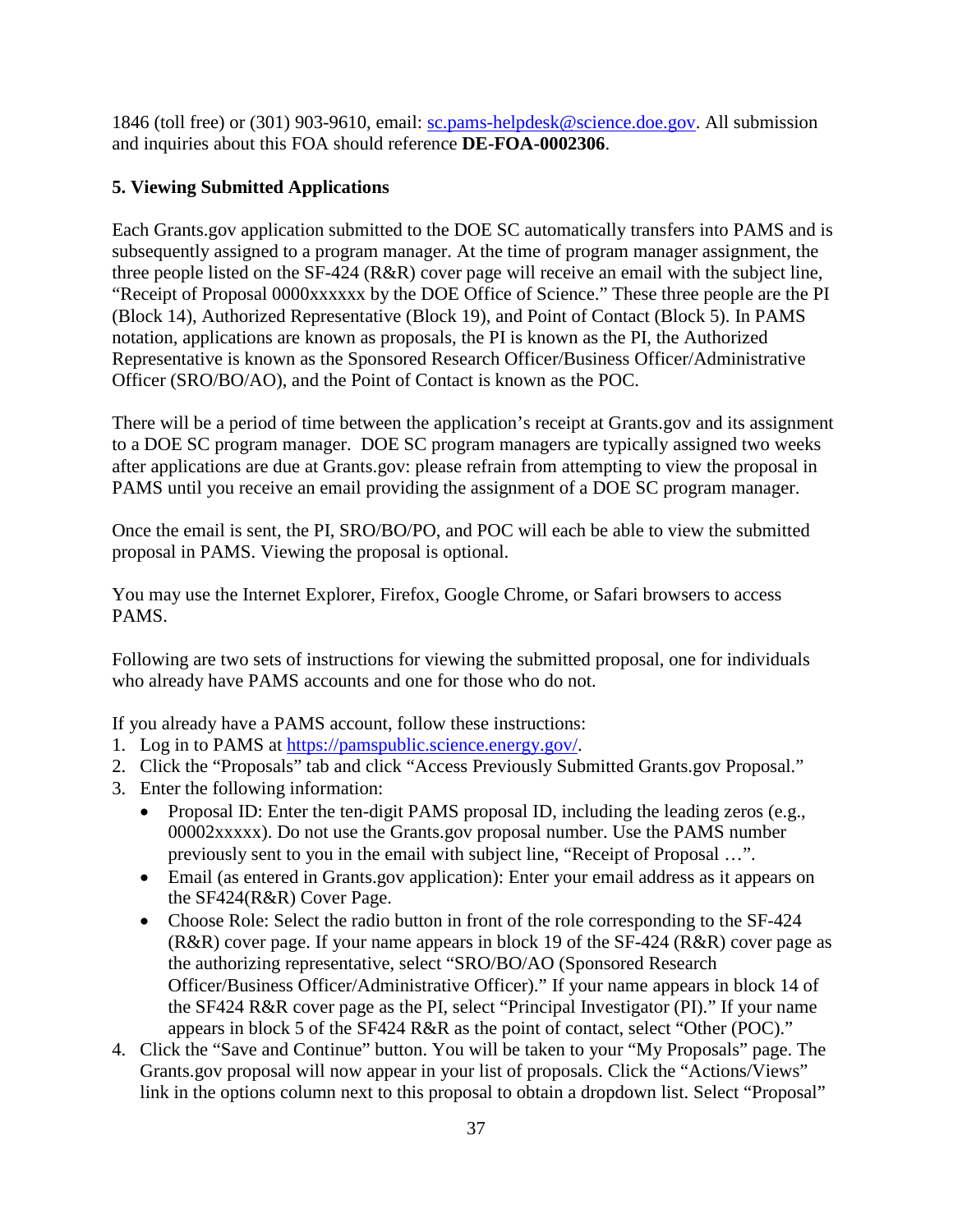from the dropdown to see the proposal. Note that the steps above will work only for proposals submitted to the DOE SC since May 2012.

If you do not already have a PAMS account, follow these instructions:

- 1. To register, click the "Create New PAMS Account" link on the website [https://pamspublic.science.energy.gov/.](https://pamspublic.science.energy.gov/)
- 2. Click the "No, I have never had an account" link and then the "Create Account" button.
- 3. You will be prompted to enter your name and email address, create a username and password, and select a security question and answer. Once you have done this, click the "Save and Continue" button.
- 4. On the next page, enter the required information (at least one phone number and your mailing address) and any optional information you wish to provide (e.g., FAX number, website, mailstop code, additional email addresses or phone numbers, Division/Department). Click the "Create Account" button.
- 5. Read the user agreement and click the "Accept" button to indicate that you understand your responsibilities and agree to comply with the rules of behavior for PAMS.
- 6. You will be taken to the Register to Institution page. Select the link labeled, "Option 1: My institution has submitted a proposal in Grants.gov. I am here to register as an SRO, PI, or POC (Sponsored Research Officer, Principal Investigator, or Point of Contact)."
- 7. Enter the following information:
	- Proposal ID: Enter the ten-digit PAMS proposal ID, including the leading zeros (e.g., 00002xxxxx). Do not use the Grants.gov proposal number. Use the PAMS number previously sent to you in the email with subject line, "Receipt of Proposal …".
	- Email (as entered in Grants.gov proposal): Enter your email address as it appears on the SF424(R&R) Cover Page.
	- Choose Role: Select the radio button in front of the role corresponding to the SF-424 (R&R) cover page. If your name appears in block 19 of the SF-424 (R&R) cover page as the authorizing representative, select "SRO/BO/AO (Sponsored Research Officer/Business Officer/Administrative Officer)." If your name appears in block 14 of the SF424 R&R cover page as the PI, select "Principal Investigator (PI)." If your name appears in block 5 of the SF424 R&R as the point of contact, select "Other (POC)."
- 8. Click the "Save and Continue" button. You will be taken to your "My Proposals" page. The Grants.gov proposal will now appear in your list of proposals. Click the "Actions/Views" link in the options column next to this proposal to obtain a dropdown list. Select "Proposal" from the dropdown to see the proposal.

If you were listed as the PI on a prior submission but you have not previously created an account, you may already be listed in PAMS. If this is the case, you will be taken to the PAMS home page after agreeing to the Rules of Behavior. If that happens, follow the instructions listed above under "If you already have a PAMS account…" to access your Grants.gov proposal.

The steps above will work only for proposals submitted to the DOE SC since May 2012.

For help with PAMS, click the "External User Guide" link on the PAMS website, [https://pamspublic.science.energy.gov/.](https://pamspublic.science.energy.gov/) You may also contact the PAMS Help Desk, which can be reached Monday through Friday, 9;00 AM – 5:30 PM Eastern Time. Telephone: (855) 818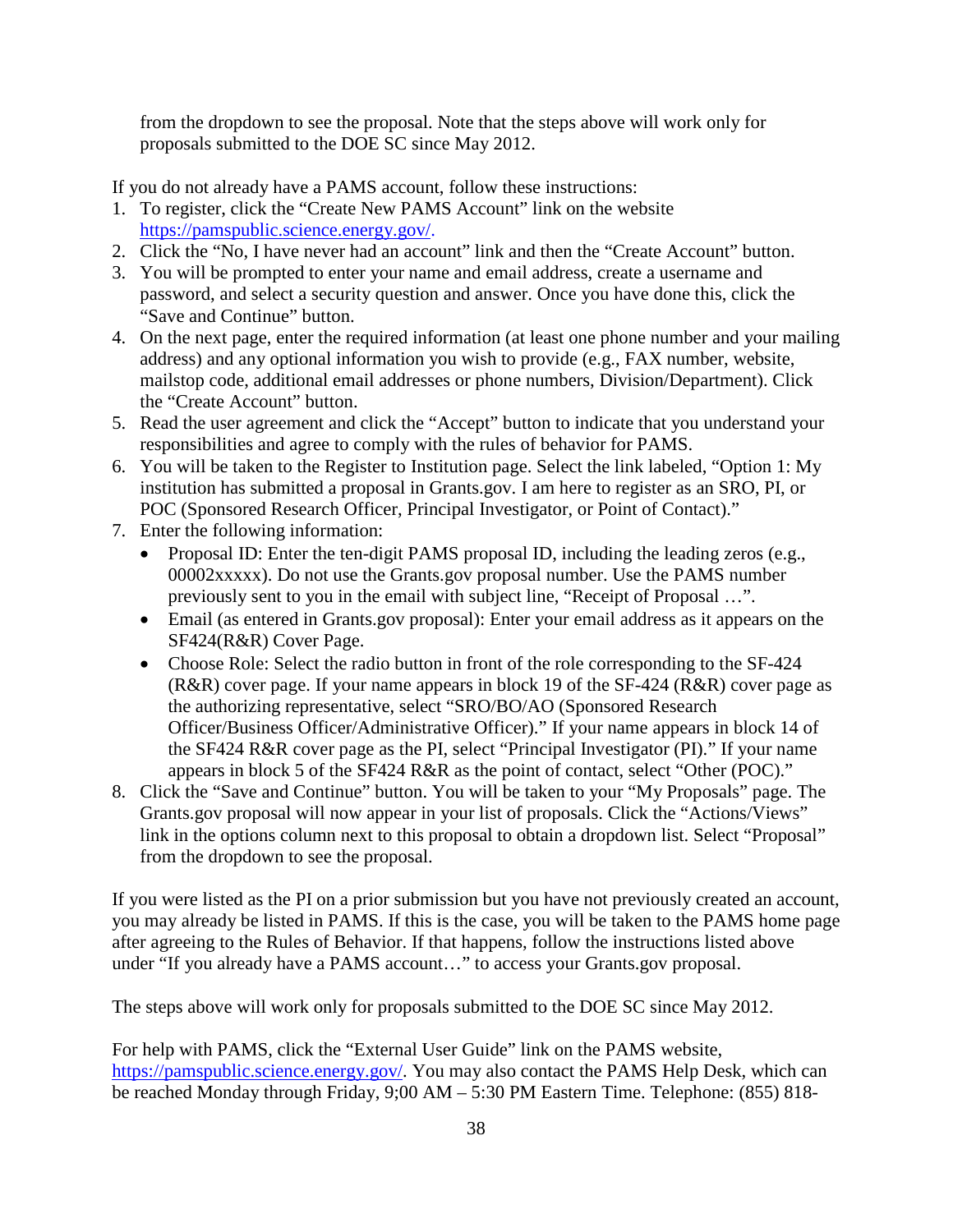<span id="page-43-0"></span>1846 (toll free) or (301) 903-9610, Email: [sc.pams-helpdesk@science.doe.gov.](mailto:sc.pams-helpdesk@science.doe.gov) All submissions and inquiries about this FOA should reference **DE-FOA-0002306**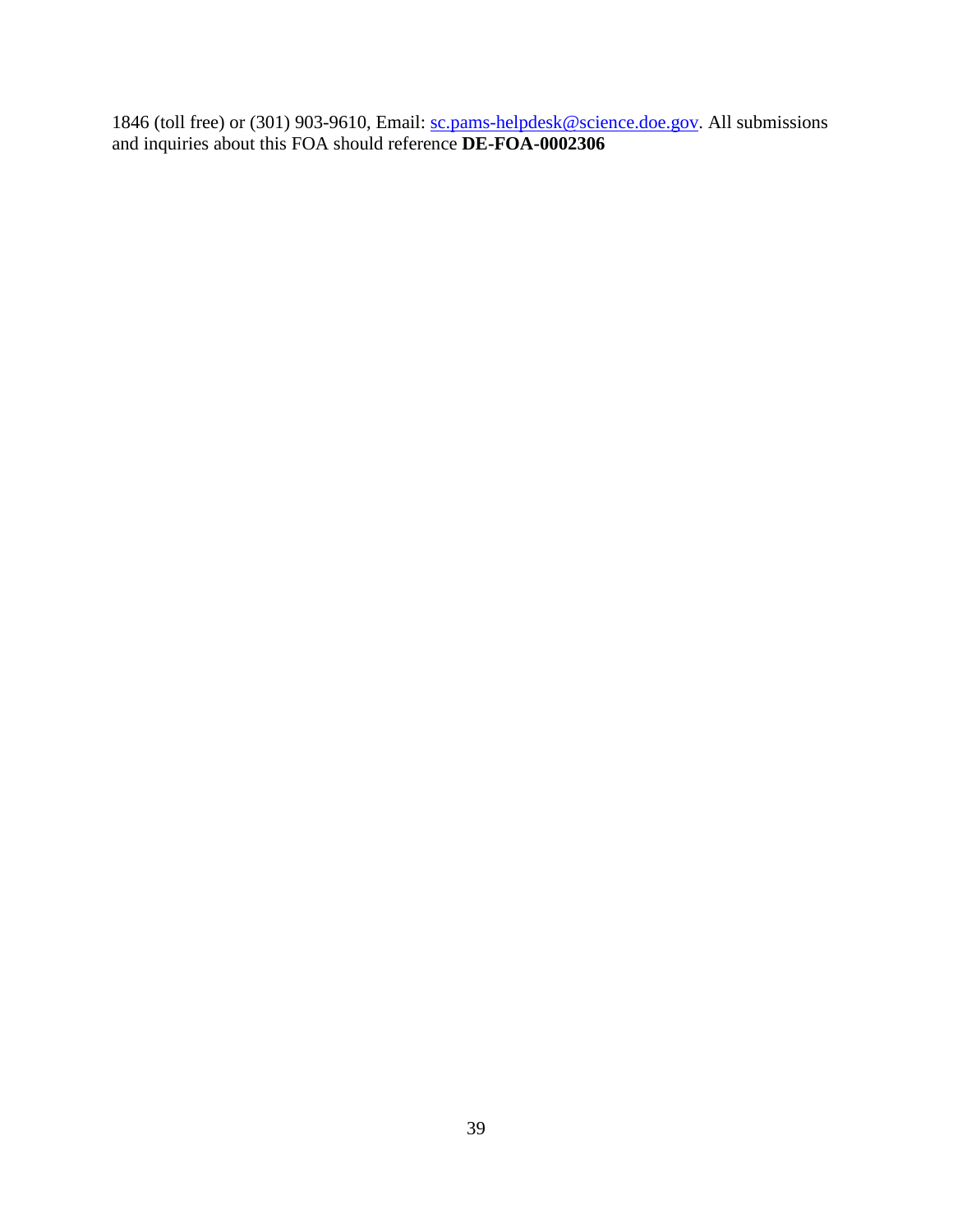### **Section V - APPLICATION REVIEW INFORMATION**

### <span id="page-44-0"></span>**A. CRITERIA**

#### **1. Initial Review Criteria**

Prior to a comprehensive merit evaluation, DOE will perform an initial review in accordance with 10 CFR 605.10(b) to determine that (1) the applicant is eligible for the award; (2) the information required by the FOA has been submitted; (3) all mandatory requirements are satisfied; (4) the proposed project is responsive to the objectives of the FOA, and (5) the proposed project is not duplicative of programmatic work. Applications that fail to pass the initial review will not be forwarded for merit review and will be eliminated from further consideration.

### **2. Merit Review Criteria**

Applications will be subjected to scientific merit review (peer review) and will be evaluated against the following criteria as found in 10 CFR 605.10 (d), the SC Financial Assistance Program Rule:

- Scientific and/or Technical Merit of the Project
- Appropriateness of the Proposed Method or Approach
- Competency of Applicant's Personnel and Adequacy of Proposed Resources; and
- Reasonableness and Appropriateness of the Proposed Budget

The questions below are provided to the merit reviewers to elaborate the criteria established by regulation:

SCIENTIFIC AND/OR TECHNICAL MERIT OF THE PROPOSED RESEARCH

- What is the scientific innovation of proposed research?
- What is the likelihood that the proposed work will enable important new applications of AI and/or advances in AI R&D?
- How might the results of the proposed work impact the direction, progress, and thinking in relevant scientific fields of research?
- How does the proposed work compare with other efforts in its field, both in terms of scientific and/or technical merit and originality?

APPROPRIATENESS OF THE PROPOSED METHOD OR APPROACH

- How logical and feasible are the proposed approaches?
- Does the proposed research employ innovative concepts or methods?
- Are the conceptual framework, methods, and analyses well justified, adequately developed, and likely to lead to scientifically valid conclusions?
- Does the applicant recognize significant potential problems and consider alternative strategies?
- Is the DMP appropriate to achieve the desired impact? Does the DMP recognize best practices in data management and open science principles to enable data reuse?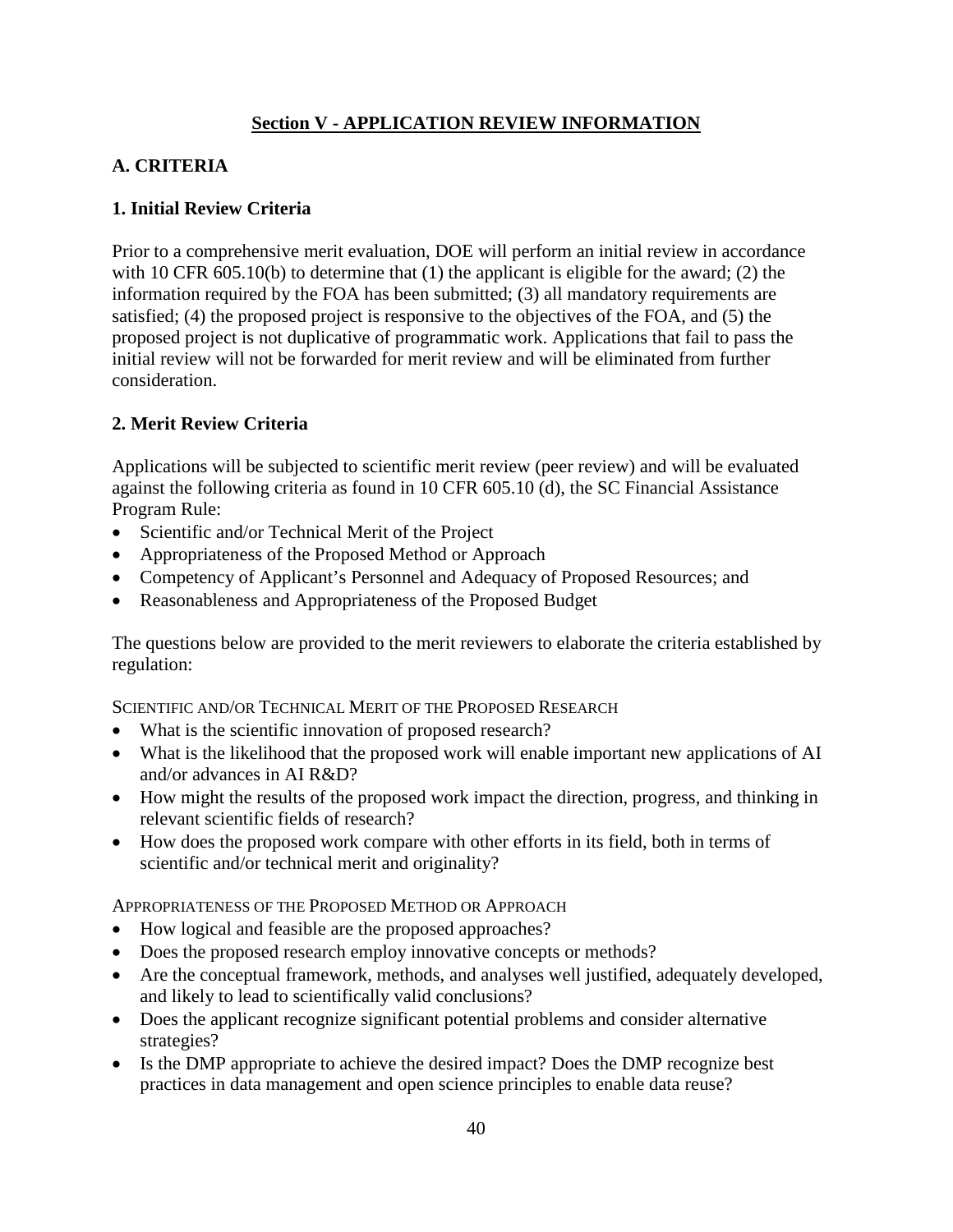COMPETENCY OF APPLICANT'S PERSONNEL AND ADEQUACY OF PROPOSED RESOURCES

- What is the past performance and potential of the PI?
- How well qualified is the research team to carry out the proposed research?
- Are the research environment and facilities adequate for performing the research?
- Does the proposed work take advantage of unique facilities and capabilities?
- Does the proposal include appropriate expertise to achieve the desired impact?

REASONABLENESS AND APPROPRIATENESS OF THE PROPOSED BUDGET

- Are the proposed budget and staffing levels adequate to carry out the proposed research?
- Is the budget reasonable and appropriate for the scope?

### <span id="page-45-0"></span>**B. REVIEW AND SELECTION PROCESS**

#### **1. Merit Review**

Applications that pass the initial review will be subjected to a formal merit review and will be evaluated based on the criteria codified at 10 CFR 605.10(d) in accordance with the guidance provided in the "Office of Science Merit Review System for Financial Assistance," which is available at: [https://science.osti.gov/grants/policy-and-guidance/merit-review-system/.](https://science.osti.gov/grants/policy-and-guidance/merit-review-system/)

### **2. Program Policy Factors**

The Selection Official may consider any of the following program policy factors in making the selection, listed in no order of significance:

- Availability of funds
- Relevance of the proposed activity to SC priorities
- Ensuring an appropriate balance of activities within SC programs
- Performance under current awards
- Maximizing the use of DOE user facilities
- Quality of international collaboration
- Commitment to sharing the results of research

### **3. Selection**

The Selection Official will consider the findings of the merit review and may consider any of the Program Policy Factors described above.

#### **4. Review of Risk**

Pursuant to 2 CFR 200.205, DOE will conduct an additional review of the risk posed by applications submitted under this FOA. Such review of risk will include:

- Quality of the application
- Reports and findings from audits performed under 2 CFR 200 or OMB Circular A-133, and
- Systems maintained under 2 CFR 180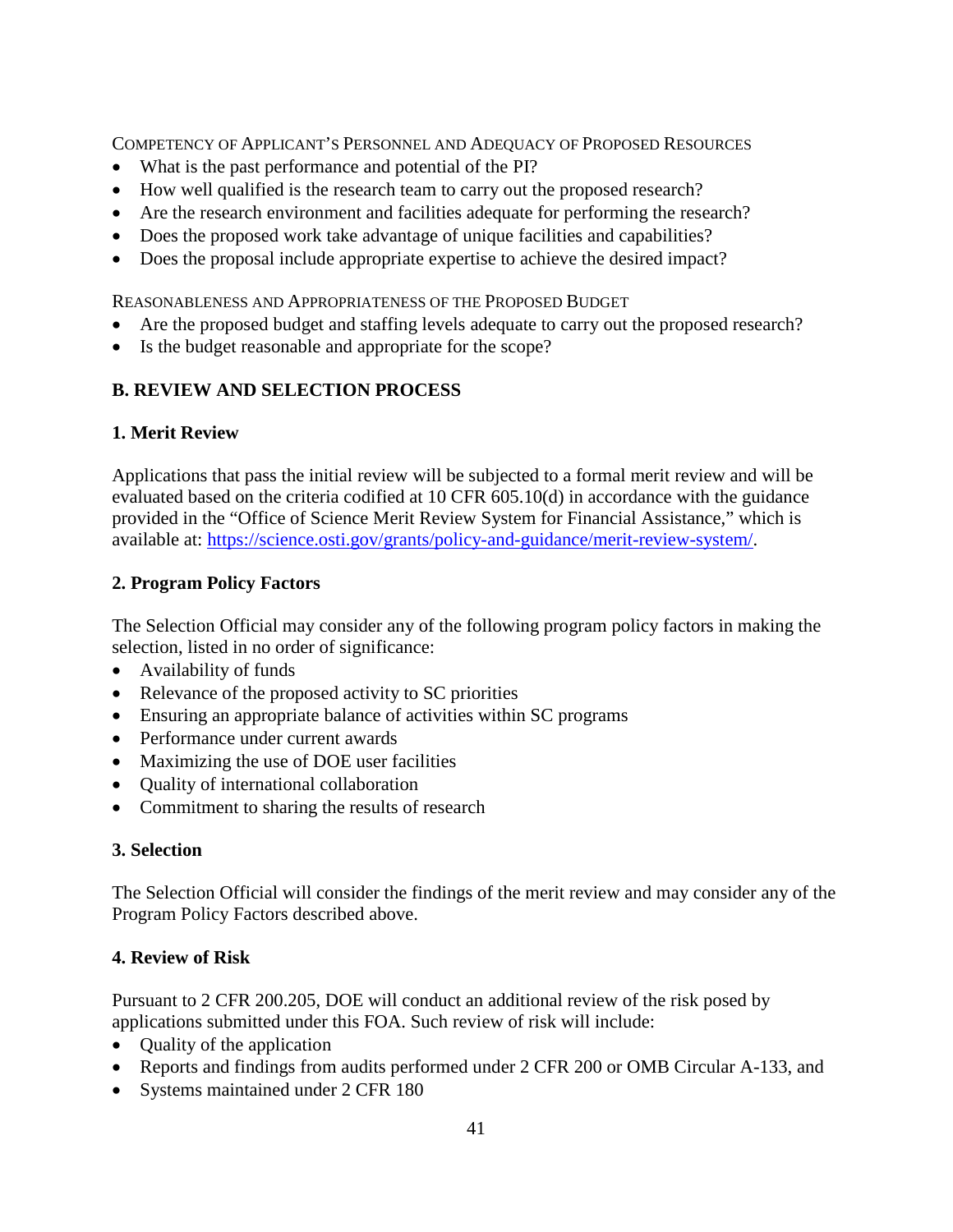DOE may make use of other publicly available information and the history of an applicant's performance under DOE or other Federal agency awards.

Applicants with no prior performance of DOE awards may be asked to provide information about their financial stability and or their ability to comply with the management standards of 2 CFR 200.

REPORTING OF MATTERS RELATED TO RECIPIENT INTEGRITY AND PERFORMANCE (DECEMBER 2015)

DOE, prior to making a Federal award with a total amount of Federal share greater than the simplified acquisition threshold, is required to review and consider any information about the applicant that is in the designated integrity and performance system accessible through SAM (currently FAPIIS) (see 41 USC 2313).

The applicant, at its option, may review information in the designated integrity and performance systems accessible through SAM and comment on any information about itself that a Federal awarding agency previously entered and is currently in the designated integrity and performance system accessible through SAM.

DOE will consider any written comments by the applicant, in addition to the other information in the designated integrity and performance system, in making a judgment about the applicant's integrity, business ethics, and record of performance under Federal awards when completing the review of risk posed by applicants as described in 2 CFR 200.205 Federal awarding agency review of risk posed by applicants.

#### **5. Discussions and Award**

The Government may enter into discussions with a selected applicant for any reason deemed necessary, including but not limited to the following: (1) the budget is not appropriate or reasonable for the requirement; (2) only a portion of the application is selected for award; (3) the Government needs additional information to determine that the recipient is capable of complying with the requirements in 2 CFR 200 as modified by 2 CFR 910 (DOE Financial Assistance Regulation); and/or (4) special terms and conditions are required. Failure to resolve satisfactorily the issues identified by the Government will preclude award to the applicant.

### <span id="page-46-0"></span>**C. ANTICIPATED NOTICE OF SELECTION AND AWARD DATES**

DOE is interested in seeing projects supported under this FOA begin work by September 1, 2020.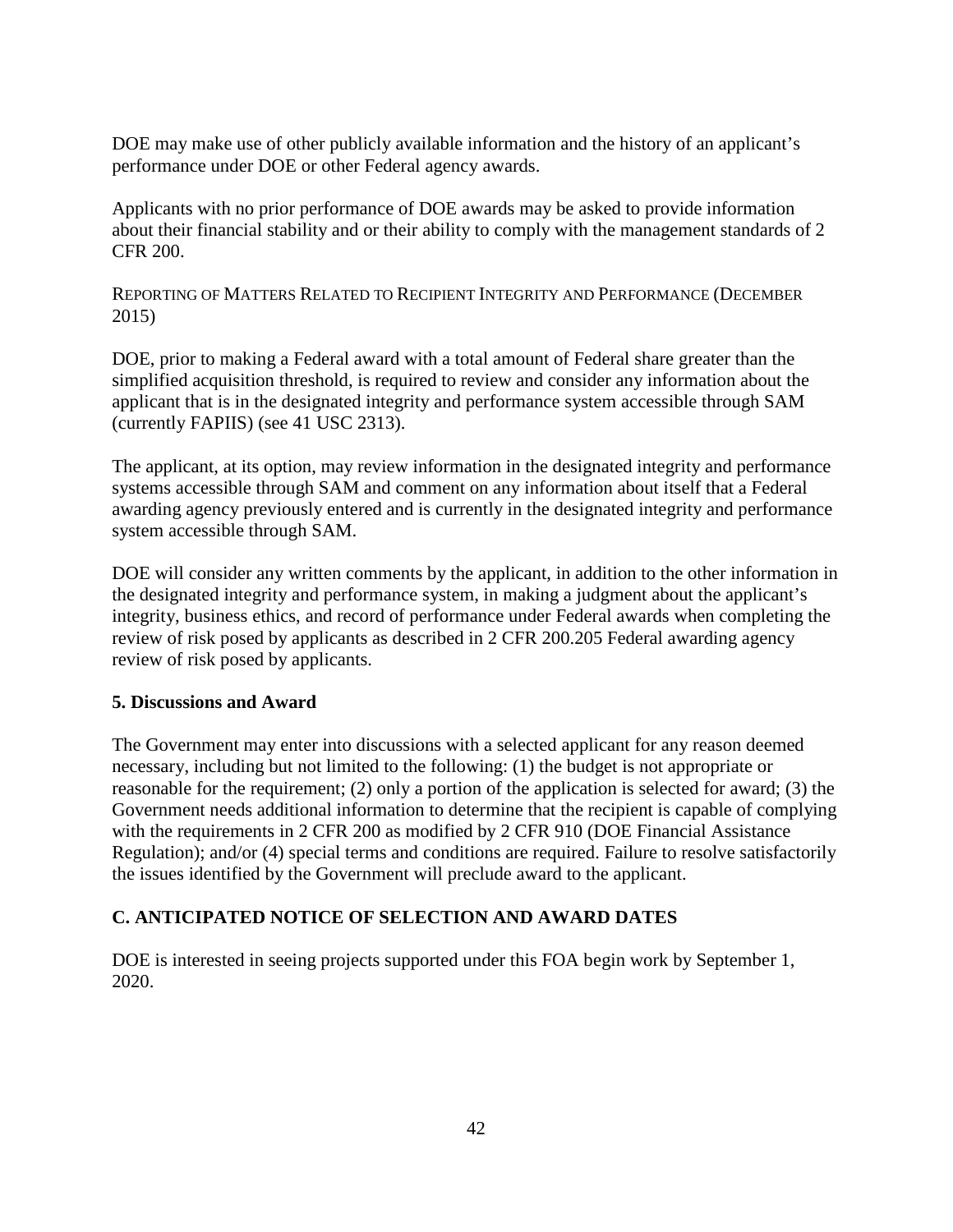### **Section VI - AWARD ADMINISTRATION INFORMATION**

### <span id="page-47-1"></span><span id="page-47-0"></span>**A. AWARD NOTICES**

#### **1. Notice of Selection**

**Selected Applicants Notification**: DOE will notify applicants selected for award. This notice of selection is not an authorization to begin performance. (See [Section IV, Part H](#page-37-1) with respect to the allowability of pre-award costs.)

**Non-selected Notification**: Organizations whose applications have not been selected will be advised as promptly as possible. This notice will explain why the application was not selected.

#### **2. Notice of Award**

An Assistance Agreement issued by the contracting officer is the authorizing award document. It normally includes, either as an attachment or by reference, the following items: (1) Special Terms and Conditions, (2) Intellectual Property Provisions, (3) Federal Assistance Reporting Checklist and Instructions, (4) Budget Pages, (5) The Federal-Wide Research Terms and Conditions and DOE Agency Specific Requirements, available at [https://www.nsf.gov/awards/managing/rtc.jsp,](https://www.nsf.gov/awards/managing/rtc.jsp) (6) Applicable program regulations, 10 CFR 605 at [https://www.ecfr.gov/,](https://www.ecfr.gov/) (7) DOE Assistance Regulations, 2 CFR part 200 as amended by 2 CFR part 910 at [https://www.ecfr.gov/,](https://www.ecfr.gov/) (8) Application/proposal as approved by DOE, (9) National Policy Assurances to Be Incorporated as Award Terms in effect on date of award at [https://www.nsf.gov/awards/managing/rtc.jsp.](https://www.nsf.gov/awards/managing/rtc.jsp)

Research awards made under this FOA will be subject to the government-wide Research Terms and Conditions published at [https://www.nsf.gov/pubs/policydocs/rtc/rtcoverlay\\_march17.pdf](https://www.nsf.gov/pubs/policydocs/rtc/rtcoverlay_march17.pdf) and the DOE Agency Specific Standard Research Terms and Conditions published at [https://www.nsf.gov/pubs/policydocs/rtc/agencyspecifics/doe\\_417.pdf.](https://www.nsf.gov/pubs/policydocs/rtc/agencyspecifics/doe_417.pdf) These Terms and Conditions will be incorporated in the award by reference.

### <span id="page-47-2"></span>**B. ADMINISTRATIVE AND NATIONAL POLICY REQUIREMENTS**

#### **1. Administrative Requirements**

The administrative requirements for DOE grants and cooperative agreements are contained in 2 CFR 200 as modified by 2 CFR 910 (DOE Financial Assistance Regulations).

NONDISCLOSURE AND CONFIDENTIALITY AGREEMENTS REPRESENTATIONS (JUNE 2015)

In submitting an application in response to this FOA the Applicant represents that: (1) It **does not and will not** require its employees or contractors to sign internal nondisclosure or confidentiality agreements or statements prohibiting or otherwise restricting its employees or contactors from lawfully reporting waste, fraud, or abuse to a designated investigative or law enforcement representative of a Federal department or agency authorized to receive such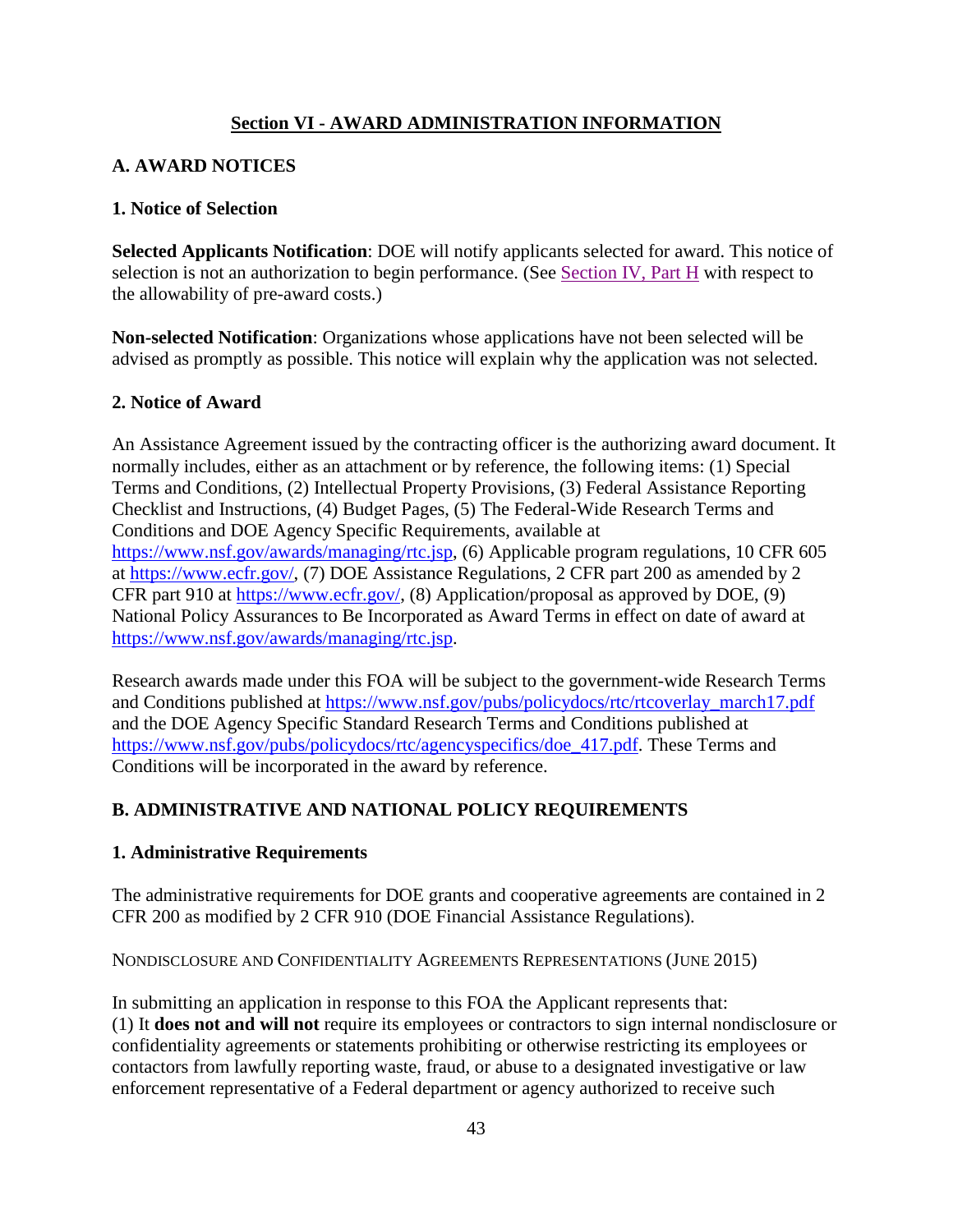information.

(2) It **does not and will not** use any Federal funds to implement or enforce any nondisclosure and/or confidentiality policy, form, or agreement it uses unless it contains the following provisions:

a. *''These provisions are consistent with and do not supersede, conflict with, or otherwise alter the employee obligations, rights, or liabilities created by existing statute or Executive order relating to (1) classified information, (2) communications to Congress, (3) the reporting to an Inspector General of a violation of any law, rule, or regulation, or mismanagement, a gross waste of funds, an abuse of authority, or a substantial and specific danger to public health or safety, or (4) any other whistleblower protection. The definitions, requirements, obligations, rights, sanctions, and liabilities created by controlling Executive orders and statutory provisions are incorporated into this agreement and are controlling.''*

b. The limitation above shall not contravene requirements applicable to Standard Form 312, Form 4414, or any other form issued by a Federal department or agency governing the nondisclosure of classified information.

c. Notwithstanding provision listed in paragraph (a), a nondisclosure or confidentiality policy form or agreement that is to be executed by a person connected with the conduct of an intelligence or intelligence-related activity, other than an employee or officer of the United States Government, may contain provisions appropriate to the particular activity for which such document is to be used. Such form or agreement shall, at a minimum, require that the person will not disclose any classified information received in the course of such activity unless specifically authorized to do so by the United States Government. Such nondisclosure or confidentiality forms shall also make it clear that they do not bar disclosures to Congress, or to an authorized official of an executive agency or the Department of Justice, that are essential to reporting a substantial violation of law.

#### REGISTRATION REQUIREMENTS

Additional administrative requirements for DOE grants and cooperative agreements are contained in 2 CFR 25 (See: [www.eCFR.gov\)](https://www.ecfr.gov/). Prime awardees must keep their data in SAM current at [www.SAM.gov.](https://www.sam.gov/) Subawardees at all tiers must obtain DUNS numbers and provide the DUNS to the prime awardee before the subaward can be issued.

#### SUBAWARD AND EXECUTIVE REPORTING

Additional administrative requirements necessary for DOE grants and cooperative agreements to comply with the Federal Funding and Transparency Act of 2006 (FFATA) are contained in 2 CFR 170. (See: [www.eCFR.gov](https://www.ecfr.gov/) ). Prime awardees must register with the new FSRS database and report the required data on their first tier subawardees. Prime awardees must report the executive compensation for their own executives as part of their registration profile in SAM.

#### PROHIBITION ON LOBBYING ACTIVITY

By accepting funds under this award, you agree that none of the funds obligated on the award shall be expended, directly or indirectly, to influence congressional action on any legislation or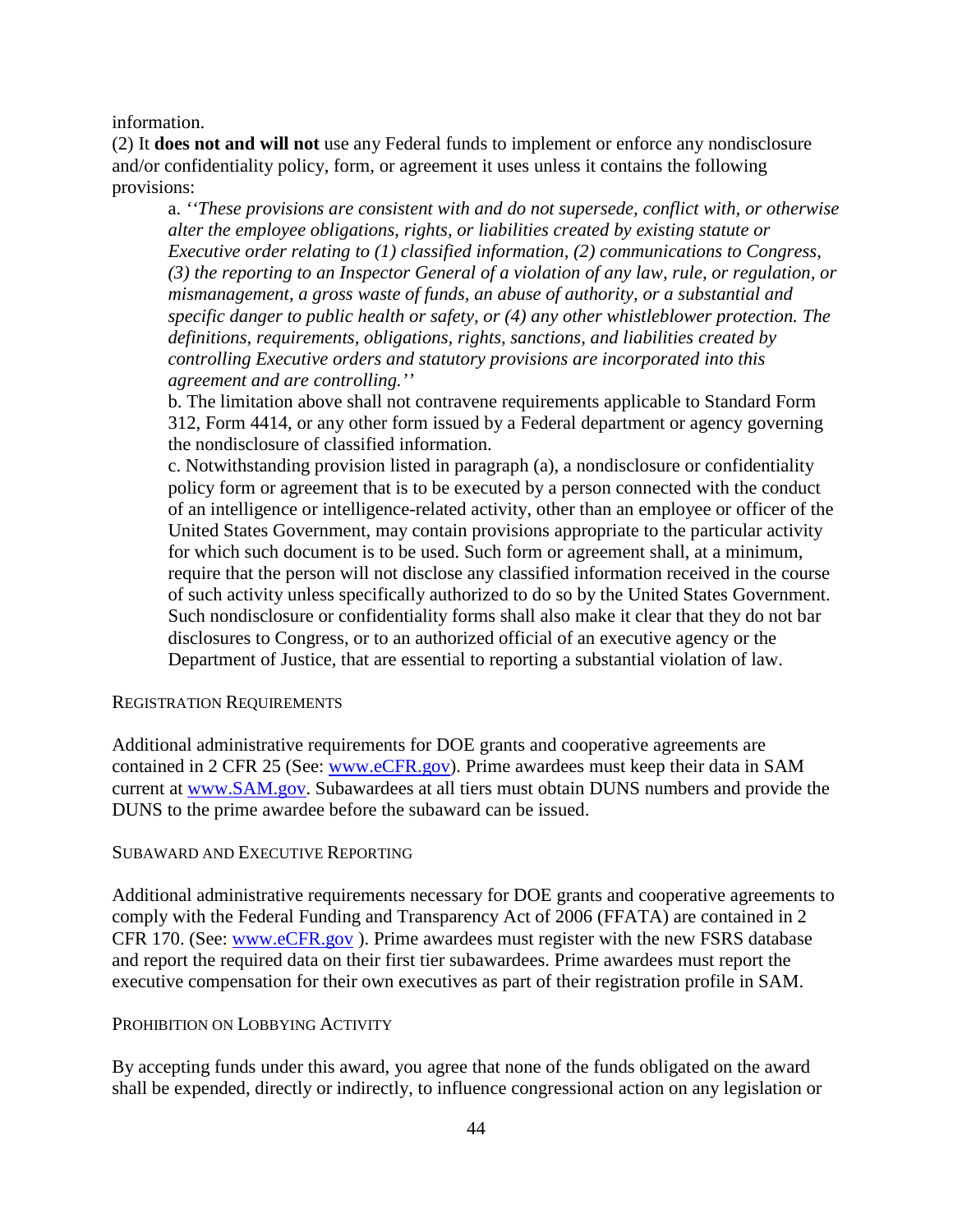appropriation matters pending before Congress, other than to communicate to Members of Congress as described in 18 USC 1913. This restriction is in addition to those prescribed elsewhere in statute and regulation.

### **2. Terms and Conditions**

The DOE Special Terms and Conditions for Use in Most Grants and Cooperative Agreements are located at [https://energy.gov/management/office-management/operational](https://energy.gov/management/office-management/operational-management/financial-assistance/financial-assistance-forms)[management/financial-assistance/financial-assistance-forms](https://energy.gov/management/office-management/operational-management/financial-assistance/financial-assistance-forms) under Award Terms.

The standard DOE financial assistance intellectual property provisions applicable to various types of recipients are located at: <https://energy.gov/gc/standard-intellectual-property-ip-provisions-financial-assistance-awards>

### **3. National Policy Assurances**

The National Policy Assurances To Be Incorporated As Award Terms are located at [https://energy.gov/management/office-management/operational-management/financial](https://energy.gov/management/office-management/operational-management/financial-assistance/financial-assistance-forms)[assistance/financial-assistance-forms](https://energy.gov/management/office-management/operational-management/financial-assistance/financial-assistance-forms) under Award Terms.

### **4. Statement of Substantial Involvement**

Either a grant or cooperative agreement may be awarded under this FOA. If the award is a cooperative agreement, the DOE contract specialist and DOE project officer will negotiate a Statement of Substantial Involvement prior to award.

### **5. Additional Conditions**

### CONFERENCE SPENDING (FEBRUARY 2015)

The recipient shall not expend any funds on a conference not directly and programmatically related to the purpose for which the grant or cooperative agreement was awarded that would defray the cost to the United States Government of a conference held by any Executive branch department, agency, board, commission, or office for which the cost to the United States Government would otherwise exceed \$20,000, thereby circumventing the required notification by the head of any such Executive Branch department, agency, board, commission, or office to the Inspector General (or senior ethics official for any entity without an Inspector General), of the date, location, and number of employees attending such conference.

CORPORATE FELONY CONVICTION AND FEDERAL TAX LIABILITY REPRESENTATIONS (MARCH 2014)

In submitting an application in response to this FOA the Applicant represents that:

It is **not** a corporation that has been convicted of a felony criminal violation under any Federal law within the preceding 24 months,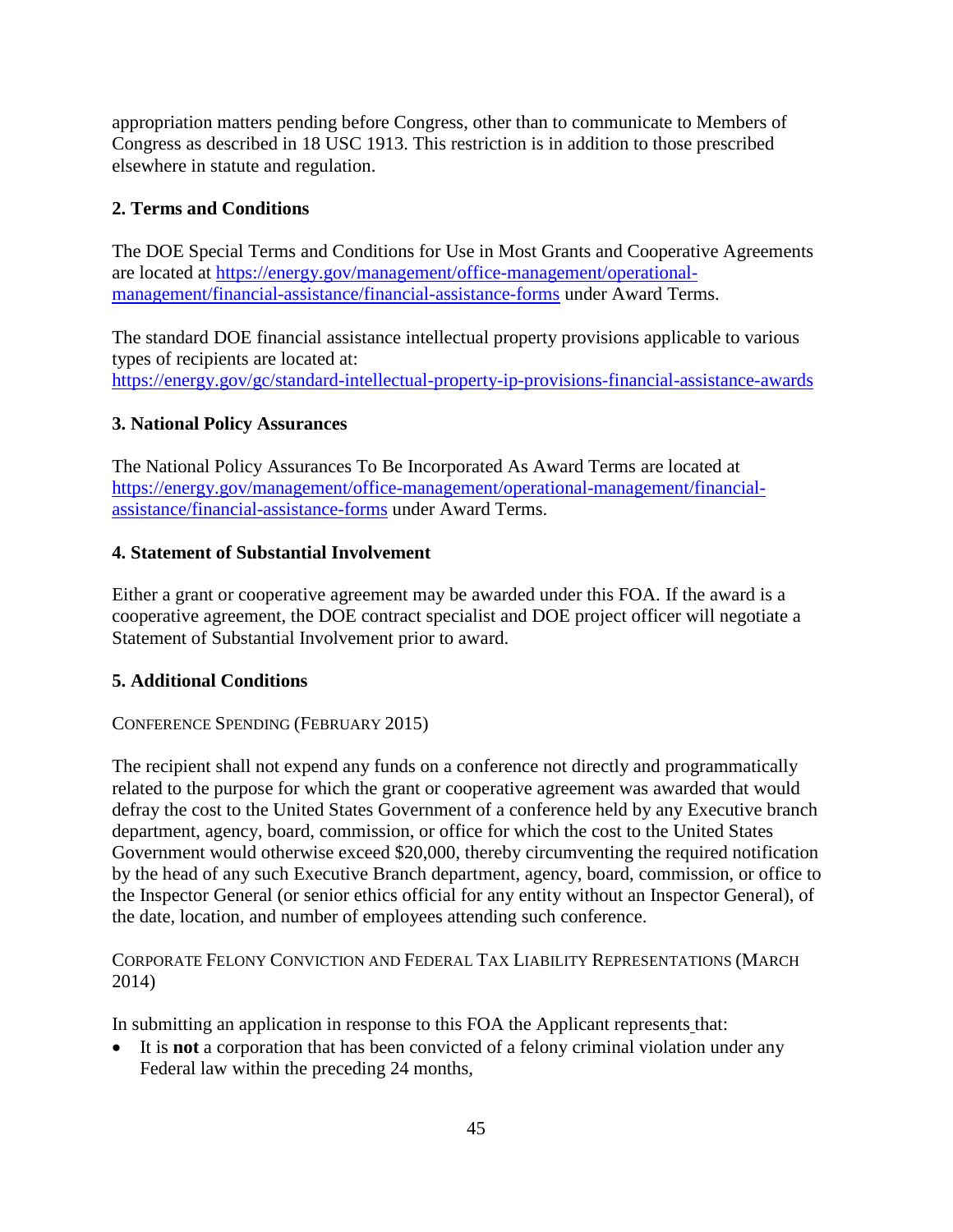• It is **not** a corporation that has any unpaid Federal tax liability that has been assessed, for which all judicial and administrative remedies have been exhausted or have lapsed, and that is not being paid in a timely manner pursuant to an agreement with the authority responsible for collecting the tax liability

For purposes of these representations the following definitions apply:

• A Corporation includes any entity that has filed articles of incorporation in any of the 50 states, the District of Columbia, or the various territories of the United States [but not foreign corporations]. It includes both for-profit and non-profit organizations

#### **PUBLICATIONS**

The recipient is expected to publish or otherwise make publicly available the results of the work conducted under any award resulting from this FOA. Publications and other methods of public communication describing any work based on or developed under an award resulting from this FOA must contain an acknowledgment of SC support. The format for such acknowledgments is provided at [https://science.osti.gov/funding-opportunities/acknowledgements/.](https://science.osti.gov/funding-opportunities/acknowledgements/) The author's copy of any peer-reviewed manuscript accepted for funding must be announced to DOE's Office of Scientific and Technical Information (OSTI) and made publicly available in accordance with the instructions contained in the Reporting Requirements Checklist incorporated in all Assistance Agreements.

### <span id="page-50-0"></span>**C. REPORTING**

Reporting requirements are identified on the Federal Assistance Reporting Checklist, DOE F 4600.2, attached to the award agreement. The checklist is available at [https://energy.gov/management/office-management/operational-management/financial](https://energy.gov/management/office-management/operational-management/financial-assistance/financial-assistance-forms)[assistance/financial-assistance-forms](https://energy.gov/management/office-management/operational-management/financial-assistance/financial-assistance-forms) under Award Forms.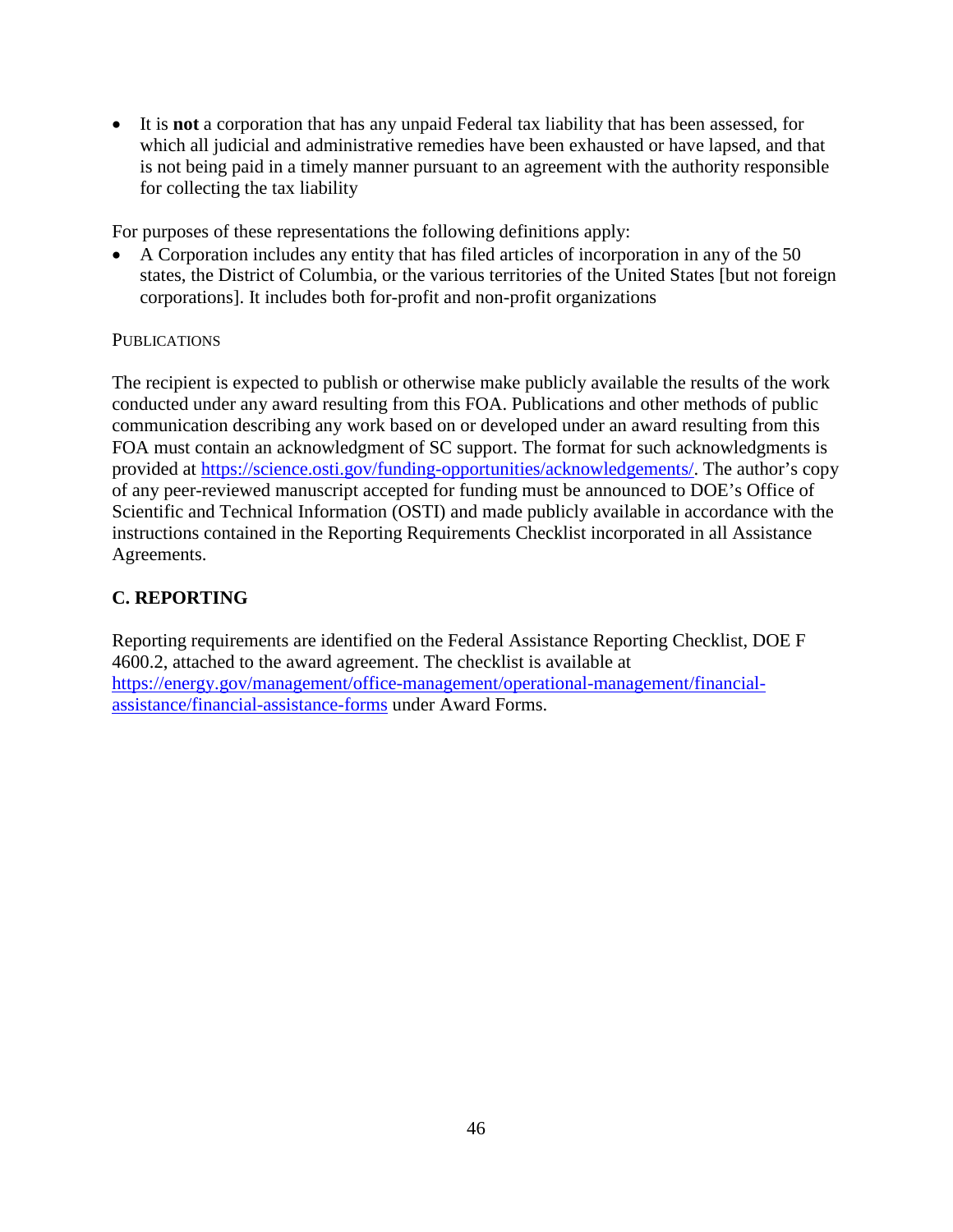### **Section VII - QUESTIONS/AGENCY CONTACTS**

#### <span id="page-51-1"></span><span id="page-51-0"></span>**A. QUESTIONS**

Questions relating to the Grants.gov registration process, system requirements, how an application form works, or the submittal process must be directed to Grants.gov at 1-800- 518-4726 or [support@Grants.gov.](mailto:support@grants.gov) DOE cannot answer these questions.

Please only contact the Grants.gov help desk for questions related to Grants.gov.

For help with PAMS, click the "External User Guide" link on the PAMS website, [https://pamspublic.science.energy.gov/.](https://pamspublic.science.energy.gov/) You may also contact the PAMS Help Desk, which can be reached Monday through Friday, 9:00 AM – 5:30 PM Eastern Time. Telephone: (855) 818- 1846 (toll free) or (301) 903-9610, Email: [sc.pams-helpdesk@science.doe.gov.](mailto:sc.pams-helpdesk@science.doe.gov) All submission and inquiries about this FOA should reference **DE-FOA-0002306**.

Please contact the PAMS help desk for technological issues with the PAMS system.

Questions regarding the specific program areas and technical requirements may be directed to the technical contacts listed for each program within the FOA or below.

Please contact the program staff with all questions not directly related to the Grants.gov or PAMS systems.

| Grants.gov                | 800-518-4726 (toll-free)         |
|---------------------------|----------------------------------|
| <b>Customer Support</b>   | support@Grants.gov               |
| <b>PAMS</b>               | 855-818-1846 (toll-free)         |
| <b>Customer Support</b>   | 301-903-9610                     |
|                           | sc.pams-helpdesk@science.doe.gov |
| DOE SC Program Manager    | Dr. Laura Biven                  |
| <b>Scientific Contact</b> | 301-903-5000                     |
|                           | Laura.Biven@science.doe.gov      |

### <span id="page-51-2"></span>**B. AGENCY CONTACTS**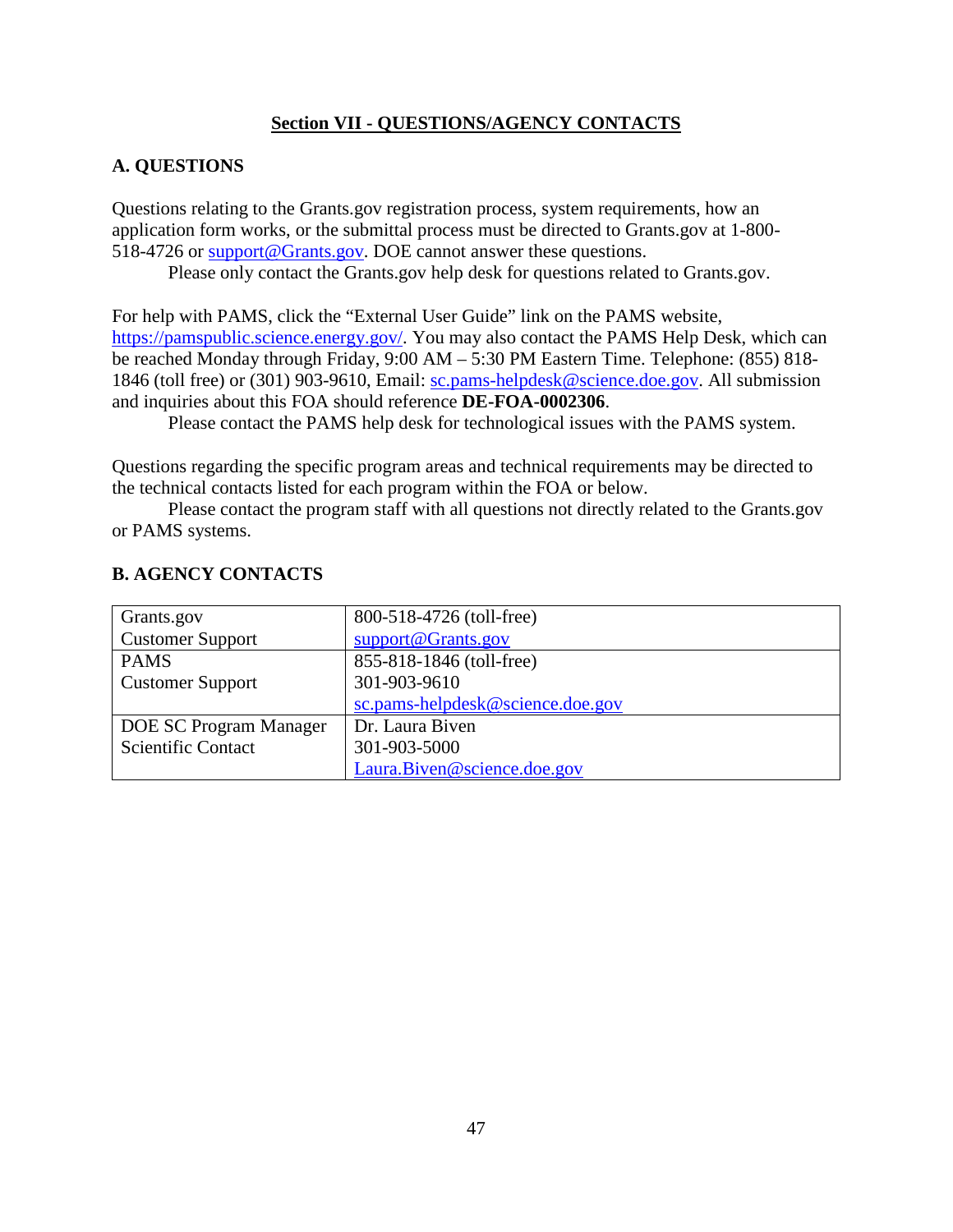### **Section VIII - OTHER INFORMATION**

### <span id="page-52-1"></span><span id="page-52-0"></span>**A. MODIFICATIONS**

Notices of any modifications to this FOA will be posted on Grants.gov and the FedConnect portal. You can receive an email when a modification or an FOA message is posted by registering with FedConnect as an interested party for this FOA. It is recommended that you register as soon after release of the FOA as possible to ensure you receive timely notice of any modifications or other FOAs. More information is available at [www.FedConnect.net.](https://www.fedconnect.net/)

### <span id="page-52-2"></span>**B. GOVERNMENT RIGHT TO REJECT OR NEGOTIATE**

DOE reserves the right, without qualification, to reject any or all applications received in response to this FOA and to select any application, in whole or in part, as a basis for negotiation and/or award.

### <span id="page-52-3"></span>**C. COMMITMENT OF PUBLIC FUNDS**

(a) A DOE financial assistance award is valid only if it is in writing and is signed, either in writing or electronically, by a DOE Contracting Officer.

(b) Recipients are free to accept or reject the award. A request to draw down DOE funds constitutes the Recipient's acceptance of the terms and conditions of this Award.

### <span id="page-52-4"></span>**D. PROPRIETARY APPLICATION INFORMATION**

Patentable ideas, trade secrets, proprietary or confidential commercial or financial information, disclosure of which may harm the applicant, should be included in an application only when such information is necessary to convey an understanding of the proposed project. The use and disclosure of such data may be restricted, provided the applicant includes the following legend on the first page of any document included in the application that contains such proprietary information and specifies the pages of the document which are to be restricted:

"The data contained in pages \_\_\_\_\_ of this document have been submitted in confidence and contain trade secrets or proprietary information, and such data shall be used or disclosed only for evaluation purposes, provided that if this applicant receives an award as a result of or in connection with the submission of this application, DOE shall have the right to use or disclose the data herein to the extent provided in the award. This restriction does not limit the government's right to use or disclose data obtained without restriction from any source, including the applicant."

To protect such data, each line or paragraph on the pages containing such data must be specifically identified and marked with a legend similar to the following:

"The following contains proprietary information that (name of applicant) requests not be released to persons outside the Government, except for purposes of review and evaluation."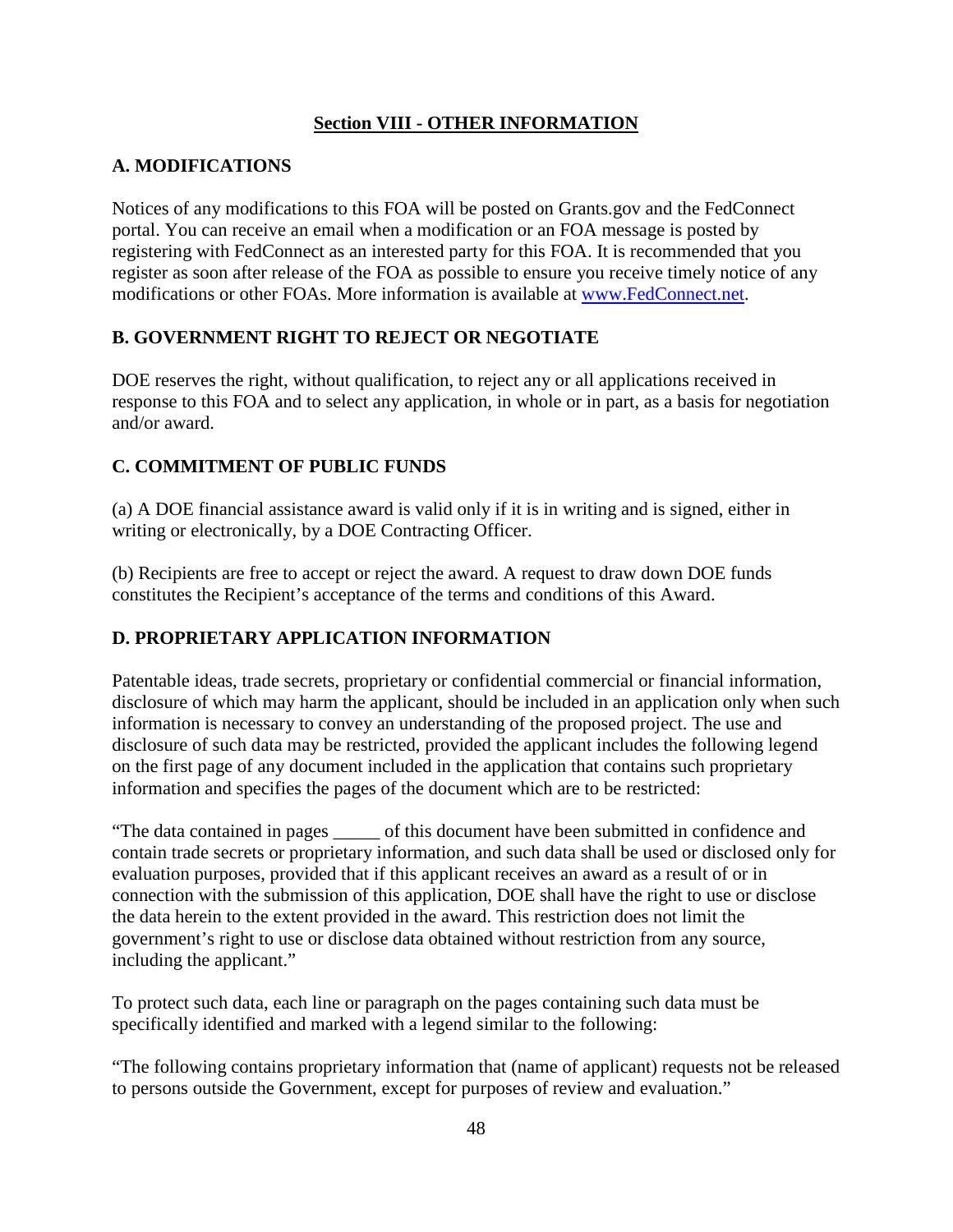### <span id="page-53-0"></span>**E. EVALUATION AND ADMINISTRATION BY NON-FEDERAL PERSONNEL**

In conducting the merit review evaluation, the Government may seek the advice of qualified non-Federal personnel as reviewers. The Government may also use non-Federal personnel to conduct routine, nondiscretionary administrative activities. The applicant, by submitting its application, consents to the use of non-Federal reviewers/administrators. Non-Federal reviewers must sign a conflict of interest agreement and a certificate of confidentiality prior to reviewing an application. Non-Federal personnel conducting administrative activities must sign a nondisclosure agreement.

### <span id="page-53-1"></span>**F. INTELLECTUAL PROPERTY DEVELOPED UNDER THIS PROGRAM**

**Patent Rights:** The Government will have certain statutory rights in an invention that is conceived or first actually reduced to practice under a DOE award. 42 USC 5908 provides that title to such inventions vests in the United States, except where 35 USC 202 provides otherwise for nonprofit organizations or small business firms. However, the Secretary of Energy may waive all or any part of the rights of the United States subject to certain conditions. (See "Notice of Right to Request Patent Waiver" in paragraph G below.)

**Rights in Technical Data**: Normally, the government has unlimited rights in technical data created under a DOE agreement. Delivery or third party licensing of proprietary software or data developed solely at private expense will not normally be required except as specifically negotiated in a particular agreement to satisfy DOE's own needs or to insure the commercialization of technology developed under a DOE agreement.

### <span id="page-53-2"></span>**G. NOTICE OF RIGHT TO REQUEST PATENT WAIVER**

Applicants may request a waiver of all or any part of the rights of the United States in inventions conceived or first actually reduced to practice in performance of an agreement as a result of this FOA, in advance of or within 30 days after the effective date of the award. Even if such advance waiver is not requested or the request is denied, the recipient will have a continuing right under the award to request a waiver of the rights of the United States in identified inventions, i.e., individual inventions conceived or first actually reduced to practice in performance of the award. Any patent waiver that may be granted is subject to certain terms and conditions in 10 CFR 784. For more information, see [https://energy.gov/gc/services/technology-transfer-and](https://energy.gov/gc/services/technology-transfer-and-procurement/office-assistant-general-counsel-technology-transf-1)[procurement/office-assistant-general-counsel-technology-transf-1](https://energy.gov/gc/services/technology-transfer-and-procurement/office-assistant-general-counsel-technology-transf-1)

Domestic small businesses and domestic nonprofit organizations will receive the patent rights clause at 37 CFR 401.14, i.e., the implementation of the Bayh-Dole Act. This clause permits domestic small business and domestic nonprofit organizations to retain title to subject inventions. Therefore, small businesses and nonprofit organizations do not need to request a waiver.

### <span id="page-53-3"></span>**H. NOTICE REGARDING ELIGIBLE/INELIGIBLE ACTIVITIES**

Eligible activities under this program include those which describe and promote the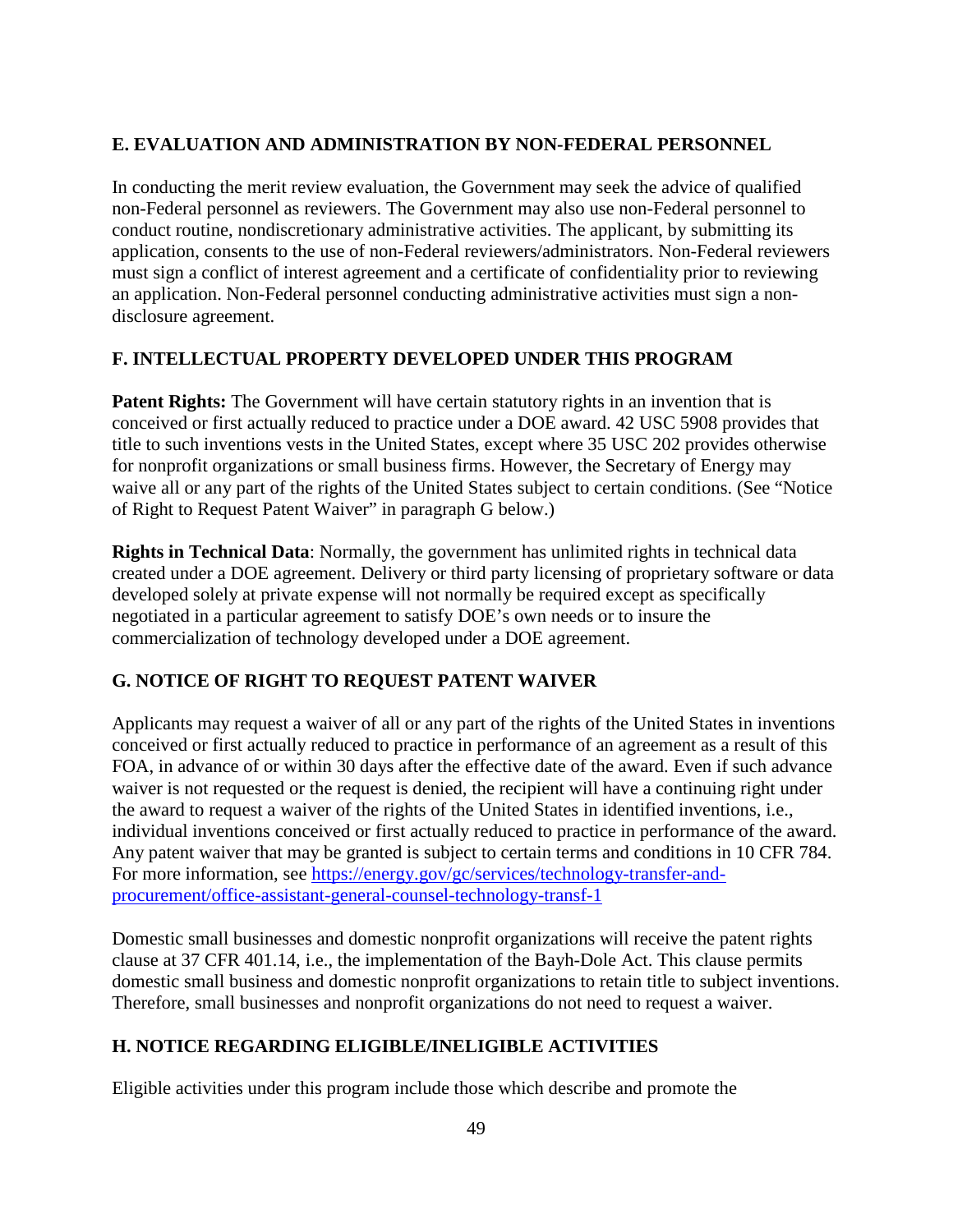understanding of scientific and technical aspects of specific energy technologies, but not those which encourage or support political activities such as the collection and dissemination of information related to potential, planned or pending legislation.

### <span id="page-54-0"></span>**I. AVAILABILITY OF FUNDS**

Funds are not presently available for this award. The Government's obligation under this award is contingent upon the availability of appropriated funds from which payment for award purposes can be made. No legal liability on the part of the Government for any payment may arise until funds are made available to the DOE Contracting Officer for this award and until the awardee receives notice of such availability, to be confirmed in writing by the DOE Contracting Officer.

### <span id="page-54-1"></span>**J. ENVIRONMENTAL, SAFETY AND HEALTH (ES&H) PERFORMANCE OF WORK AT DOE FACILITIES**

With respect to the performance of any portion of the work under this award which is performed at a DOE-owned or controlled site, the recipient agrees to comply with all state and Federal ES&H regulations, and with all other ES&H requirements of the operator of such site.

Prior to the performance on any work at a DOE-Owned or controlled site, the recipient shall contact the site facility manager for information on DOE and site specific ES&H requirements.

The recipient shall apply this provision to all subawardees at any tier.

### <span id="page-54-2"></span>**K. FEDERAL, STATE, AND LOCAL REQUIREMENTS**

With respect to the performance of any portion of the work under this award, the recipient agrees to comply with all applicable local, state, and Federal ES&H regulations. The recipient shall apply this provision to all sub awardees at any tier.

### <span id="page-54-3"></span>**L. NATIONAL ENVIRONMENTAL POLICY ACT (NEPA) COMPLIANCE**

If question 4.a. on the "Research and Related Other Project Information" document indicates "potential impact on the environment", or if DOE's own review indicates it, DOE may ask the applicant to provide additional information on those impacts in order to prepare an environmental critique/synopsis per 10 CFR 1021.216. Note that this pre-award environmental critique/synopsis process would be separate from the preparation of a NEPA document such as an environmental impact statement (EIS) or an environmental assessment (EA). If DOE determines the latter documentation is necessary, this process would need to be completed, funded by and with the participation of the awardee, prior to them taking any action on the proposed project that could have adverse environmental effects or that could limit the choice of reasonable alternatives. Note that in most cases, even when "Potential Impact to the Environment" is checked "Yes," preparation of such NEPA documents is rarely necessary, but DOE has the expectation that the Applicant will disclose the potential, which would serve to initiate dialog with DOE if necessary. The inability to satisfy the NEPA requirements after an award would result in cancellation of the award.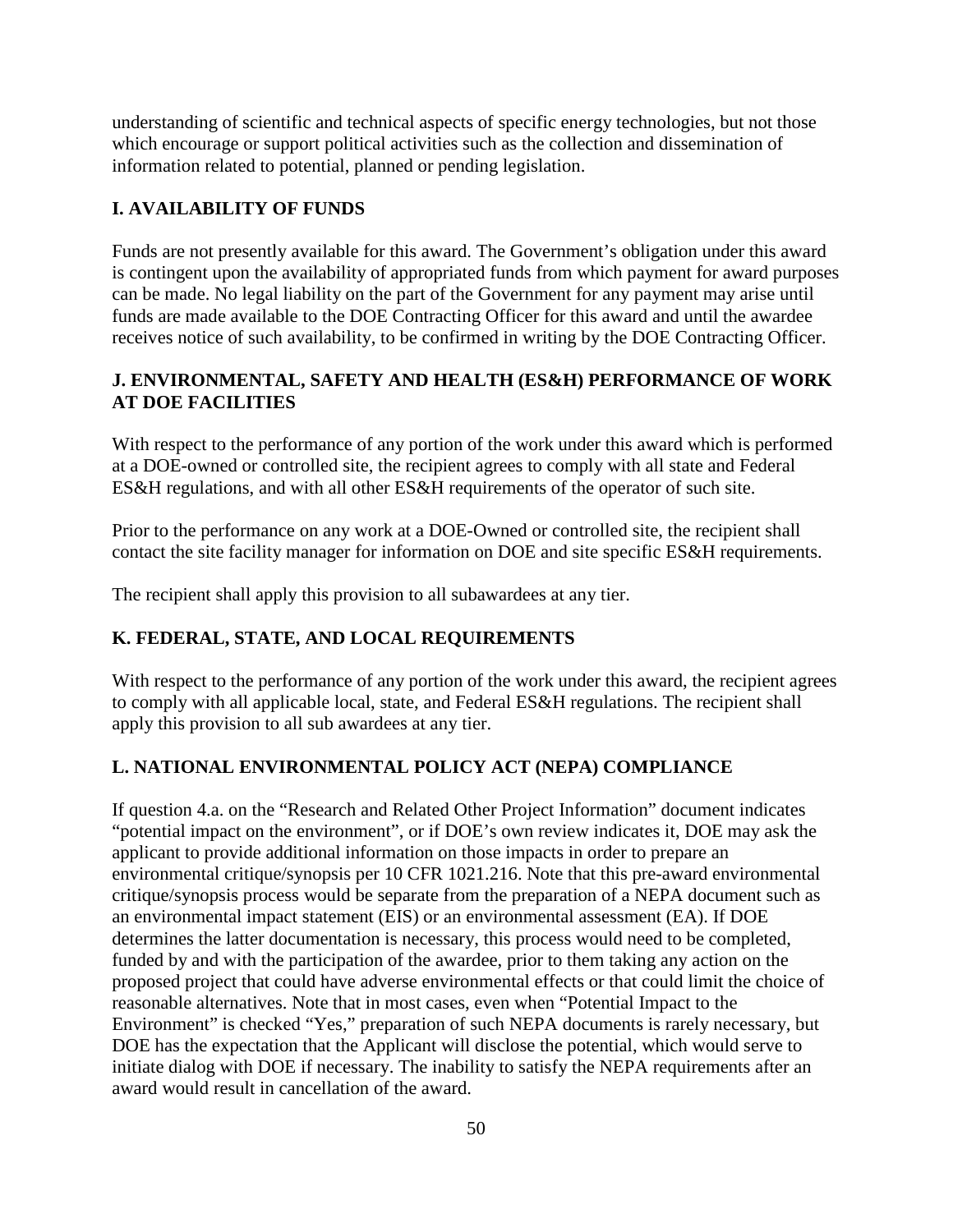## **Section IX - APPENDICES/REFERENCE MATERIAL**

# <span id="page-55-0"></span>**Glossary of Useful Grants and Cooperative Agreement terms**

| <b>Acquisition cost</b>            | Acquisition cost means the cost of the asset including the cost to ready the<br>asset for its intended use. Acquisition cost for equipment, for example, means<br>the net invoice price of the equipment, including the cost of any modifications,<br>attachments, accessories, or auxiliary apparatus necessary to make it usable for<br>the purpose for which it is acquired. Acquisition costs for software includes<br>those development costs capitalized in accordance with generally accepted<br>accounting principles (GAAP). Ancillary charges, such as taxes, duty,<br>protective in transit insurance, freight, and installation may be included in or<br>excluded from the acquisition cost in accordance with the non-Federal entity's<br>regular accounting practices.                                |
|------------------------------------|---------------------------------------------------------------------------------------------------------------------------------------------------------------------------------------------------------------------------------------------------------------------------------------------------------------------------------------------------------------------------------------------------------------------------------------------------------------------------------------------------------------------------------------------------------------------------------------------------------------------------------------------------------------------------------------------------------------------------------------------------------------------------------------------------------------------|
| <b>Administrative requirements</b> | Administrative requirements means the general business management practices<br>that are common to the administration of all grants, such as financial<br>accountability, reporting, equipment management, and retention of records.                                                                                                                                                                                                                                                                                                                                                                                                                                                                                                                                                                                 |
| <b>Advance payment</b>             | Advance payment means a payment that a Federal awarding agency or pass-<br>through entity makes by any appropriate payment mechanism, including a<br>predetermined payment schedule, before the non-Federal entity disburses the<br>funds for program purposes.                                                                                                                                                                                                                                                                                                                                                                                                                                                                                                                                                     |
| <b>Allocation</b>                  | Allocation means the process of assigning a cost, or a group of costs, to one or<br>more cost objective(s), in reasonable proportion to the benefit provided or<br>other equitable relationship. The process may entail assigning a cost(s) directly<br>to a final cost objective or through one or more intermediate cost objectives.                                                                                                                                                                                                                                                                                                                                                                                                                                                                              |
| <b>Allocability</b>                | Allocability means the principle which requires that an expense or service<br>charged must directly benefit and be necessary for the performance of the<br>project; when multiple projects are benefited reasonable proportions must be<br>able to be assigned.                                                                                                                                                                                                                                                                                                                                                                                                                                                                                                                                                     |
| <b>Allowable cost</b>              | Allowable cost means a cost incurred by a recipient that is: (1) reasonable for<br>the performance of the award; $(2)$ allocable; $(3)$ in conformance with any<br>limitations or exclusions set forth in the Federal cost principles applicable to<br>the organization incurring the cost or in the award documents as to the type or<br>amount of cost; (4) consistent with regulations, policies, and procedures of the<br>recipient that are applied uniformly to both federally supported and other<br>activities of the organization; (5) accorded consistent treatment as a direct or<br>indirect cost; (6) determined in accordance with generally accepted accounting<br>principles; and (7) not included as a cost in any other federally supported<br>award (unless specifically authorized by statute). |
| <b>Application</b>                 | Application means a request for financial support of a project or activity<br>submitted to DOE on specified forms and in accordance with DOE<br>instructions. Also known as a proposal.                                                                                                                                                                                                                                                                                                                                                                                                                                                                                                                                                                                                                             |
| <b>Appropriation Act</b>           | Appropriation act means the statute that provides the authority for Federal<br>agencies to incur obligations to and make payments out of the U.S. treasury for<br>specified purposes.                                                                                                                                                                                                                                                                                                                                                                                                                                                                                                                                                                                                                               |
| <b>Approved budget</b>             | Approved budget means the financial expenditure plan for the grant-supported<br>project or activity, including revisions approved by DOE and permissible<br>revisions made by the grantee. The approved budget consists of Federal (grant)<br>funds and, if required by the terms and conditions of the award, non-Federal<br>participation in the form of matching or cost sharing. The approved budget<br>specified in the award documents may be shown in detailed budget categories<br>or as total costs without a categorical breakout. Expenditures charged to an<br>approved budget that consists of both Federal and non-Federal shares are<br>deemed to be borne by the grantee in the same proportion as the percentage of                                                                                |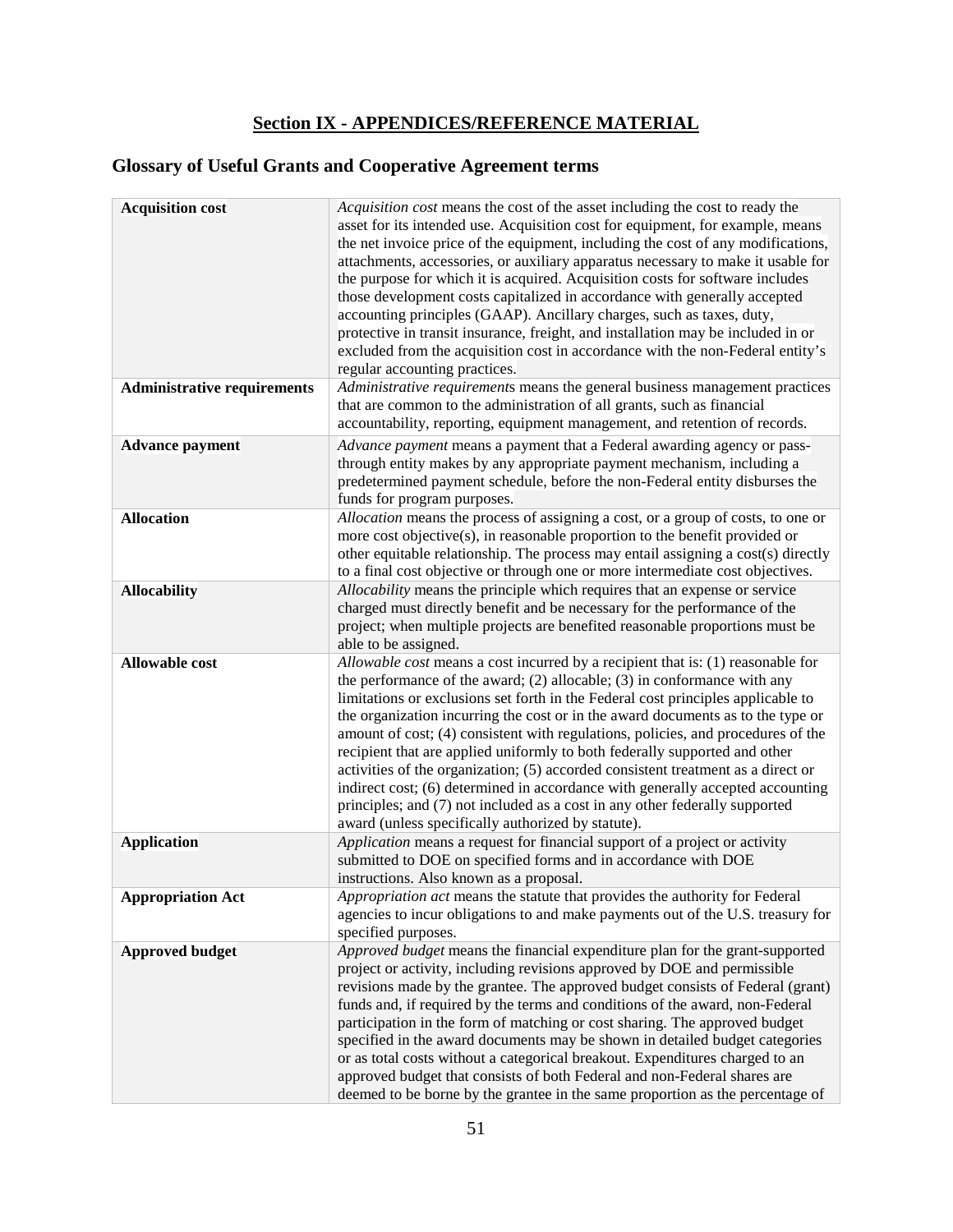| Assurance means a certification by an applicant, normally included with the<br><b>Assurance</b><br>application or State plan, indicating that the entity is in compliance with, or |
|------------------------------------------------------------------------------------------------------------------------------------------------------------------------------------|
|                                                                                                                                                                                    |
|                                                                                                                                                                                    |
| that it will abide by, a particular requirement if awarded a Federal grant.                                                                                                        |
| <b>Authorized organizational</b><br>Authorized organizational representative means the individual, named by the                                                                    |
| applicant organization, who is authorized to act for the applicant and to assume<br>representative                                                                                 |
| the obligations imposed by the Federal laws, regulations, requirements, and                                                                                                        |
| conditions that apply to grant applications or grant awards.                                                                                                                       |
| Award means the provision of funds by DOE, based on an approved<br>Award                                                                                                           |
| application and budget or progress report, to an organizational entity or an                                                                                                       |
| individual to carry out a project or activity.                                                                                                                                     |
| <b>Award documents</b><br>Award documents means the entirety of the documents describing the legal                                                                                 |
| relationship between DOE and an awardee or recipient. The award documents                                                                                                          |
| include an Assistance Agreement and other documents which may be                                                                                                                   |
| incorporated by reference or as attachments to the Assistance Agreement. The                                                                                                       |
| award documents are the official, legally binding document, signed (or the                                                                                                         |
| electronic equivalent of signature) by a contracting officer that:                                                                                                                 |
| notifies the recipient of the award of a grant;<br>$\bullet$                                                                                                                       |
| contains or references all the terms and conditions of the grant and Federal<br>$\bullet$                                                                                          |
| funding limits and obligations; and,                                                                                                                                               |
| provides the documentary basis for recording the obligation of Federal                                                                                                             |
| funds in the DOE accounting system.                                                                                                                                                |
| Bayh-Dole Act means a law which encourages universities and researchers to<br><b>Bayh-Dole Act</b>                                                                                 |
| develop their inventions into marketable products; formal citation is Section 6                                                                                                    |
| of the Patent and Trademark Amendment of 1980, Pub. L 96-517.                                                                                                                      |
| <b>Budget</b><br>Budget means the financial plan for the project or program that the Federal                                                                                       |
| awarding agency or pass-through entity approves during the Federal award                                                                                                           |
| process or in subsequent amendments to the Federal award. It may include the                                                                                                       |
| Federal and non-Federal share or only the Federal share, as determined by the                                                                                                      |
| Federal awarding agency or pass-through entity.                                                                                                                                    |
| Budget period means the intervals of time (usually 12 months each) into which<br><b>Budget period</b>                                                                              |
| a project period is divided for budgetary and funding purposes.<br><b>Business officer</b><br>Business officer means the financial official of the grantee who has primary         |
| fiscal responsibility for the grant. Also known as authorized organizational                                                                                                       |
| representative.                                                                                                                                                                    |
| Capital assets means tangible or intangible assets used in operations having a<br><b>Capital assets</b>                                                                            |
| useful life of more than one year which are capitalized in accordance with                                                                                                         |
| GAAP. Capital assets include:                                                                                                                                                      |
| (a) Land, buildings (facilities), equipment, and intellectual property                                                                                                             |
| (including software) whether acquired by purchase, construction, manufacture,                                                                                                      |
| lease-purchase, exchange, or through capital leases; and                                                                                                                           |
| (b) Additions, improvements, modifications, replacements,                                                                                                                          |
| rearrangements, reinstallations, renovations or alterations to capital assets that                                                                                                 |
| materially increase their value or useful life (not ordinary repairs and                                                                                                           |
| maintenance).                                                                                                                                                                      |
| Carryover means unobligated Federal funds remaining at the end of any<br><b>Carryover</b>                                                                                          |
| budget period that, with the approval of the contracting officer or under an                                                                                                       |
| automatic authority, may be carried forward to another budget period to cover                                                                                                      |
| allowable costs of that budget period (whether as an offset or additional                                                                                                          |
| authorization). Obligated, but unliquidated, funds are not considered carryover.                                                                                                   |
| Change in scope means an activity whereby the objectives or specific aims<br><b>Change in scope</b>                                                                                |
| identified in the approved grant application are significantly changed by the                                                                                                      |
| grantee after award. Contracting officer prior approval is required for a change                                                                                                   |
| in scope to be allowable under an award.                                                                                                                                           |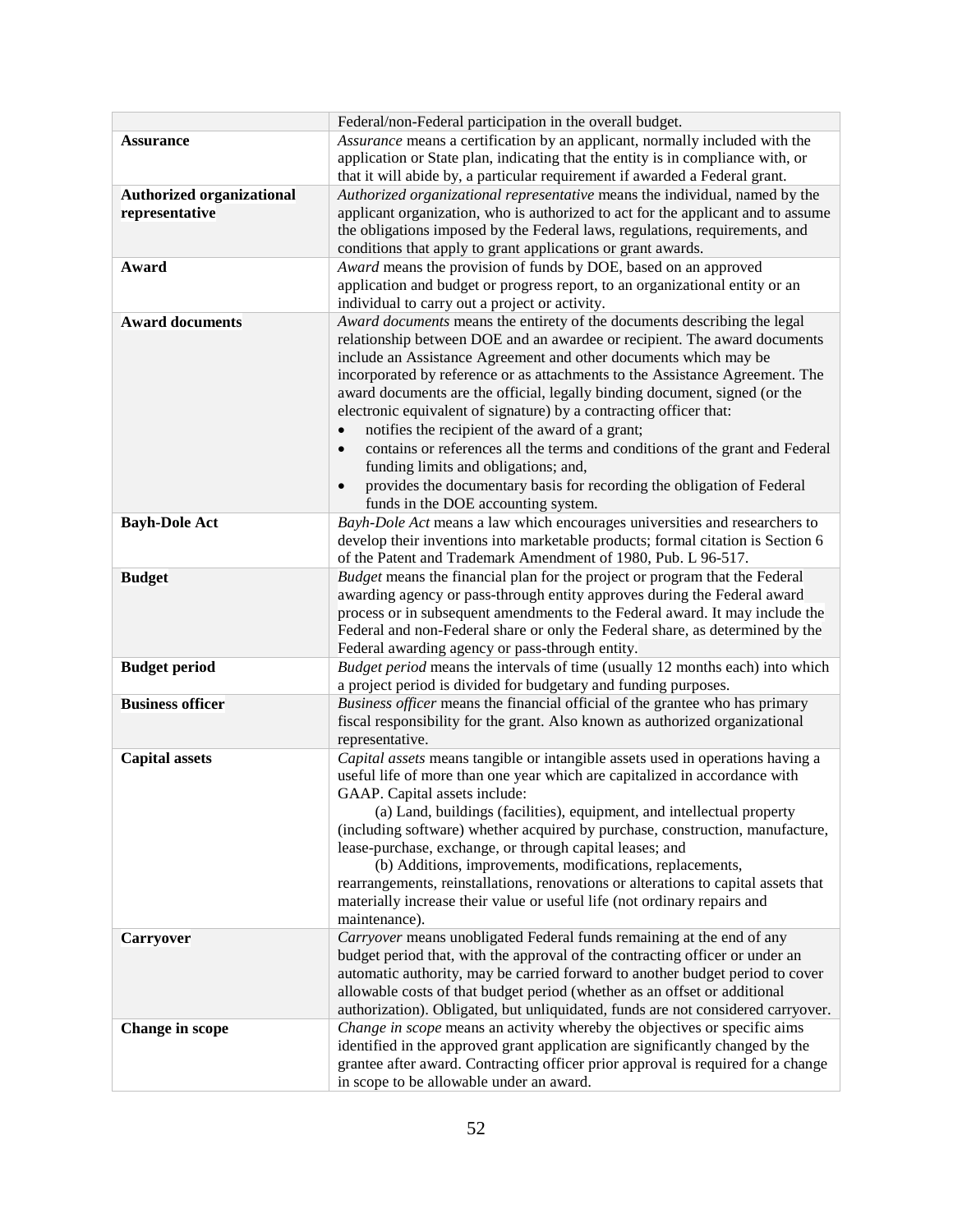| <b>Closeout</b>                | Closeout means the process by which a Federal awarding agency determines<br>that all applicable administrative actions and all required work under an award<br>have been completed by the grantee and the Federal awarding agency. |
|--------------------------------|------------------------------------------------------------------------------------------------------------------------------------------------------------------------------------------------------------------------------------|
| <b>Competitive segment</b>     | Competitive segment means the initial project period recommended for support                                                                                                                                                       |
|                                | or each extension of a project period resulting from a renewal award.                                                                                                                                                              |
| <b>Conference (domestic or</b> | Conference (domestic or international) means a symposium, seminar,                                                                                                                                                                 |
| international)                 | workshop, or any other organized and formal meeting, whether conducted                                                                                                                                                             |
|                                | face-to-face or via the Internet, where individuals assemble (or meet virtually)<br>to exchange information and views or explore or clarify a defined subject,                                                                     |
|                                | problem, or area of knowledge, whether or not a published report results from                                                                                                                                                      |
|                                | such meeting.                                                                                                                                                                                                                      |
| <b>Consortium or sub-award</b> | Consortium or sub-award agreement means a formalized agreement whereby                                                                                                                                                             |
| agreement                      | a research project is carried out by the grantee and one or more other                                                                                                                                                             |
|                                | organizations that are separate legal entities. Under the agreement, the grantee                                                                                                                                                   |
|                                | must perform a substantive role in the conduct of the planned research and not                                                                                                                                                     |
|                                | merely serve as a conduit of funds to another party or parties. These                                                                                                                                                              |
|                                | agreements typically involve a specific level of effort from the consortium<br>organization's PD/PI and a categorical breakdown of costs, such as personnel,                                                                       |
|                                | supplies, and other allowable expenses, including F&A costs. The relationship                                                                                                                                                      |
|                                | between the recipient and the collaborating organizations is considered a sub-                                                                                                                                                     |
|                                | award relationship.                                                                                                                                                                                                                |
| <b>Consultant</b>              | Consultant means an individual who provides professional advice or services                                                                                                                                                        |
|                                | for a fee, but normally not as an employee of the engaging party. In unusual                                                                                                                                                       |
|                                | situations, an individual may be both a consultant and an employee of the same                                                                                                                                                     |
|                                | party, receiving compensation for some services as a consultant and for other                                                                                                                                                      |
|                                | work as a salaried employee. To prevent apparent or actual conflicts of                                                                                                                                                            |
|                                | interest, grantees and consultants must establish written guidelines indicating<br>the conditions of payment of consulting fees. Consultants also include firms                                                                    |
|                                | that provide professional advice or services.                                                                                                                                                                                      |
| Continuation                   | Continuation application/award means a financial assistance request (in the                                                                                                                                                        |
| application/award              | form of an application or progress report) or resulting award for a subsequent                                                                                                                                                     |
|                                | budget period within a previously approved project period for which a                                                                                                                                                              |
|                                | recipient does not have to compete with other applicants.                                                                                                                                                                          |
| <b>Contract</b>                | Contract means a legal instrument by which a non-Federal entity purchases                                                                                                                                                          |
|                                | property or services needed to carry out the project or program under a Federal                                                                                                                                                    |
|                                | award. The term as used in this part does not include a legal instrument, even                                                                                                                                                     |
|                                | if the non-Federal entity considers it a contract, when the substance of the                                                                                                                                                       |
|                                | transaction meets the definition of a Federal award or sub-award (see 2 CFR<br>200.92 Sub-award).                                                                                                                                  |
| Contractor                     | Contractor means an entity that receives a contract as defined in 2 CFR 200.22                                                                                                                                                     |
|                                | Contract.                                                                                                                                                                                                                          |
| <b>Contract (or Grants</b>     | Contract (or Grants Management) officer means a DOE official responsible                                                                                                                                                           |
| <b>Management</b> ) officer    | for the business management aspects of grants and cooperative agreements,                                                                                                                                                          |
|                                | including review, negotiation, award, and administration, and for the                                                                                                                                                              |
|                                | interpretation of grants administration policies and provisions. COs and GMOs                                                                                                                                                      |
|                                | are delegated the authority to obligate DOE to the expenditure of funds and                                                                                                                                                        |
| <b>Contract (or Grants</b>     | permit changes to approved projects on behalf of DOE.<br>Contract (or Grants Management) specialist means a DOE staff member who                                                                                                   |
| <b>Management</b> ) specialist | works with a contract or grants management officer and is assigned the day-to-                                                                                                                                                     |
|                                | day management of a portfolio of grants and/or cooperative agreements. These                                                                                                                                                       |
|                                | activities include, but are not limited to, evaluating grant applications for                                                                                                                                                      |
|                                | administrative content and compliance with statutes, regulations, and                                                                                                                                                              |
|                                | guidelines; negotiating grants; providing consultation and technical assistance                                                                                                                                                    |
|                                | to grantees; and administering grants after award.                                                                                                                                                                                 |
| <b>Cooperative agreement</b>   | Cooperative agreement means a type of financial assistance used when there                                                                                                                                                         |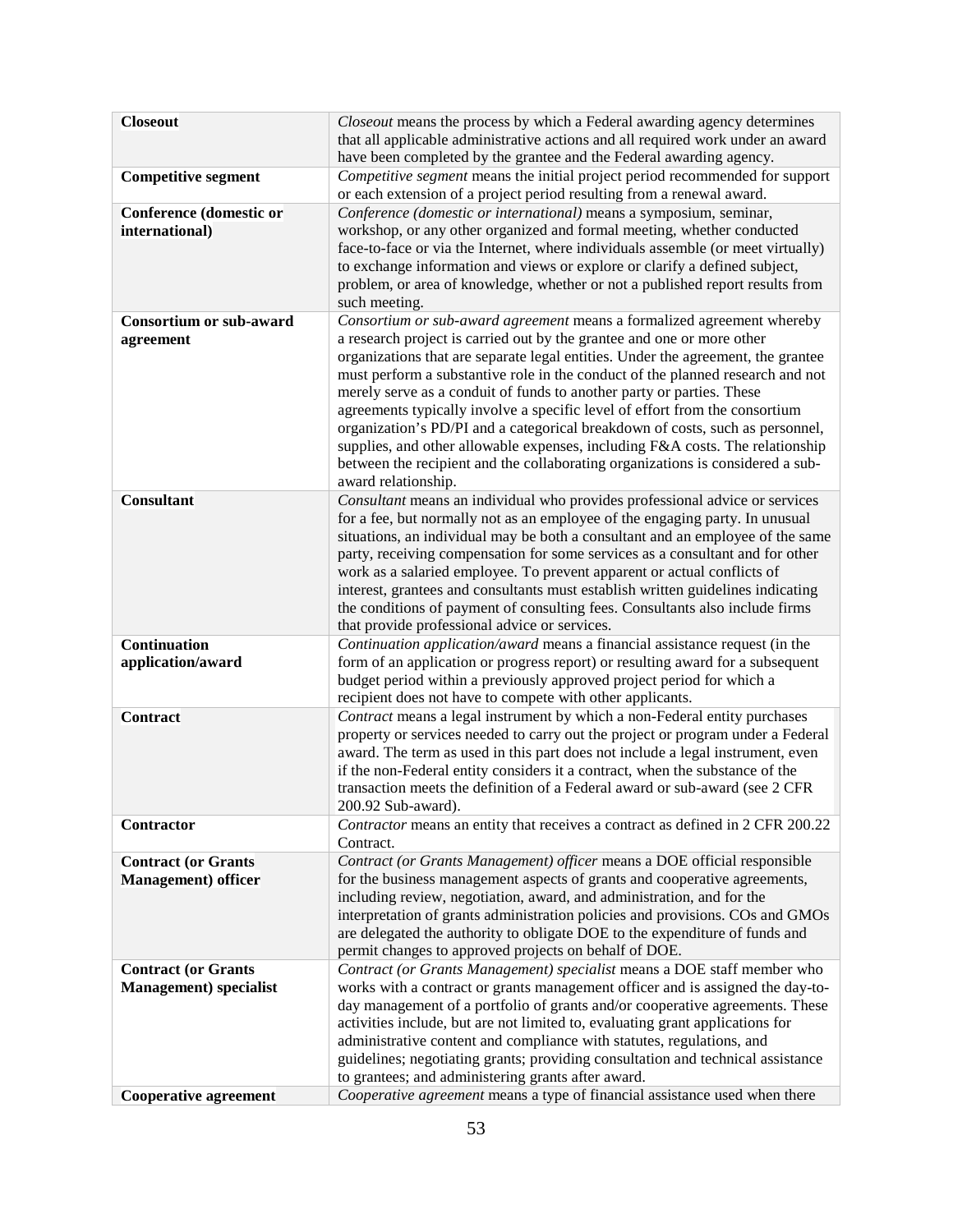|                                 | will be substantial Federal scientific or programmatic involvement. Substantial                                                                       |
|---------------------------------|-------------------------------------------------------------------------------------------------------------------------------------------------------|
|                                 | involvement means that, after award, scientific or program staff will assist,                                                                         |
|                                 | guide, coordinate, or participate in project activities.                                                                                              |
| <b>Cost principles</b>          | Cost principles means the government-wide principles, issued by OMB (or, in                                                                           |
|                                 | the case of commercial organizations, the Federal Acquisition Regulation [48]                                                                         |
|                                 | CFR 21], or, in the case of hospitals, 45 CFR 74, Appendix E, "Principles For                                                                         |
|                                 | Determining Costs Applicable to Research and Development Under Grants                                                                                 |
|                                 | and Contracts with Hospitals"), on allowability and unallowability of costs                                                                           |
|                                 | under federally sponsored agreements. As of December 26, 2014, the cost                                                                               |
|                                 | principles were consolidated in 2 CFR 200.                                                                                                            |
| <b>Cost sharing or matching</b> | Cost sharing or matching means the portion of project costs not paid by                                                                               |
|                                 | Federal funds (unless otherwise authorized by Federal statute). See also 2 CFR                                                                        |
|                                 | 200.306 Cost sharing or matching.                                                                                                                     |
| <b>Deadline</b>                 | Deadline means the published date and/or time that a grant application is to be                                                                       |
|                                 | either postmarked/mailed or electronically submitted to the funding agency.                                                                           |
| <b>Debarment and suspension</b> | Debarment and suspension means the actions taken by a debarring official in                                                                           |
|                                 | accordance with OMB guidance at 2 CFR 180, "Non-procurement Debarment                                                                                 |
|                                 | and Suspension," to exclude a person or organization from participating in<br>grants and other non-procurement awards government-wide. If debarred or |
|                                 | suspended, the person or organization may not receive financial assistance                                                                            |
|                                 | (under a grant, cooperative agreement, or sub-award, or contract under a grant)                                                                       |
|                                 | for a specified period of time. Debarments and suspensions carried out                                                                                |
|                                 | pursuant to 2 CFR 376 are distinct from post-award suspension action by an                                                                            |
|                                 | awarding agency.                                                                                                                                      |
| <b>Direct costs</b>             | Direct costs means costs that can be identified specifically with a particular                                                                        |
|                                 | sponsored project, an instructional activity, or any other institutional activity,                                                                    |
|                                 | or that can be directly assigned to such activities relatively easily with a high                                                                     |
|                                 | degree of accuracy.                                                                                                                                   |
| <b>Disallowed costs</b>         | Disallowed costs means those charges to a Federal award that the Federal                                                                              |
|                                 | awarding agency or pass-through entity determines to be unallowable, in                                                                               |
|                                 | accordance with the applicable Federal statutes, regulations, or the terms and                                                                        |
|                                 | conditions of the Federal award.                                                                                                                      |
| <b>Domestic organization</b>    | Domestic organization means a public (including a State or other                                                                                      |
|                                 | governmental agency) or private non-profit or for-profit organization that is                                                                         |
|                                 | located in the United States or its territories, is subject to U.S. laws, and                                                                         |
|                                 | assumes legal and financial accountability for awarded funds and for the                                                                              |
|                                 | performance of the grant-supported activities.                                                                                                        |
| <b>DUNS</b> number              | DUNS number means a nine-digit number established and assigned by Dun                                                                                 |
|                                 | and Bradstreet to uniquely identify a business entity.                                                                                                |
| <b>Effort</b>                   | <i>Effort</i> means the amount of time, usually expressed as a percentage of the                                                                      |
|                                 | total, which a faculty member or other employee spends on a sponsored                                                                                 |
|                                 | project. No one is allowed to spend more than 100% total commitment on all                                                                            |
|                                 | academic activities, including grant-sponsored research, university-sponsored                                                                         |
|                                 | research, teaching, administration, advising and other contracted duties. Effort<br>is indicated on the budget in units of person-months.             |
| Equipment                       | <i>Equipment</i> means tangible personal property (including information                                                                              |
|                                 | technology systems) having a useful life of more than one year and a per-unit                                                                         |
|                                 | acquisition cost which equals or exceeds the lesser of the capitalization level                                                                       |
|                                 | established by the non-Federal entity for financial statement purposes, or                                                                            |
|                                 | \$5,000. See also 2 CFR 200.12 Capital assets, 200.20 Computing devices,                                                                              |
|                                 | 200.48 General purpose equipment, 200.58 Information technology systems,                                                                              |
|                                 | 200.89 Special purpose equipment, and 200.94 Supplies.                                                                                                |
| <b>Expanded authorities</b>     | Expanded authorities means authorization to grantees under certain research                                                                           |
|                                 | grant mechanisms which waives the requirement for prior agency approval for                                                                           |
|                                 | specified actions related to awards. Example: 90-day pre-award spending                                                                               |
|                                 |                                                                                                                                                       |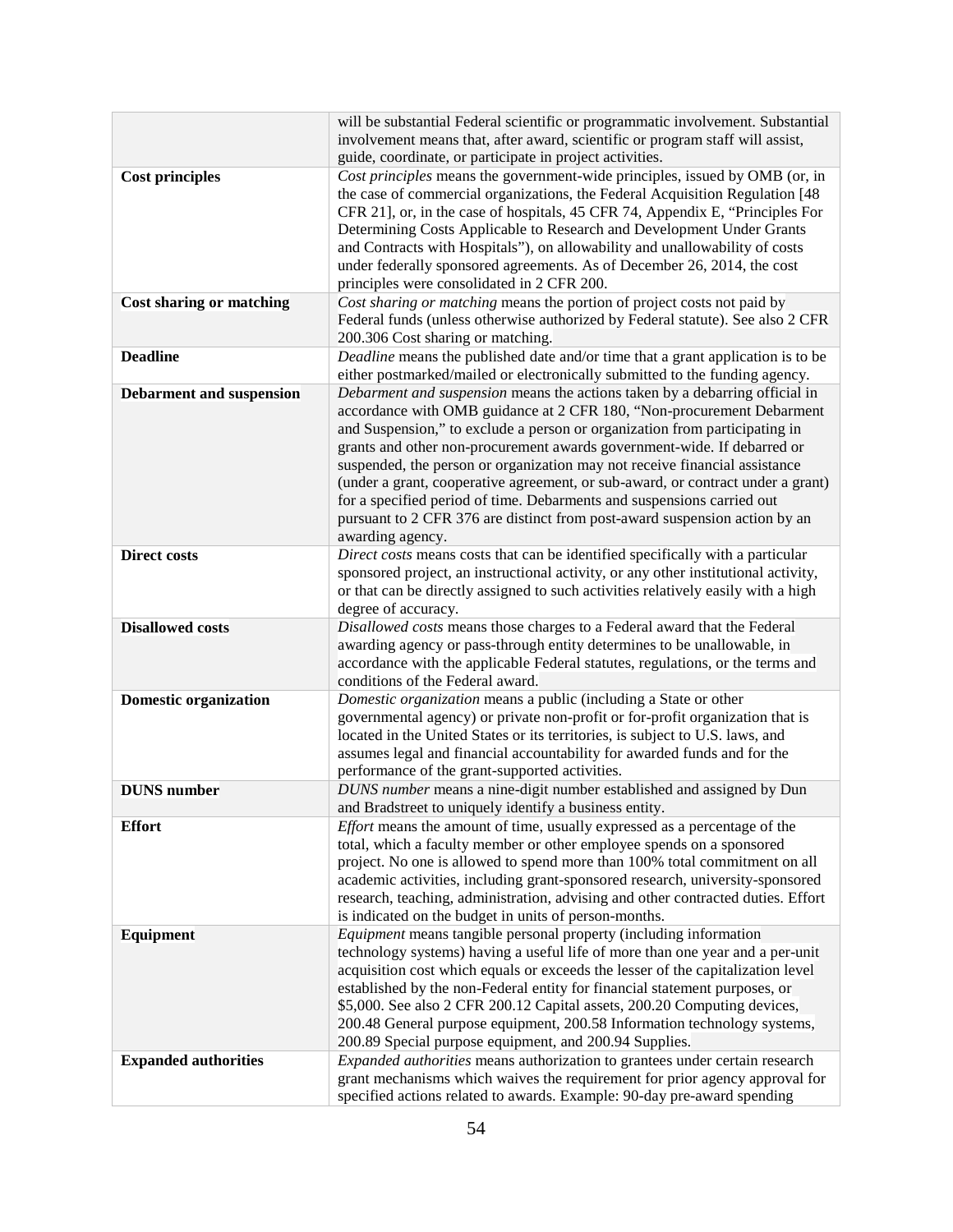| carryover of unobligated funds from one budget period to the next. The<br>expanded authorities are now contained in the standard terms and conditions<br>for most research grants.<br><b>Expiration date</b><br><i>Expiration date</i> means generally, the date signifying the end of the current<br>project period, after which the grantee is not authorized to obligate grant funds.<br><b>Facilities and administrative</b><br>Facilities and administrative costs means costs that are incurred by a grantee<br>for common or joint objectives and that, therefore, cannot be identified<br>costs<br>specifically with a particular project or program. These costs also are known as<br>indirect costs.<br><b>Federal financial report</b><br>Federal financial report means submitted on Standard Form (SF) 425, to<br>indicate the status of awarded funds for the period covered. Frequency of<br>reporting is specified in the Reporting Checklist provided as part of the award<br>documents. Replaces the SF-269 Financial Status Report (FSR).<br><b>Financial assistance</b><br>Financial assistance means transfer by DOE of money or property to an<br>eligible entity to support or stimulate a public purpose authorized by statute.<br>Financial status report means see Federal Financial Report.<br><b>Financial status report</b><br>Foreign travel is meant to include travel outside of the United States and its<br><b>Foreign travel</b><br>territories and possessions (Guam, American Samoa, Puerto Rico, the Virgin<br>Islands, and the Canal Zone) and Canada. A trip is considered foreign travel<br>for all legs of the itinerary if the traveler does not return to his or her post prior<br>to departure for a foreign destination. Costs for foreign travel may be restricted<br>by the language of a Funding Opportunity Announcement.<br>Funding opportunity announcement (FOA) means A publicly available<br><b>Funding opportunity</b><br>document by which a Federal Agency makes known its intentions to award<br>announcement (FOA)<br>discretionary grants or cooperative agreements, usually as a result of<br>competition for funds. Funding opportunity announcements may be known as<br>program announcements, requests for applications, notices of funding<br>availability, solicitations, or other names depending on the Agency and type of<br>program. Funding opportunity announcements can be found at<br>www.Grants.gov. An FOA may also be known as a solicitation.<br>Grant agreement means a legal instrument of financial assistance between a<br><b>Grant agreement</b><br>Federal awarding agency or pass-through entity and a non-Federal entity that,<br>consistent with 31 USC 6302, 6304:<br>(a) Is used to enter into a relationship the principal purpose of which is to<br>transfer anything of value from the Federal awarding agency or pass-through<br>entity to the non-Federal entity to carry out a public purpose authorized by a<br>law of the United States (see 31 USC 6101(3)); and not to acquire property or<br>services for the Federal awarding agency or pass-through entity's direct benefit<br>or use;<br>(b) Is distinguished from a cooperative agreement in that it does not<br>provide for substantial involvement between the Federal awarding agency or<br>pass-through entity and the non-Federal entity in carrying out the activity<br>contemplated by the Federal award.<br>(c) Does not include an agreement that provides only:<br>(1) Direct United States Government cash assistance to an individual;<br>$(2)$ A subsidy;<br>$(3)$ A loan;<br>$(4)$ A loan guarantee; or<br>(5) Insurance.<br>Grant-supported project or activity means those activities specified or<br>Grant-supported project or<br>described in a grant application or in a subsequent submission that are<br>activity<br>approved by DOE for funding, regardless of whether Federal funding<br>constitutes all or only a portion of the financial support necessary to carry<br>them out. | authority, no cost extensions for up to one additional year, and automatic |
|----------------------------------------------------------------------------------------------------------------------------------------------------------------------------------------------------------------------------------------------------------------------------------------------------------------------------------------------------------------------------------------------------------------------------------------------------------------------------------------------------------------------------------------------------------------------------------------------------------------------------------------------------------------------------------------------------------------------------------------------------------------------------------------------------------------------------------------------------------------------------------------------------------------------------------------------------------------------------------------------------------------------------------------------------------------------------------------------------------------------------------------------------------------------------------------------------------------------------------------------------------------------------------------------------------------------------------------------------------------------------------------------------------------------------------------------------------------------------------------------------------------------------------------------------------------------------------------------------------------------------------------------------------------------------------------------------------------------------------------------------------------------------------------------------------------------------------------------------------------------------------------------------------------------------------------------------------------------------------------------------------------------------------------------------------------------------------------------------------------------------------------------------------------------------------------------------------------------------------------------------------------------------------------------------------------------------------------------------------------------------------------------------------------------------------------------------------------------------------------------------------------------------------------------------------------------------------------------------------------------------------------------------------------------------------------------------------------------------------------------------------------------------------------------------------------------------------------------------------------------------------------------------------------------------------------------------------------------------------------------------------------------------------------------------------------------------------------------------------------------------------------------------------------------------------------------------------------------------------------------------------------------------------------------------------------------------------------------------------------------------------------------------------------------------------------------------------------------------------------------------------------------------------------------------------------------------------------------------------------------------------------------------------------------------------------------------------------------------------------------------------------------------------------------------------------------------------------------------------------------------------------------------------------------------------------------------------------------------------------------------------------------------------------------------------------------|----------------------------------------------------------------------------|
|                                                                                                                                                                                                                                                                                                                                                                                                                                                                                                                                                                                                                                                                                                                                                                                                                                                                                                                                                                                                                                                                                                                                                                                                                                                                                                                                                                                                                                                                                                                                                                                                                                                                                                                                                                                                                                                                                                                                                                                                                                                                                                                                                                                                                                                                                                                                                                                                                                                                                                                                                                                                                                                                                                                                                                                                                                                                                                                                                                                                                                                                                                                                                                                                                                                                                                                                                                                                                                                                                                                                                                                                                                                                                                                                                                                                                                                                                                                                                                                                                                                                      |                                                                            |
|                                                                                                                                                                                                                                                                                                                                                                                                                                                                                                                                                                                                                                                                                                                                                                                                                                                                                                                                                                                                                                                                                                                                                                                                                                                                                                                                                                                                                                                                                                                                                                                                                                                                                                                                                                                                                                                                                                                                                                                                                                                                                                                                                                                                                                                                                                                                                                                                                                                                                                                                                                                                                                                                                                                                                                                                                                                                                                                                                                                                                                                                                                                                                                                                                                                                                                                                                                                                                                                                                                                                                                                                                                                                                                                                                                                                                                                                                                                                                                                                                                                                      |                                                                            |
|                                                                                                                                                                                                                                                                                                                                                                                                                                                                                                                                                                                                                                                                                                                                                                                                                                                                                                                                                                                                                                                                                                                                                                                                                                                                                                                                                                                                                                                                                                                                                                                                                                                                                                                                                                                                                                                                                                                                                                                                                                                                                                                                                                                                                                                                                                                                                                                                                                                                                                                                                                                                                                                                                                                                                                                                                                                                                                                                                                                                                                                                                                                                                                                                                                                                                                                                                                                                                                                                                                                                                                                                                                                                                                                                                                                                                                                                                                                                                                                                                                                                      |                                                                            |
|                                                                                                                                                                                                                                                                                                                                                                                                                                                                                                                                                                                                                                                                                                                                                                                                                                                                                                                                                                                                                                                                                                                                                                                                                                                                                                                                                                                                                                                                                                                                                                                                                                                                                                                                                                                                                                                                                                                                                                                                                                                                                                                                                                                                                                                                                                                                                                                                                                                                                                                                                                                                                                                                                                                                                                                                                                                                                                                                                                                                                                                                                                                                                                                                                                                                                                                                                                                                                                                                                                                                                                                                                                                                                                                                                                                                                                                                                                                                                                                                                                                                      |                                                                            |
|                                                                                                                                                                                                                                                                                                                                                                                                                                                                                                                                                                                                                                                                                                                                                                                                                                                                                                                                                                                                                                                                                                                                                                                                                                                                                                                                                                                                                                                                                                                                                                                                                                                                                                                                                                                                                                                                                                                                                                                                                                                                                                                                                                                                                                                                                                                                                                                                                                                                                                                                                                                                                                                                                                                                                                                                                                                                                                                                                                                                                                                                                                                                                                                                                                                                                                                                                                                                                                                                                                                                                                                                                                                                                                                                                                                                                                                                                                                                                                                                                                                                      |                                                                            |
|                                                                                                                                                                                                                                                                                                                                                                                                                                                                                                                                                                                                                                                                                                                                                                                                                                                                                                                                                                                                                                                                                                                                                                                                                                                                                                                                                                                                                                                                                                                                                                                                                                                                                                                                                                                                                                                                                                                                                                                                                                                                                                                                                                                                                                                                                                                                                                                                                                                                                                                                                                                                                                                                                                                                                                                                                                                                                                                                                                                                                                                                                                                                                                                                                                                                                                                                                                                                                                                                                                                                                                                                                                                                                                                                                                                                                                                                                                                                                                                                                                                                      |                                                                            |
|                                                                                                                                                                                                                                                                                                                                                                                                                                                                                                                                                                                                                                                                                                                                                                                                                                                                                                                                                                                                                                                                                                                                                                                                                                                                                                                                                                                                                                                                                                                                                                                                                                                                                                                                                                                                                                                                                                                                                                                                                                                                                                                                                                                                                                                                                                                                                                                                                                                                                                                                                                                                                                                                                                                                                                                                                                                                                                                                                                                                                                                                                                                                                                                                                                                                                                                                                                                                                                                                                                                                                                                                                                                                                                                                                                                                                                                                                                                                                                                                                                                                      |                                                                            |
|                                                                                                                                                                                                                                                                                                                                                                                                                                                                                                                                                                                                                                                                                                                                                                                                                                                                                                                                                                                                                                                                                                                                                                                                                                                                                                                                                                                                                                                                                                                                                                                                                                                                                                                                                                                                                                                                                                                                                                                                                                                                                                                                                                                                                                                                                                                                                                                                                                                                                                                                                                                                                                                                                                                                                                                                                                                                                                                                                                                                                                                                                                                                                                                                                                                                                                                                                                                                                                                                                                                                                                                                                                                                                                                                                                                                                                                                                                                                                                                                                                                                      |                                                                            |
|                                                                                                                                                                                                                                                                                                                                                                                                                                                                                                                                                                                                                                                                                                                                                                                                                                                                                                                                                                                                                                                                                                                                                                                                                                                                                                                                                                                                                                                                                                                                                                                                                                                                                                                                                                                                                                                                                                                                                                                                                                                                                                                                                                                                                                                                                                                                                                                                                                                                                                                                                                                                                                                                                                                                                                                                                                                                                                                                                                                                                                                                                                                                                                                                                                                                                                                                                                                                                                                                                                                                                                                                                                                                                                                                                                                                                                                                                                                                                                                                                                                                      |                                                                            |
|                                                                                                                                                                                                                                                                                                                                                                                                                                                                                                                                                                                                                                                                                                                                                                                                                                                                                                                                                                                                                                                                                                                                                                                                                                                                                                                                                                                                                                                                                                                                                                                                                                                                                                                                                                                                                                                                                                                                                                                                                                                                                                                                                                                                                                                                                                                                                                                                                                                                                                                                                                                                                                                                                                                                                                                                                                                                                                                                                                                                                                                                                                                                                                                                                                                                                                                                                                                                                                                                                                                                                                                                                                                                                                                                                                                                                                                                                                                                                                                                                                                                      |                                                                            |
|                                                                                                                                                                                                                                                                                                                                                                                                                                                                                                                                                                                                                                                                                                                                                                                                                                                                                                                                                                                                                                                                                                                                                                                                                                                                                                                                                                                                                                                                                                                                                                                                                                                                                                                                                                                                                                                                                                                                                                                                                                                                                                                                                                                                                                                                                                                                                                                                                                                                                                                                                                                                                                                                                                                                                                                                                                                                                                                                                                                                                                                                                                                                                                                                                                                                                                                                                                                                                                                                                                                                                                                                                                                                                                                                                                                                                                                                                                                                                                                                                                                                      |                                                                            |
|                                                                                                                                                                                                                                                                                                                                                                                                                                                                                                                                                                                                                                                                                                                                                                                                                                                                                                                                                                                                                                                                                                                                                                                                                                                                                                                                                                                                                                                                                                                                                                                                                                                                                                                                                                                                                                                                                                                                                                                                                                                                                                                                                                                                                                                                                                                                                                                                                                                                                                                                                                                                                                                                                                                                                                                                                                                                                                                                                                                                                                                                                                                                                                                                                                                                                                                                                                                                                                                                                                                                                                                                                                                                                                                                                                                                                                                                                                                                                                                                                                                                      |                                                                            |
|                                                                                                                                                                                                                                                                                                                                                                                                                                                                                                                                                                                                                                                                                                                                                                                                                                                                                                                                                                                                                                                                                                                                                                                                                                                                                                                                                                                                                                                                                                                                                                                                                                                                                                                                                                                                                                                                                                                                                                                                                                                                                                                                                                                                                                                                                                                                                                                                                                                                                                                                                                                                                                                                                                                                                                                                                                                                                                                                                                                                                                                                                                                                                                                                                                                                                                                                                                                                                                                                                                                                                                                                                                                                                                                                                                                                                                                                                                                                                                                                                                                                      |                                                                            |
|                                                                                                                                                                                                                                                                                                                                                                                                                                                                                                                                                                                                                                                                                                                                                                                                                                                                                                                                                                                                                                                                                                                                                                                                                                                                                                                                                                                                                                                                                                                                                                                                                                                                                                                                                                                                                                                                                                                                                                                                                                                                                                                                                                                                                                                                                                                                                                                                                                                                                                                                                                                                                                                                                                                                                                                                                                                                                                                                                                                                                                                                                                                                                                                                                                                                                                                                                                                                                                                                                                                                                                                                                                                                                                                                                                                                                                                                                                                                                                                                                                                                      |                                                                            |
|                                                                                                                                                                                                                                                                                                                                                                                                                                                                                                                                                                                                                                                                                                                                                                                                                                                                                                                                                                                                                                                                                                                                                                                                                                                                                                                                                                                                                                                                                                                                                                                                                                                                                                                                                                                                                                                                                                                                                                                                                                                                                                                                                                                                                                                                                                                                                                                                                                                                                                                                                                                                                                                                                                                                                                                                                                                                                                                                                                                                                                                                                                                                                                                                                                                                                                                                                                                                                                                                                                                                                                                                                                                                                                                                                                                                                                                                                                                                                                                                                                                                      |                                                                            |
|                                                                                                                                                                                                                                                                                                                                                                                                                                                                                                                                                                                                                                                                                                                                                                                                                                                                                                                                                                                                                                                                                                                                                                                                                                                                                                                                                                                                                                                                                                                                                                                                                                                                                                                                                                                                                                                                                                                                                                                                                                                                                                                                                                                                                                                                                                                                                                                                                                                                                                                                                                                                                                                                                                                                                                                                                                                                                                                                                                                                                                                                                                                                                                                                                                                                                                                                                                                                                                                                                                                                                                                                                                                                                                                                                                                                                                                                                                                                                                                                                                                                      |                                                                            |
|                                                                                                                                                                                                                                                                                                                                                                                                                                                                                                                                                                                                                                                                                                                                                                                                                                                                                                                                                                                                                                                                                                                                                                                                                                                                                                                                                                                                                                                                                                                                                                                                                                                                                                                                                                                                                                                                                                                                                                                                                                                                                                                                                                                                                                                                                                                                                                                                                                                                                                                                                                                                                                                                                                                                                                                                                                                                                                                                                                                                                                                                                                                                                                                                                                                                                                                                                                                                                                                                                                                                                                                                                                                                                                                                                                                                                                                                                                                                                                                                                                                                      |                                                                            |
|                                                                                                                                                                                                                                                                                                                                                                                                                                                                                                                                                                                                                                                                                                                                                                                                                                                                                                                                                                                                                                                                                                                                                                                                                                                                                                                                                                                                                                                                                                                                                                                                                                                                                                                                                                                                                                                                                                                                                                                                                                                                                                                                                                                                                                                                                                                                                                                                                                                                                                                                                                                                                                                                                                                                                                                                                                                                                                                                                                                                                                                                                                                                                                                                                                                                                                                                                                                                                                                                                                                                                                                                                                                                                                                                                                                                                                                                                                                                                                                                                                                                      |                                                                            |
|                                                                                                                                                                                                                                                                                                                                                                                                                                                                                                                                                                                                                                                                                                                                                                                                                                                                                                                                                                                                                                                                                                                                                                                                                                                                                                                                                                                                                                                                                                                                                                                                                                                                                                                                                                                                                                                                                                                                                                                                                                                                                                                                                                                                                                                                                                                                                                                                                                                                                                                                                                                                                                                                                                                                                                                                                                                                                                                                                                                                                                                                                                                                                                                                                                                                                                                                                                                                                                                                                                                                                                                                                                                                                                                                                                                                                                                                                                                                                                                                                                                                      |                                                                            |
|                                                                                                                                                                                                                                                                                                                                                                                                                                                                                                                                                                                                                                                                                                                                                                                                                                                                                                                                                                                                                                                                                                                                                                                                                                                                                                                                                                                                                                                                                                                                                                                                                                                                                                                                                                                                                                                                                                                                                                                                                                                                                                                                                                                                                                                                                                                                                                                                                                                                                                                                                                                                                                                                                                                                                                                                                                                                                                                                                                                                                                                                                                                                                                                                                                                                                                                                                                                                                                                                                                                                                                                                                                                                                                                                                                                                                                                                                                                                                                                                                                                                      |                                                                            |
|                                                                                                                                                                                                                                                                                                                                                                                                                                                                                                                                                                                                                                                                                                                                                                                                                                                                                                                                                                                                                                                                                                                                                                                                                                                                                                                                                                                                                                                                                                                                                                                                                                                                                                                                                                                                                                                                                                                                                                                                                                                                                                                                                                                                                                                                                                                                                                                                                                                                                                                                                                                                                                                                                                                                                                                                                                                                                                                                                                                                                                                                                                                                                                                                                                                                                                                                                                                                                                                                                                                                                                                                                                                                                                                                                                                                                                                                                                                                                                                                                                                                      |                                                                            |
|                                                                                                                                                                                                                                                                                                                                                                                                                                                                                                                                                                                                                                                                                                                                                                                                                                                                                                                                                                                                                                                                                                                                                                                                                                                                                                                                                                                                                                                                                                                                                                                                                                                                                                                                                                                                                                                                                                                                                                                                                                                                                                                                                                                                                                                                                                                                                                                                                                                                                                                                                                                                                                                                                                                                                                                                                                                                                                                                                                                                                                                                                                                                                                                                                                                                                                                                                                                                                                                                                                                                                                                                                                                                                                                                                                                                                                                                                                                                                                                                                                                                      |                                                                            |
|                                                                                                                                                                                                                                                                                                                                                                                                                                                                                                                                                                                                                                                                                                                                                                                                                                                                                                                                                                                                                                                                                                                                                                                                                                                                                                                                                                                                                                                                                                                                                                                                                                                                                                                                                                                                                                                                                                                                                                                                                                                                                                                                                                                                                                                                                                                                                                                                                                                                                                                                                                                                                                                                                                                                                                                                                                                                                                                                                                                                                                                                                                                                                                                                                                                                                                                                                                                                                                                                                                                                                                                                                                                                                                                                                                                                                                                                                                                                                                                                                                                                      |                                                                            |
|                                                                                                                                                                                                                                                                                                                                                                                                                                                                                                                                                                                                                                                                                                                                                                                                                                                                                                                                                                                                                                                                                                                                                                                                                                                                                                                                                                                                                                                                                                                                                                                                                                                                                                                                                                                                                                                                                                                                                                                                                                                                                                                                                                                                                                                                                                                                                                                                                                                                                                                                                                                                                                                                                                                                                                                                                                                                                                                                                                                                                                                                                                                                                                                                                                                                                                                                                                                                                                                                                                                                                                                                                                                                                                                                                                                                                                                                                                                                                                                                                                                                      |                                                                            |
|                                                                                                                                                                                                                                                                                                                                                                                                                                                                                                                                                                                                                                                                                                                                                                                                                                                                                                                                                                                                                                                                                                                                                                                                                                                                                                                                                                                                                                                                                                                                                                                                                                                                                                                                                                                                                                                                                                                                                                                                                                                                                                                                                                                                                                                                                                                                                                                                                                                                                                                                                                                                                                                                                                                                                                                                                                                                                                                                                                                                                                                                                                                                                                                                                                                                                                                                                                                                                                                                                                                                                                                                                                                                                                                                                                                                                                                                                                                                                                                                                                                                      |                                                                            |
|                                                                                                                                                                                                                                                                                                                                                                                                                                                                                                                                                                                                                                                                                                                                                                                                                                                                                                                                                                                                                                                                                                                                                                                                                                                                                                                                                                                                                                                                                                                                                                                                                                                                                                                                                                                                                                                                                                                                                                                                                                                                                                                                                                                                                                                                                                                                                                                                                                                                                                                                                                                                                                                                                                                                                                                                                                                                                                                                                                                                                                                                                                                                                                                                                                                                                                                                                                                                                                                                                                                                                                                                                                                                                                                                                                                                                                                                                                                                                                                                                                                                      |                                                                            |
|                                                                                                                                                                                                                                                                                                                                                                                                                                                                                                                                                                                                                                                                                                                                                                                                                                                                                                                                                                                                                                                                                                                                                                                                                                                                                                                                                                                                                                                                                                                                                                                                                                                                                                                                                                                                                                                                                                                                                                                                                                                                                                                                                                                                                                                                                                                                                                                                                                                                                                                                                                                                                                                                                                                                                                                                                                                                                                                                                                                                                                                                                                                                                                                                                                                                                                                                                                                                                                                                                                                                                                                                                                                                                                                                                                                                                                                                                                                                                                                                                                                                      |                                                                            |
|                                                                                                                                                                                                                                                                                                                                                                                                                                                                                                                                                                                                                                                                                                                                                                                                                                                                                                                                                                                                                                                                                                                                                                                                                                                                                                                                                                                                                                                                                                                                                                                                                                                                                                                                                                                                                                                                                                                                                                                                                                                                                                                                                                                                                                                                                                                                                                                                                                                                                                                                                                                                                                                                                                                                                                                                                                                                                                                                                                                                                                                                                                                                                                                                                                                                                                                                                                                                                                                                                                                                                                                                                                                                                                                                                                                                                                                                                                                                                                                                                                                                      |                                                                            |
|                                                                                                                                                                                                                                                                                                                                                                                                                                                                                                                                                                                                                                                                                                                                                                                                                                                                                                                                                                                                                                                                                                                                                                                                                                                                                                                                                                                                                                                                                                                                                                                                                                                                                                                                                                                                                                                                                                                                                                                                                                                                                                                                                                                                                                                                                                                                                                                                                                                                                                                                                                                                                                                                                                                                                                                                                                                                                                                                                                                                                                                                                                                                                                                                                                                                                                                                                                                                                                                                                                                                                                                                                                                                                                                                                                                                                                                                                                                                                                                                                                                                      |                                                                            |
|                                                                                                                                                                                                                                                                                                                                                                                                                                                                                                                                                                                                                                                                                                                                                                                                                                                                                                                                                                                                                                                                                                                                                                                                                                                                                                                                                                                                                                                                                                                                                                                                                                                                                                                                                                                                                                                                                                                                                                                                                                                                                                                                                                                                                                                                                                                                                                                                                                                                                                                                                                                                                                                                                                                                                                                                                                                                                                                                                                                                                                                                                                                                                                                                                                                                                                                                                                                                                                                                                                                                                                                                                                                                                                                                                                                                                                                                                                                                                                                                                                                                      |                                                                            |
|                                                                                                                                                                                                                                                                                                                                                                                                                                                                                                                                                                                                                                                                                                                                                                                                                                                                                                                                                                                                                                                                                                                                                                                                                                                                                                                                                                                                                                                                                                                                                                                                                                                                                                                                                                                                                                                                                                                                                                                                                                                                                                                                                                                                                                                                                                                                                                                                                                                                                                                                                                                                                                                                                                                                                                                                                                                                                                                                                                                                                                                                                                                                                                                                                                                                                                                                                                                                                                                                                                                                                                                                                                                                                                                                                                                                                                                                                                                                                                                                                                                                      |                                                                            |
|                                                                                                                                                                                                                                                                                                                                                                                                                                                                                                                                                                                                                                                                                                                                                                                                                                                                                                                                                                                                                                                                                                                                                                                                                                                                                                                                                                                                                                                                                                                                                                                                                                                                                                                                                                                                                                                                                                                                                                                                                                                                                                                                                                                                                                                                                                                                                                                                                                                                                                                                                                                                                                                                                                                                                                                                                                                                                                                                                                                                                                                                                                                                                                                                                                                                                                                                                                                                                                                                                                                                                                                                                                                                                                                                                                                                                                                                                                                                                                                                                                                                      |                                                                            |
|                                                                                                                                                                                                                                                                                                                                                                                                                                                                                                                                                                                                                                                                                                                                                                                                                                                                                                                                                                                                                                                                                                                                                                                                                                                                                                                                                                                                                                                                                                                                                                                                                                                                                                                                                                                                                                                                                                                                                                                                                                                                                                                                                                                                                                                                                                                                                                                                                                                                                                                                                                                                                                                                                                                                                                                                                                                                                                                                                                                                                                                                                                                                                                                                                                                                                                                                                                                                                                                                                                                                                                                                                                                                                                                                                                                                                                                                                                                                                                                                                                                                      |                                                                            |
|                                                                                                                                                                                                                                                                                                                                                                                                                                                                                                                                                                                                                                                                                                                                                                                                                                                                                                                                                                                                                                                                                                                                                                                                                                                                                                                                                                                                                                                                                                                                                                                                                                                                                                                                                                                                                                                                                                                                                                                                                                                                                                                                                                                                                                                                                                                                                                                                                                                                                                                                                                                                                                                                                                                                                                                                                                                                                                                                                                                                                                                                                                                                                                                                                                                                                                                                                                                                                                                                                                                                                                                                                                                                                                                                                                                                                                                                                                                                                                                                                                                                      |                                                                            |
|                                                                                                                                                                                                                                                                                                                                                                                                                                                                                                                                                                                                                                                                                                                                                                                                                                                                                                                                                                                                                                                                                                                                                                                                                                                                                                                                                                                                                                                                                                                                                                                                                                                                                                                                                                                                                                                                                                                                                                                                                                                                                                                                                                                                                                                                                                                                                                                                                                                                                                                                                                                                                                                                                                                                                                                                                                                                                                                                                                                                                                                                                                                                                                                                                                                                                                                                                                                                                                                                                                                                                                                                                                                                                                                                                                                                                                                                                                                                                                                                                                                                      |                                                                            |
|                                                                                                                                                                                                                                                                                                                                                                                                                                                                                                                                                                                                                                                                                                                                                                                                                                                                                                                                                                                                                                                                                                                                                                                                                                                                                                                                                                                                                                                                                                                                                                                                                                                                                                                                                                                                                                                                                                                                                                                                                                                                                                                                                                                                                                                                                                                                                                                                                                                                                                                                                                                                                                                                                                                                                                                                                                                                                                                                                                                                                                                                                                                                                                                                                                                                                                                                                                                                                                                                                                                                                                                                                                                                                                                                                                                                                                                                                                                                                                                                                                                                      |                                                                            |
|                                                                                                                                                                                                                                                                                                                                                                                                                                                                                                                                                                                                                                                                                                                                                                                                                                                                                                                                                                                                                                                                                                                                                                                                                                                                                                                                                                                                                                                                                                                                                                                                                                                                                                                                                                                                                                                                                                                                                                                                                                                                                                                                                                                                                                                                                                                                                                                                                                                                                                                                                                                                                                                                                                                                                                                                                                                                                                                                                                                                                                                                                                                                                                                                                                                                                                                                                                                                                                                                                                                                                                                                                                                                                                                                                                                                                                                                                                                                                                                                                                                                      |                                                                            |
|                                                                                                                                                                                                                                                                                                                                                                                                                                                                                                                                                                                                                                                                                                                                                                                                                                                                                                                                                                                                                                                                                                                                                                                                                                                                                                                                                                                                                                                                                                                                                                                                                                                                                                                                                                                                                                                                                                                                                                                                                                                                                                                                                                                                                                                                                                                                                                                                                                                                                                                                                                                                                                                                                                                                                                                                                                                                                                                                                                                                                                                                                                                                                                                                                                                                                                                                                                                                                                                                                                                                                                                                                                                                                                                                                                                                                                                                                                                                                                                                                                                                      |                                                                            |
|                                                                                                                                                                                                                                                                                                                                                                                                                                                                                                                                                                                                                                                                                                                                                                                                                                                                                                                                                                                                                                                                                                                                                                                                                                                                                                                                                                                                                                                                                                                                                                                                                                                                                                                                                                                                                                                                                                                                                                                                                                                                                                                                                                                                                                                                                                                                                                                                                                                                                                                                                                                                                                                                                                                                                                                                                                                                                                                                                                                                                                                                                                                                                                                                                                                                                                                                                                                                                                                                                                                                                                                                                                                                                                                                                                                                                                                                                                                                                                                                                                                                      |                                                                            |
|                                                                                                                                                                                                                                                                                                                                                                                                                                                                                                                                                                                                                                                                                                                                                                                                                                                                                                                                                                                                                                                                                                                                                                                                                                                                                                                                                                                                                                                                                                                                                                                                                                                                                                                                                                                                                                                                                                                                                                                                                                                                                                                                                                                                                                                                                                                                                                                                                                                                                                                                                                                                                                                                                                                                                                                                                                                                                                                                                                                                                                                                                                                                                                                                                                                                                                                                                                                                                                                                                                                                                                                                                                                                                                                                                                                                                                                                                                                                                                                                                                                                      |                                                                            |
|                                                                                                                                                                                                                                                                                                                                                                                                                                                                                                                                                                                                                                                                                                                                                                                                                                                                                                                                                                                                                                                                                                                                                                                                                                                                                                                                                                                                                                                                                                                                                                                                                                                                                                                                                                                                                                                                                                                                                                                                                                                                                                                                                                                                                                                                                                                                                                                                                                                                                                                                                                                                                                                                                                                                                                                                                                                                                                                                                                                                                                                                                                                                                                                                                                                                                                                                                                                                                                                                                                                                                                                                                                                                                                                                                                                                                                                                                                                                                                                                                                                                      |                                                                            |
|                                                                                                                                                                                                                                                                                                                                                                                                                                                                                                                                                                                                                                                                                                                                                                                                                                                                                                                                                                                                                                                                                                                                                                                                                                                                                                                                                                                                                                                                                                                                                                                                                                                                                                                                                                                                                                                                                                                                                                                                                                                                                                                                                                                                                                                                                                                                                                                                                                                                                                                                                                                                                                                                                                                                                                                                                                                                                                                                                                                                                                                                                                                                                                                                                                                                                                                                                                                                                                                                                                                                                                                                                                                                                                                                                                                                                                                                                                                                                                                                                                                                      |                                                                            |
|                                                                                                                                                                                                                                                                                                                                                                                                                                                                                                                                                                                                                                                                                                                                                                                                                                                                                                                                                                                                                                                                                                                                                                                                                                                                                                                                                                                                                                                                                                                                                                                                                                                                                                                                                                                                                                                                                                                                                                                                                                                                                                                                                                                                                                                                                                                                                                                                                                                                                                                                                                                                                                                                                                                                                                                                                                                                                                                                                                                                                                                                                                                                                                                                                                                                                                                                                                                                                                                                                                                                                                                                                                                                                                                                                                                                                                                                                                                                                                                                                                                                      |                                                                            |
|                                                                                                                                                                                                                                                                                                                                                                                                                                                                                                                                                                                                                                                                                                                                                                                                                                                                                                                                                                                                                                                                                                                                                                                                                                                                                                                                                                                                                                                                                                                                                                                                                                                                                                                                                                                                                                                                                                                                                                                                                                                                                                                                                                                                                                                                                                                                                                                                                                                                                                                                                                                                                                                                                                                                                                                                                                                                                                                                                                                                                                                                                                                                                                                                                                                                                                                                                                                                                                                                                                                                                                                                                                                                                                                                                                                                                                                                                                                                                                                                                                                                      |                                                                            |
|                                                                                                                                                                                                                                                                                                                                                                                                                                                                                                                                                                                                                                                                                                                                                                                                                                                                                                                                                                                                                                                                                                                                                                                                                                                                                                                                                                                                                                                                                                                                                                                                                                                                                                                                                                                                                                                                                                                                                                                                                                                                                                                                                                                                                                                                                                                                                                                                                                                                                                                                                                                                                                                                                                                                                                                                                                                                                                                                                                                                                                                                                                                                                                                                                                                                                                                                                                                                                                                                                                                                                                                                                                                                                                                                                                                                                                                                                                                                                                                                                                                                      |                                                                            |
|                                                                                                                                                                                                                                                                                                                                                                                                                                                                                                                                                                                                                                                                                                                                                                                                                                                                                                                                                                                                                                                                                                                                                                                                                                                                                                                                                                                                                                                                                                                                                                                                                                                                                                                                                                                                                                                                                                                                                                                                                                                                                                                                                                                                                                                                                                                                                                                                                                                                                                                                                                                                                                                                                                                                                                                                                                                                                                                                                                                                                                                                                                                                                                                                                                                                                                                                                                                                                                                                                                                                                                                                                                                                                                                                                                                                                                                                                                                                                                                                                                                                      |                                                                            |
|                                                                                                                                                                                                                                                                                                                                                                                                                                                                                                                                                                                                                                                                                                                                                                                                                                                                                                                                                                                                                                                                                                                                                                                                                                                                                                                                                                                                                                                                                                                                                                                                                                                                                                                                                                                                                                                                                                                                                                                                                                                                                                                                                                                                                                                                                                                                                                                                                                                                                                                                                                                                                                                                                                                                                                                                                                                                                                                                                                                                                                                                                                                                                                                                                                                                                                                                                                                                                                                                                                                                                                                                                                                                                                                                                                                                                                                                                                                                                                                                                                                                      |                                                                            |
|                                                                                                                                                                                                                                                                                                                                                                                                                                                                                                                                                                                                                                                                                                                                                                                                                                                                                                                                                                                                                                                                                                                                                                                                                                                                                                                                                                                                                                                                                                                                                                                                                                                                                                                                                                                                                                                                                                                                                                                                                                                                                                                                                                                                                                                                                                                                                                                                                                                                                                                                                                                                                                                                                                                                                                                                                                                                                                                                                                                                                                                                                                                                                                                                                                                                                                                                                                                                                                                                                                                                                                                                                                                                                                                                                                                                                                                                                                                                                                                                                                                                      |                                                                            |
|                                                                                                                                                                                                                                                                                                                                                                                                                                                                                                                                                                                                                                                                                                                                                                                                                                                                                                                                                                                                                                                                                                                                                                                                                                                                                                                                                                                                                                                                                                                                                                                                                                                                                                                                                                                                                                                                                                                                                                                                                                                                                                                                                                                                                                                                                                                                                                                                                                                                                                                                                                                                                                                                                                                                                                                                                                                                                                                                                                                                                                                                                                                                                                                                                                                                                                                                                                                                                                                                                                                                                                                                                                                                                                                                                                                                                                                                                                                                                                                                                                                                      |                                                                            |
|                                                                                                                                                                                                                                                                                                                                                                                                                                                                                                                                                                                                                                                                                                                                                                                                                                                                                                                                                                                                                                                                                                                                                                                                                                                                                                                                                                                                                                                                                                                                                                                                                                                                                                                                                                                                                                                                                                                                                                                                                                                                                                                                                                                                                                                                                                                                                                                                                                                                                                                                                                                                                                                                                                                                                                                                                                                                                                                                                                                                                                                                                                                                                                                                                                                                                                                                                                                                                                                                                                                                                                                                                                                                                                                                                                                                                                                                                                                                                                                                                                                                      |                                                                            |
|                                                                                                                                                                                                                                                                                                                                                                                                                                                                                                                                                                                                                                                                                                                                                                                                                                                                                                                                                                                                                                                                                                                                                                                                                                                                                                                                                                                                                                                                                                                                                                                                                                                                                                                                                                                                                                                                                                                                                                                                                                                                                                                                                                                                                                                                                                                                                                                                                                                                                                                                                                                                                                                                                                                                                                                                                                                                                                                                                                                                                                                                                                                                                                                                                                                                                                                                                                                                                                                                                                                                                                                                                                                                                                                                                                                                                                                                                                                                                                                                                                                                      |                                                                            |
|                                                                                                                                                                                                                                                                                                                                                                                                                                                                                                                                                                                                                                                                                                                                                                                                                                                                                                                                                                                                                                                                                                                                                                                                                                                                                                                                                                                                                                                                                                                                                                                                                                                                                                                                                                                                                                                                                                                                                                                                                                                                                                                                                                                                                                                                                                                                                                                                                                                                                                                                                                                                                                                                                                                                                                                                                                                                                                                                                                                                                                                                                                                                                                                                                                                                                                                                                                                                                                                                                                                                                                                                                                                                                                                                                                                                                                                                                                                                                                                                                                                                      |                                                                            |
|                                                                                                                                                                                                                                                                                                                                                                                                                                                                                                                                                                                                                                                                                                                                                                                                                                                                                                                                                                                                                                                                                                                                                                                                                                                                                                                                                                                                                                                                                                                                                                                                                                                                                                                                                                                                                                                                                                                                                                                                                                                                                                                                                                                                                                                                                                                                                                                                                                                                                                                                                                                                                                                                                                                                                                                                                                                                                                                                                                                                                                                                                                                                                                                                                                                                                                                                                                                                                                                                                                                                                                                                                                                                                                                                                                                                                                                                                                                                                                                                                                                                      |                                                                            |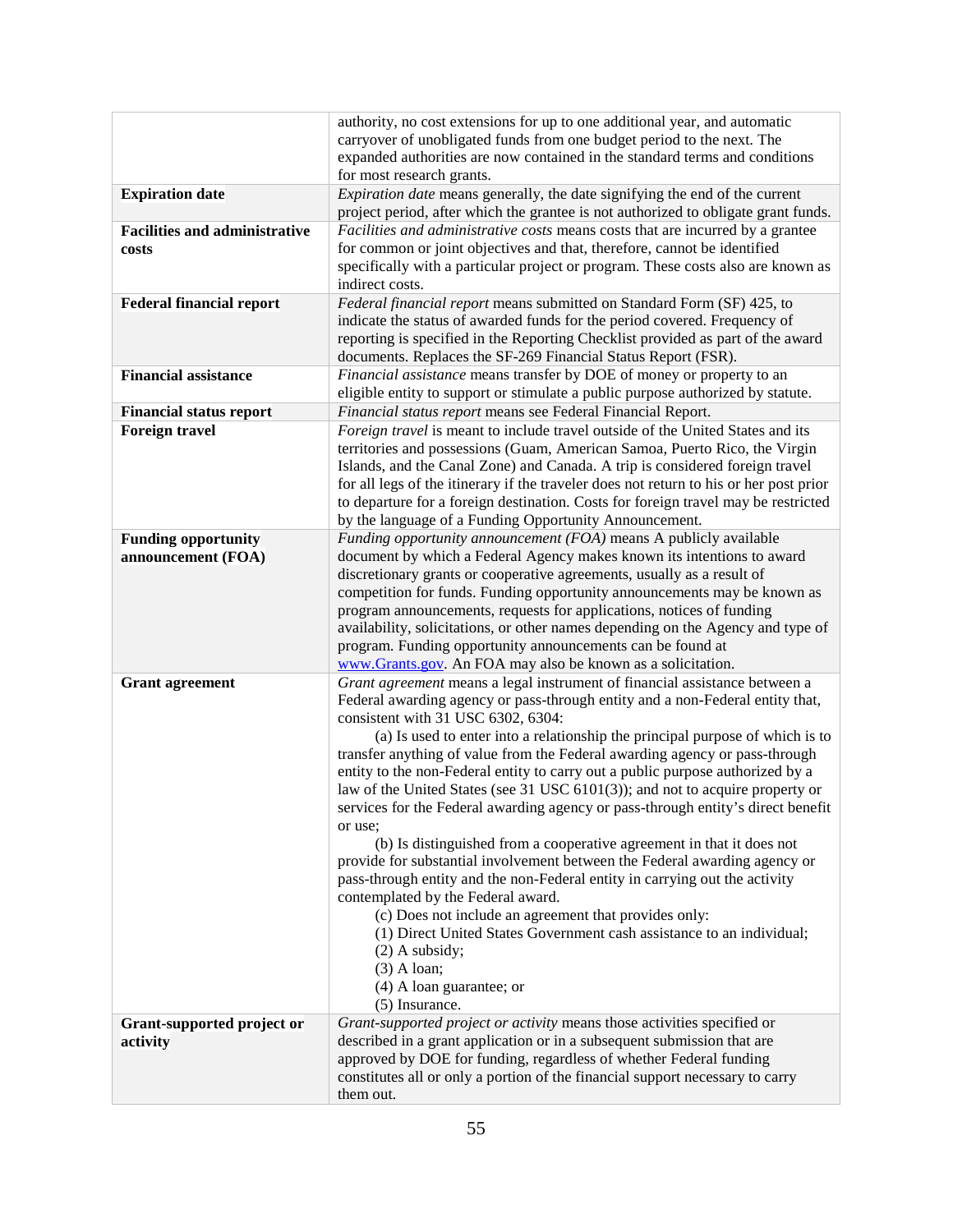| <b>Grantee</b>                                  | Grantee means the organization or individual awarded a grant or cooperative<br>agreement by DOE that is responsible and accountable for the use of the funds<br>provided and for the performance of the grant-supported project or activity.<br>The grantee is the entire legal entity even if a particular component is<br>designated in award documents. The grantee is legally responsible and<br>accountable to DOE for the performance and financial aspects of the grant-<br>supported project or activity. Also known as awardee or recipient.                                                                                       |
|-------------------------------------------------|---------------------------------------------------------------------------------------------------------------------------------------------------------------------------------------------------------------------------------------------------------------------------------------------------------------------------------------------------------------------------------------------------------------------------------------------------------------------------------------------------------------------------------------------------------------------------------------------------------------------------------------------|
| <b>Grants.gov</b>                               | Grants.gov (https://www.Grants.gov/) has been designated by the Office of<br>Management and Budget as the single access point for all grant programs<br>offered by 26 Federal grant-making agencies. It provides a single interface for<br>agencies to announce their grant opportunities and for all applicants to find and<br>apply for those opportunities.                                                                                                                                                                                                                                                                              |
| Indirect costs (facilities &<br>administrative) | <i>Indirect</i> ( $F\&A$ ) costs means those costs incurred for a common or joint<br>purpose benefitting more than one cost objective, and not readily assignable to<br>the cost objectives specifically benefitted, without effort disproportionate to<br>the results achieved. To facilitate equitable distribution of indirect expenses to<br>the cost objectives served, it may be necessary to establish a number of pools<br>of indirect (F&A) costs. Indirect (F&A) cost pools must be distributed to<br>benefitted cost objectives on bases that will produce an equitable result in<br>consideration of relative benefits derived. |
| <b>Institutional base salary</b>                | Institutional base salary means the annual compensation paid by an<br>organization for an employee's appointment, whether that individual's time is<br>spent on research, teaching, patient care, or other activities. Base salary<br>excludes any income that an individual may be permitted to earn outside of<br>duties for the applicant/grantee organization. Base salary may not be increased<br>as a result of replacing organizational salary funds with grant funds.                                                                                                                                                               |
| <b>Matching or cost sharing</b>                 | Matching or cost sharing means the value of third-party in-kind contributions<br>and the portion of the costs of a federally assisted project or program not borne<br>by the Federal government. Matching or cost sharing may be required by<br>statute or program regulation. Costs used to satisfy matching or cost-sharing<br>requirements are subject to the same policies governing allowability as other<br>costs under the approved budget.                                                                                                                                                                                          |
| Merit (or peer) review                          | Merit (or peer) review means the process that involves the consistent<br>application of standards and procedures that produce fair, equitable, and<br>objective examinations of applications based on an evaluation of scientific or<br>technical merit or other relevant aspects of the application. The review is<br>performed by experts (reviewers) in the field of endeavor for which support is<br>requested. Merit review is intended to provide guidance and to the DOE<br>individuals responsible for making award decisions.                                                                                                      |
| <b>Monitoring</b>                               | Monitoring means a process whereby the programmatic and business<br>management performance aspects of a grant are assessed by reviewing<br>information gathered from various required reports, audits, site visits, and<br>other sources.                                                                                                                                                                                                                                                                                                                                                                                                   |
| <b>NEPA</b>                                     | NEPA means the National Environmental Policy Act (NEPA), Public Law 91-<br>190, which was signed into law on January 1, 1970. NEPA requires Federal<br>agencies to assess the environmental effects of proposed major Federal actions<br>prior to making decisions.                                                                                                                                                                                                                                                                                                                                                                         |
| <b>No-cost extension</b>                        | No-cost extension means an extension of time to a project period and/or budget<br>period to complete the work of the grant under that period, without additional<br>Federal funds or competition.                                                                                                                                                                                                                                                                                                                                                                                                                                           |
| Non-Federal share                               | Non-Federal share means when cost sharing or matching is required as a<br>condition of an award, the portion of allowable project/program costs not<br>borne by the Federal government.                                                                                                                                                                                                                                                                                                                                                                                                                                                     |
| <b>Obligations</b>                              | Obligations when used in connection with a non-Federal entity's utilization of<br>funds under a Federal award, <i>obligations</i> means orders placed for property and                                                                                                                                                                                                                                                                                                                                                                                                                                                                      |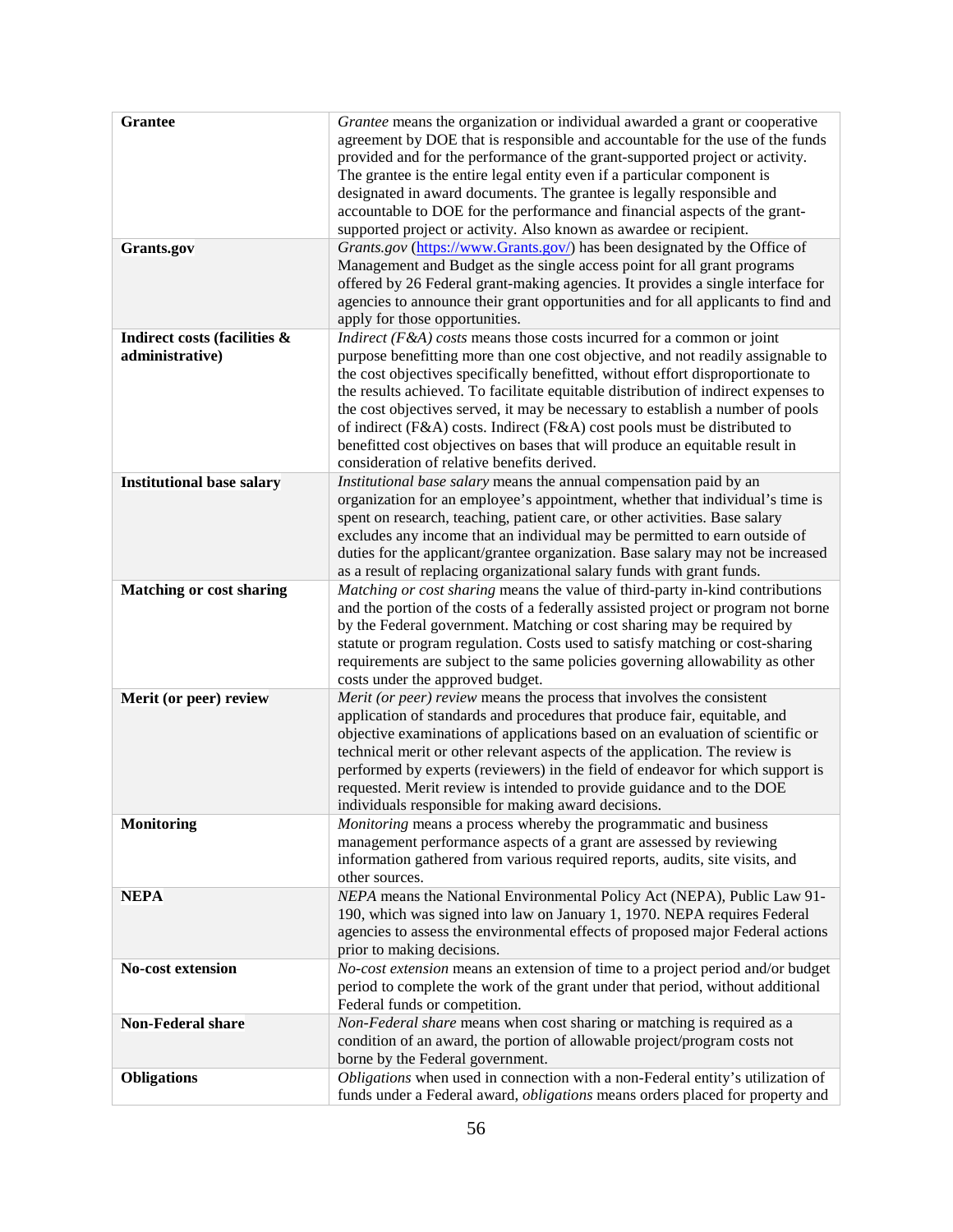|                                  | services, contracts and sub-awards made, and similar transactions during a                                                                                 |
|----------------------------------|------------------------------------------------------------------------------------------------------------------------------------------------------------|
|                                  | given period that require payment by the non-Federal entity during the same or                                                                             |
|                                  | a future period.                                                                                                                                           |
| <b>OMB</b> circulars             | OMB circulars means government-wide guidance issued to Heads of Federal                                                                                    |
|                                  | agencies by the Director of OMB. OMB Circulars directly pertinent to grants                                                                                |
|                                  | include the following:                                                                                                                                     |
|                                  | cost principles (OMB Circular A-21, OMB Circular A-87, and OMB                                                                                             |
|                                  | Circular A-122);                                                                                                                                           |
|                                  | uniform administrative requirements (OMB Circular A-102 and OMB<br>$\bullet$<br>Circular A-110);                                                           |
|                                  | audit requirements for non-profit organizations (OMB Circular A-133).                                                                                      |
|                                  | Some (but not all) of these OMB Circulars have been reissued in Title 2 of the                                                                             |
|                                  | Code of Federal Regulations.                                                                                                                               |
|                                  | DOE administrative regulations are located in Title 10 of the Code of Federal                                                                              |
|                                  | Regulations.                                                                                                                                               |
| Other significant contributors   | Other significant contributors means individuals who have committed to                                                                                     |
|                                  | contribute to the scientific development or execution of the project, but are not                                                                          |
|                                  | committing any specified measurable effort (i.e., person months) to the project.                                                                           |
|                                  | These individuals are typically presented at "effort of zero person months" or                                                                             |
|                                  | "as needed." Individuals with measurable effort may not be listed as Other<br>Significant Contributors (OSCs). Consultants should be included if they meet |
|                                  | this definition.                                                                                                                                           |
| Program participant              | Program participants are the recipients of service or training provided at a                                                                               |
|                                  | workshop, conference, seminar, symposium or other short-term instructional                                                                                 |
|                                  | or information-sharing activity funded by an external grant or award, or the                                                                               |
|                                  | training beneficiaries of the project or program funded by an external grant or                                                                            |
|                                  | award. A participant is not involved in providing any deliverable to the grantee                                                                           |
|                                  | or a third party or would not be terminated or replaced for failure to perform.                                                                            |
| <b>Participant support costs</b> | Participant support costs means direct costs for items such as stipends or                                                                                 |
|                                  | subsistence allowances, travel allowances, and registration fees paid to or on                                                                             |
|                                  | behalf of participants or trainees (but not employees) in connection with                                                                                  |
|                                  | conferences, or training projects.                                                                                                                         |
| <b>Person months</b>             | Person months is the metric for expressing the effort (amount of time)<br>PD/PI(s), faculty and other senior/key personnel devote to a specific project.   |
|                                  | The effort is based on the type of appointment of the individual with the                                                                                  |
|                                  | organization; e.g., calendar year, academic year, and/or summer term; and the                                                                              |
|                                  | organization's definition of such. For instance, some institutions define the                                                                              |
|                                  | academic year as a 9-month appointment while others define it as a 10-month                                                                                |
|                                  | appointment.                                                                                                                                               |
| Pre-application or pre-          | Pre-application or pre-proposal means a brief outline or narrative of proposed                                                                             |
| proposal                         | work and sometimes budget, for informal review by a sponsor to determine                                                                                   |
|                                  | whether an application should be submitted. Three predominant reasons for                                                                                  |
|                                  | requiring submission of a preliminary pre-application are:                                                                                                 |
|                                  | Reduce the applicant's unnecessary effort in proposal preparation when<br>$\bullet$                                                                        |
|                                  | the chance of success is very small. This is particularly true of exploratory                                                                              |
|                                  | initiatives where the community senses that a major new direction is being                                                                                 |
|                                  | identified, or competitions that will result in a small number of actual<br>awards.                                                                        |
|                                  | Increase the overall quality of the submission.<br>$\bullet$                                                                                               |
|                                  | Distill the number of applications that will be submitted to the agency and<br>٠                                                                           |
|                                  | the number of anticipated reviewers needed to review.                                                                                                      |
| <b>Pre-award costs</b>           | Pre-award costs means any cost incurred prior to the beginning date of the                                                                                 |
|                                  | project period or the initial budget period of a competitive segment (under a                                                                              |
|                                  | multi-year award), in anticipation of the award and at the applicant's own risk,                                                                           |
|                                  | for otherwise allowable costs.                                                                                                                             |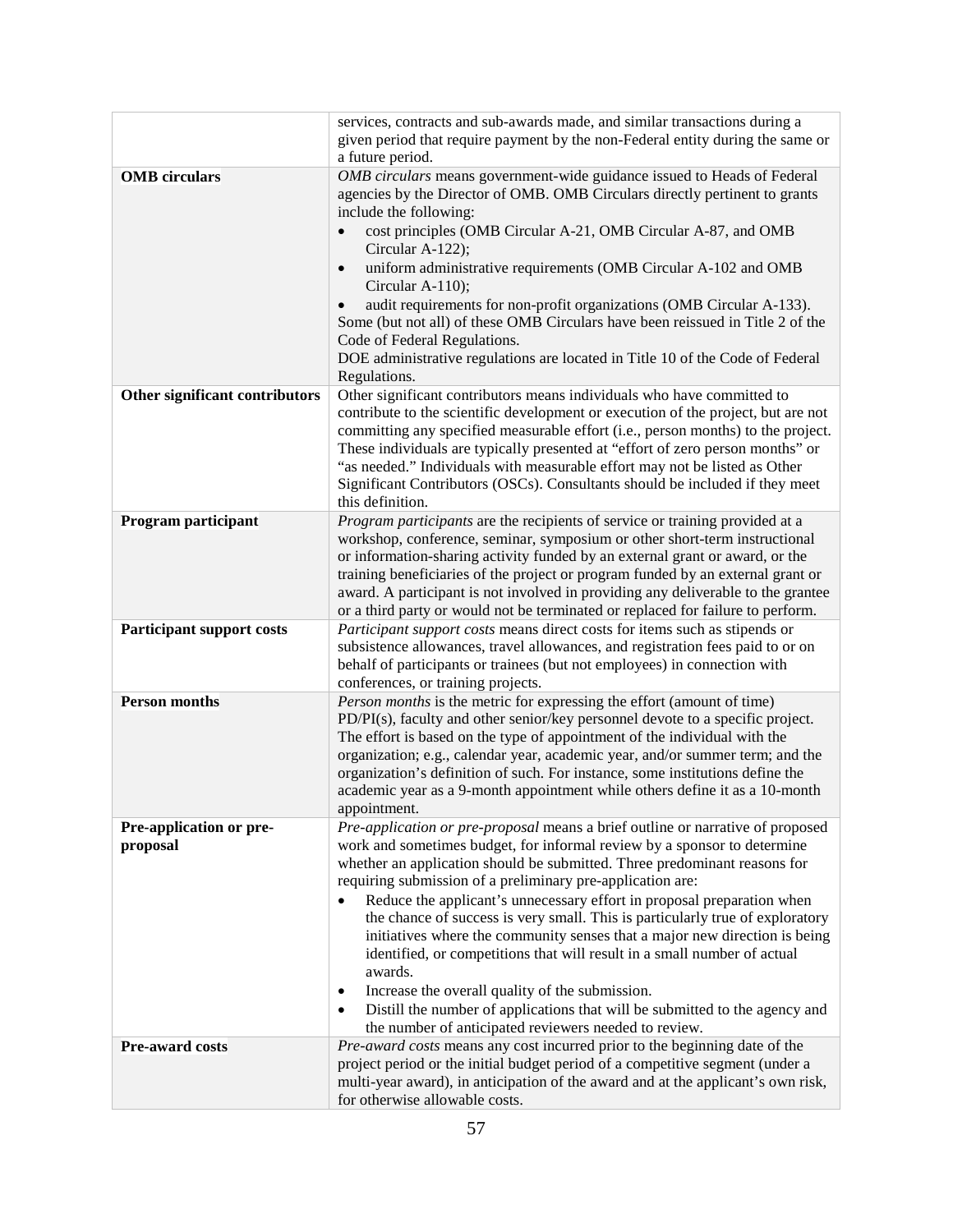| Prior approval                     | Prior approval means written approval from the designated contracting officer                                                                                  |
|------------------------------------|----------------------------------------------------------------------------------------------------------------------------------------------------------------|
|                                    | required for specified post-award changes in the approved project or budget.                                                                                   |
|                                    | Such approval must be obtained before undertaking the proposed activity or                                                                                     |
|                                    | spending DOE funds.                                                                                                                                            |
| <b>Program Director/ Principal</b> | Program Director/ Principal Investigator means the individual(s) designated                                                                                    |
| Investigator                       | by the applicant organization to have the appropriate level of authority and                                                                                   |
|                                    | responsibility to direct the project or program to be supported by the award.                                                                                  |
|                                    | The applicant organization may designate multiple individuals as program                                                                                       |
|                                    | directors/principal investigators (PD/PIs) who share the authority and<br>responsibility for leading and directing the project, intellectually and             |
|                                    | logistically. When multiple PD/PIs are named, each is responsible and                                                                                          |
|                                    | accountable to the applicant organization, or as appropriate, to a collaborating                                                                               |
|                                    | organization for the proper conduct of the project or program including the                                                                                    |
|                                    | submission of all required reports. The presence of more than one PD/PI on an                                                                                  |
|                                    | application or award diminishes neither the responsibility nor the                                                                                             |
|                                    | accountability of any individual PD/PI.                                                                                                                        |
| Program income                     | Program income means gross income earned by the non-Federal entity that is                                                                                     |
|                                    | directly generated by a supported activity or earned as a result of the Federal<br>award during the period of performance except as provided in 2 CFR 200.307  |
|                                    | paragraph (f). (See 2 CFR 200.77 Period of performance.) Program income                                                                                        |
|                                    | includes but is not limited to income from fees for services performed, the use                                                                                |
|                                    | or rental or real or personal property acquired under Federal awards, the sale of                                                                              |
|                                    | commodities or items fabricated under a Federal award, license fees and                                                                                        |
|                                    | royalties on patents and copyrights, and principal and interest on loans made<br>with Federal award funds. Interest earned on advances of Federal funds is not |
|                                    | program income. Except as otherwise provided in Federal statutes, regulations,                                                                                 |
|                                    | or the terms and conditions of the Federal award, program income does not                                                                                      |
|                                    | include rebates, credits, discounts, and interest earned on any of them. See also                                                                              |
|                                    | 2 CFR 200.407 Prior written approval (prior approval). See also 35 USC 200-                                                                                    |
|                                    | 212 "Disposition of Rights in Educational Awards" applies to inventions made                                                                                   |
|                                    | under Federal awards.                                                                                                                                          |
| <b>Program Manager</b>             | Program Manager means the DOE official responsible for the programmatic,<br>scientific, and/or technical aspects of a grant. The same role is filled by        |
|                                    | Program Directors, Program Officers, or Project Directors at other Federal                                                                                     |
|                                    | agencies.                                                                                                                                                      |
| <b>Progress report</b>             | Progress report means periodic, frequently annual, report submitted by the                                                                                     |
|                                    | grantee and used by DOE to assess progress and to determine whether to                                                                                         |
|                                    | provide funding for the budget period subsequent to that covered by the report.                                                                                |
| Project/performance site           | <i>Project/ performance site</i> means location(s) of where the work described in the<br>research plan will be conducted.                                      |
| Project period                     | Project period means the total time for which Federal support of a project has                                                                                 |
|                                    | been programmatically approved as shown in the award documents; however,<br>it does not constitute a commitment by the Federal government to fund the          |
|                                    | entire period. The total project period comprises the initial competitive                                                                                      |
|                                    | segment, any subsequent competitive segments resulting from a renewal                                                                                          |
|                                    | award(s), and extensions.                                                                                                                                      |
| Proposal                           | See application.                                                                                                                                               |
| <b>Re-budgeting</b>                | Re-budgeting means reallocation of funds available for spending between<br>budget categories to allow best use of funds to accomplish the project goals.       |
| Recipient                          | <i>Recipient</i> means the organizational entity or individual receiving a grant or                                                                            |
|                                    | cooperative agreement.                                                                                                                                         |
| <b>Renewal application</b>         | Renewal application means an application requesting additional funding for a<br>period subsequent to that provided by a current award. Renewal applications    |
|                                    | compete for funds with all other peer reviewed applications and must be                                                                                        |
|                                    | developed as fully as though the applicant is applying for the first time.                                                                                     |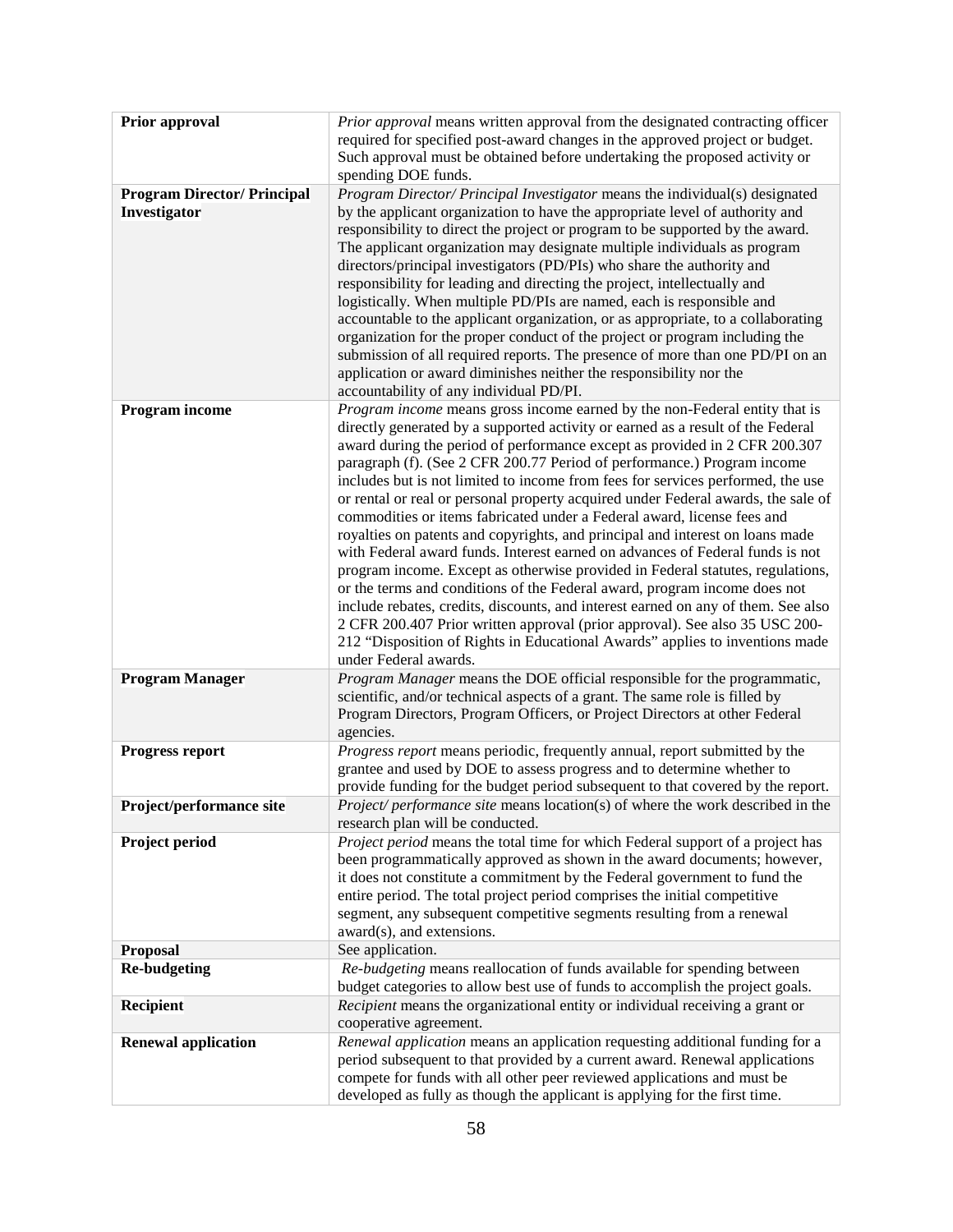| <b>Research</b><br><b>Research misconduct</b><br>SAM.gov | Research means a systematic, intensive study intended to increase knowledge<br>or understanding of the subject studied, a systematic study specifically directed<br>toward applying new knowledge to meet a recognized need, or a systematic<br>application of knowledge to the production of useful materials, devices, and<br>systems or methods, including design, development, and improvement of<br>prototypes and new processes to meet specific requirements. Also termed<br>"research and development."<br>Research misconduct means fabrication, falsification, plagiarism, or other<br>practices that seriously deviate from those that are commonly accepted within<br>the scientific community in proposing, performing, or reporting research, or in<br>reporting research results; does not include honest error or honest differences<br>in interpretations or judgments of data.<br>SAM.gov is the System for Award Management (SAM), the Government-wide |
|----------------------------------------------------------|---------------------------------------------------------------------------------------------------------------------------------------------------------------------------------------------------------------------------------------------------------------------------------------------------------------------------------------------------------------------------------------------------------------------------------------------------------------------------------------------------------------------------------------------------------------------------------------------------------------------------------------------------------------------------------------------------------------------------------------------------------------------------------------------------------------------------------------------------------------------------------------------------------------------------------------------------------------------------|
|                                                          | system that consolidated the Central Contractor Registration (CCR), the<br>Excluded Parties List System (EPLS), the Online Representations and<br>Certifications Application (ORCA), and the Federal Agency Registration<br>(FedReg).                                                                                                                                                                                                                                                                                                                                                                                                                                                                                                                                                                                                                                                                                                                                     |
| Scope of work                                            | Scope of work means the aims, objectives, and purposes of a grant; as well as<br>the methodology, approach, analyses or other activities; and the tools,<br>technologies, and timeframes needed to meet the grant's objectives. This<br>includes the research or training plan included with the original grant<br>application, along with any approved modifications.                                                                                                                                                                                                                                                                                                                                                                                                                                                                                                                                                                                                    |
| <b>Senior/Key Personnel</b>                              | Senior/Key personnel means the PD/PI and other individuals who contribute to<br>the scientific development or execution of a project in a substantive,<br>measurable way, whether or not they receive salaries or compensation under<br>the grant. Typically, these individuals have doctoral or other professional<br>degrees, although individuals at the masters or baccalaureate level may be<br>considered senior/key personnel if their involvement meets this definition.<br>Consultants and those with a postdoctoral role also may be considered<br>senior/key personnel if they meet this definition. "Zero percent" effort or "as<br>needed" is not an acceptable level of involvement for Senior/Key Personnel.                                                                                                                                                                                                                                               |
| <b>Significant re-budgeting</b>                          | Significant re-budgeting means a threshold that is reached when expenditures<br>in a single direct cost budget category deviate (increase or decrease) from the<br>categorical commitment level established for the budget period by more than<br>25 percent of the total costs awarded. Significant re-budgeting is one indicator<br>of change in scope.                                                                                                                                                                                                                                                                                                                                                                                                                                                                                                                                                                                                                 |
| <b>Small business concern</b>                            | Small business concern means a business that is independently owned and<br>operated and not dominant in its field of operation; has its principal place of<br>business in the United States and is organized for profit; is at least 51 percent<br>owned, or in the case of a publicly owned business, at least 51 percent of its<br>voting stock is owned by U.S. citizens or lawfully admitted permanent resident<br>aliens; has, including its affiliates, not more than 500 employees; and meets<br>other regulatory requirements established by the SBA at 13 CFR 121.                                                                                                                                                                                                                                                                                                                                                                                               |
| Solicitation                                             | See Funding Opportunity Announcement.                                                                                                                                                                                                                                                                                                                                                                                                                                                                                                                                                                                                                                                                                                                                                                                                                                                                                                                                     |
| Sub-award                                                | Sub-award means a legal instrument by which a recipient provides funds (or<br>property in lieu of funds) to an eligible sub-recipient (or a lower-tier<br>transaction) to perform a substantive portion of the grant-supported program or<br>project. The term includes such financial assistance when provided by any<br>legal agreement (even if the agreement is called a contract) but does not<br>include any form of assistance which is excluded from the definition of a<br>grant, including the recipient's procurement of property or services needed to<br>carry out the project or program. The term includes consortium agreements.                                                                                                                                                                                                                                                                                                                          |
| Sub-recipient                                            | Sub-recipient means a non-Federal entity that receives a sub-award from a<br>pass-through entity to carry out part of a Federal program; but does not include<br>an individual that is a beneficiary of such program. A sub-recipient may also                                                                                                                                                                                                                                                                                                                                                                                                                                                                                                                                                                                                                                                                                                                            |